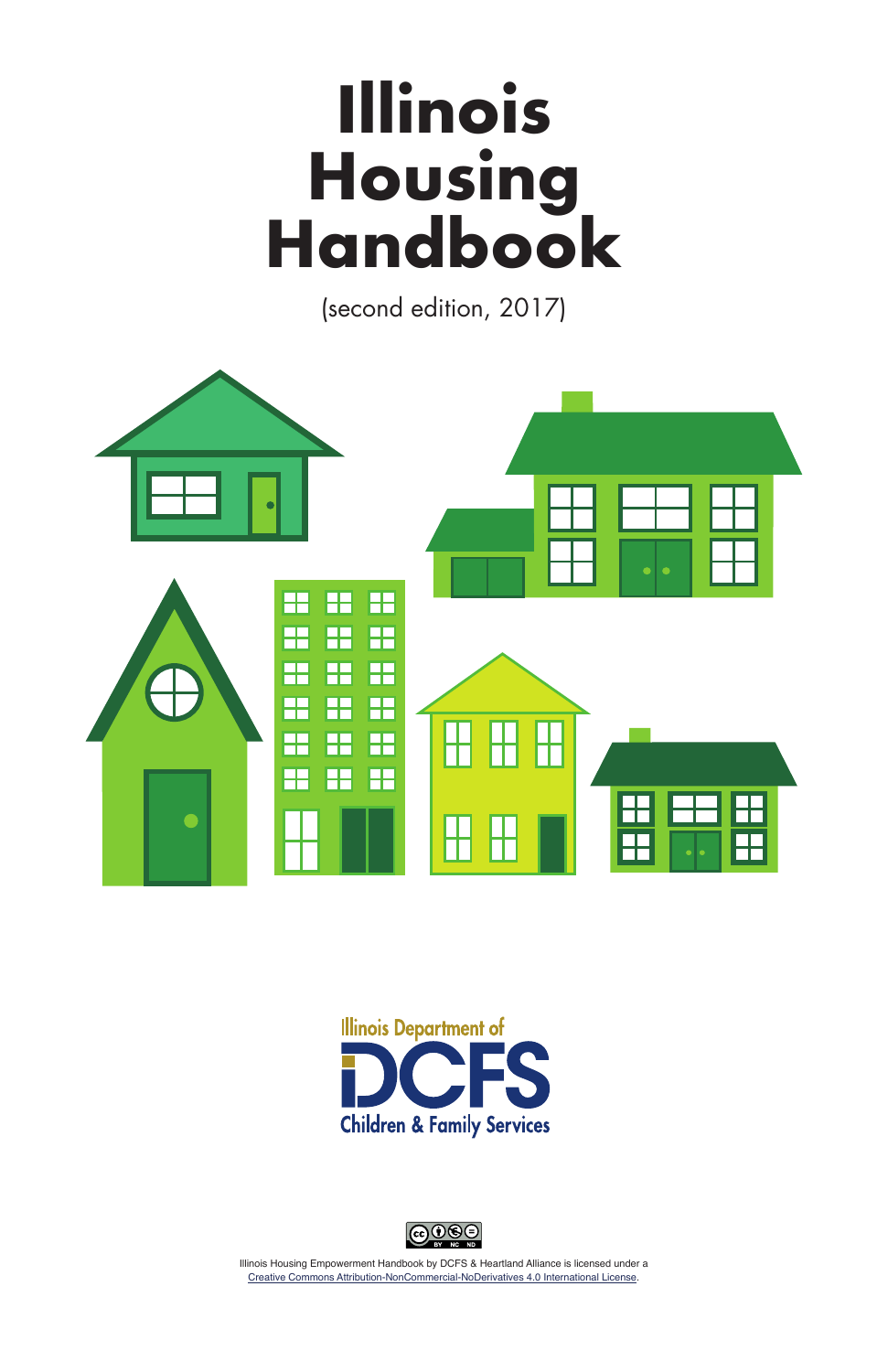#### **ACKNOWLEDGEMENTS**

The creation of this handbook has truly been a collaborative process. The idea came from a youth who was once in DCFS care who participated in a focus group facilitated by Beacon Therapeutic's Family Assertive Community Treatment (FACT) program. The FACT System Integration Manager helped create the Homeless Prevention Sub-Committee of the Mayor's Task Force on Homeless Youth (MTFHY) in Chicago. With assistance and guidance from subcommittee members, DCFS and Heartland Health Outreach set up a committee that led to the creation of this handbook to help first time renters obtain and maintain housing.

This handbook was inspired by Marion Latzko's handbook called *I Need a Place to Live*. I would like to acknowledge the contributions made by Aimee Gendusa-English (Citizen Utility Board), Alaina Duca (DCFS), Amy Dworsky (Chapin Hall), Arielle Weston (DCFS Intern from the University of Chicago), Blake Wilkinson (Heartland Health Outreach intern from the University of Illinois) Carie Bires (Ounce of Prevention), Carrie Bosch (Heartland Health Outreach intern from the University of Illinois), Fiona Anderson (FACT System's Integration Manager from Heartland Health Outreach), Jeremy Harvey (at the time with the Office of the Public Guardian), John Bartlett (Metropolitan Tenant's Organization), Rene Heybach (Chicago Coalition for the Homeless) and Victoria Ogunsanya (Lawyers Committee for Better Housing).

John Cheney Egan Housing Specialist Illinois Department of Children and Family Services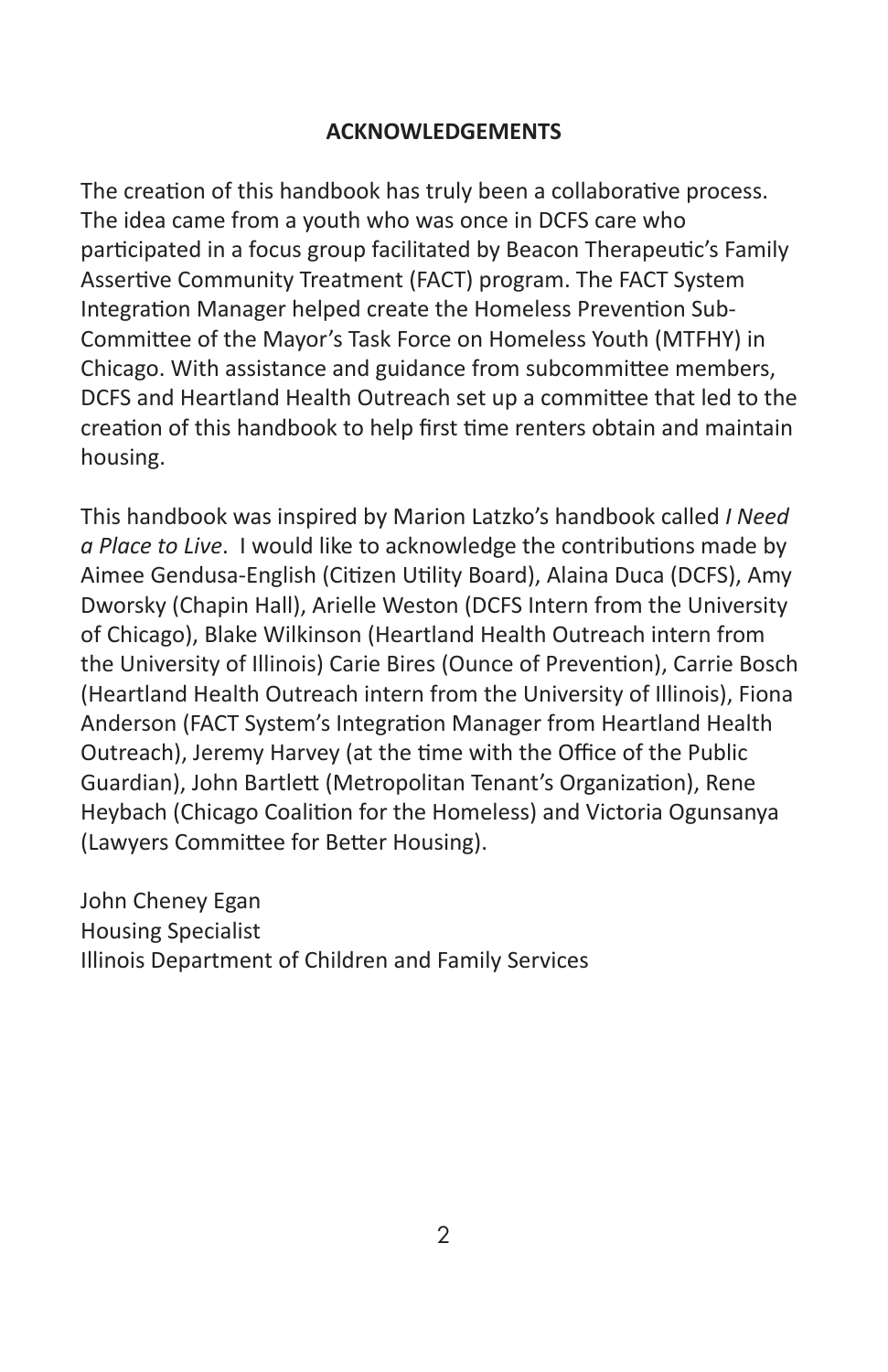# **TABLE OF CONTENTS**

| Disclaimer                             | 4  |
|----------------------------------------|----|
| Overview                               | 4  |
| <b>Types of Housing</b>                | 6  |
| Cash Assistance Programs               | 14 |
| <b>Homeless Assistance Services</b>    | 17 |
| The Housing Search                     | 23 |
| <b>Background Checks</b>               | 30 |
| Signing a Lease                        | 36 |
| Moving In                              | 38 |
| Tenants' Rights and Responsibilities   | 44 |
| Pest Control                           | 49 |
| Other Health and Safety Considerations | 53 |
| Moving Out                             | 54 |
| Evictions                              | 56 |
| Foreclosures                           | 61 |
| <b>Financial Planning</b>              | 66 |
| <b>Job Seeking Advice</b>              | 75 |
| Entitlements                           | 78 |
| <b>Final Thoughts</b>                  | 80 |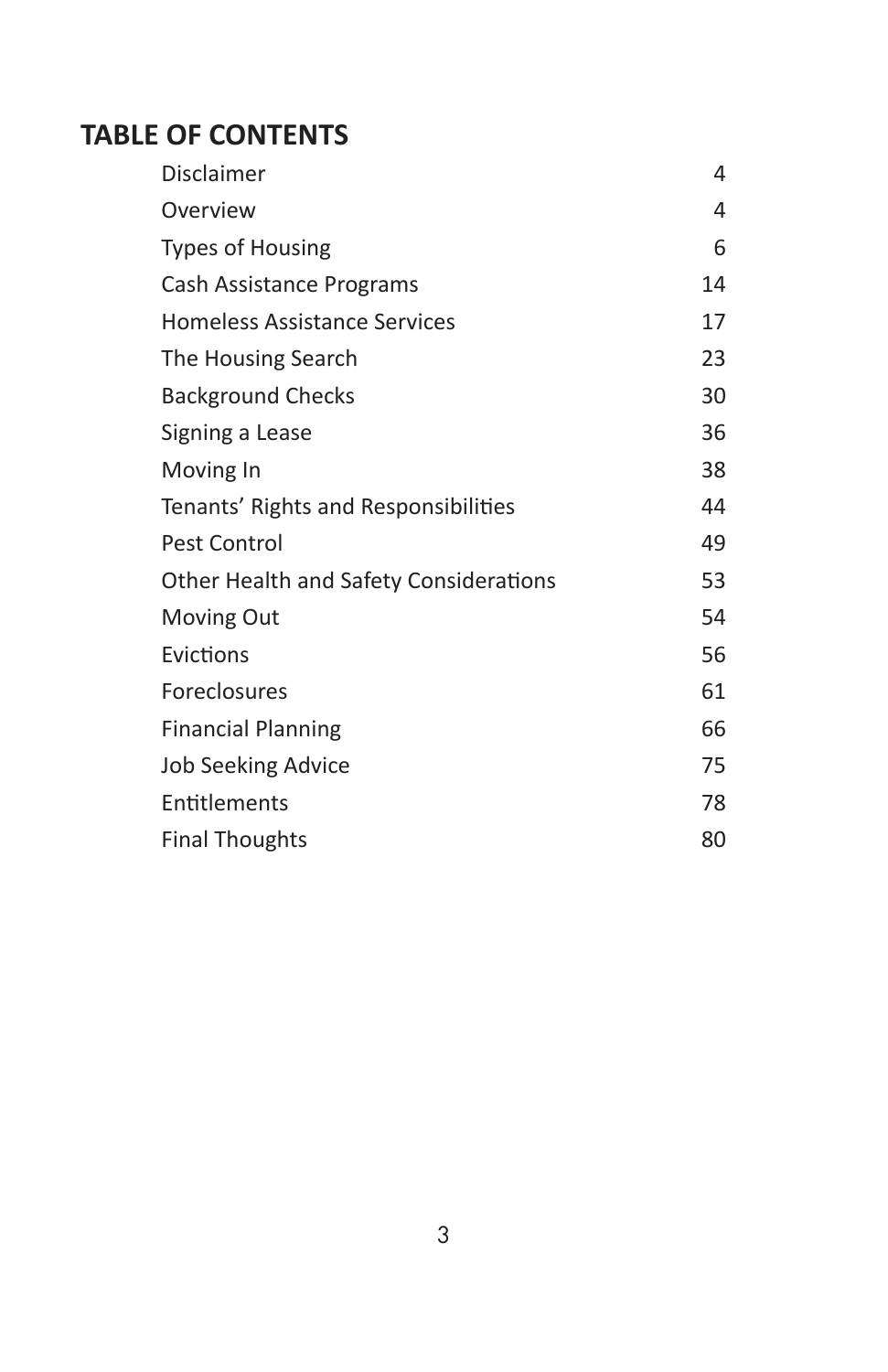# **DISCLAIMER**

This manual is provided as a public service by the Illinois Department of Children and Family Services and is intended for the informational use and convenience of interested persons and should not be considered a substitute for the advice of legal counsel.

Although the information found in this manual is believed to be reliable as of the time of this manual's publication, no warranty, expressed or implied, is made regarding the accuracy, completeness, or legality of any information, either isolated or in the aggregate. The information is provided "as is". Changes may be periodically made to the information contained herein; these changes may or may not be incorporated into this manual; and information contained in the manual may quickly become out of date.

This guide is not a legal manual. We do not offer any legal advice. Therefore, if you need legal advice, we encourage you to consult an attorney of your choice. You will find a number of places in this handbook to help you do this.

# **OVERVIEW**

We wrote this handbook to help make obtaining and maintaining housing easier and less confusing, especially for first time renters. We provide information that every apartment hunter should know. We explain how to search for a place, how to build a productive relationship with your landlord, how to prepare your home, and discuss ways you can move out of your apartment. We also provide useful tips for increasing your success as a tenant.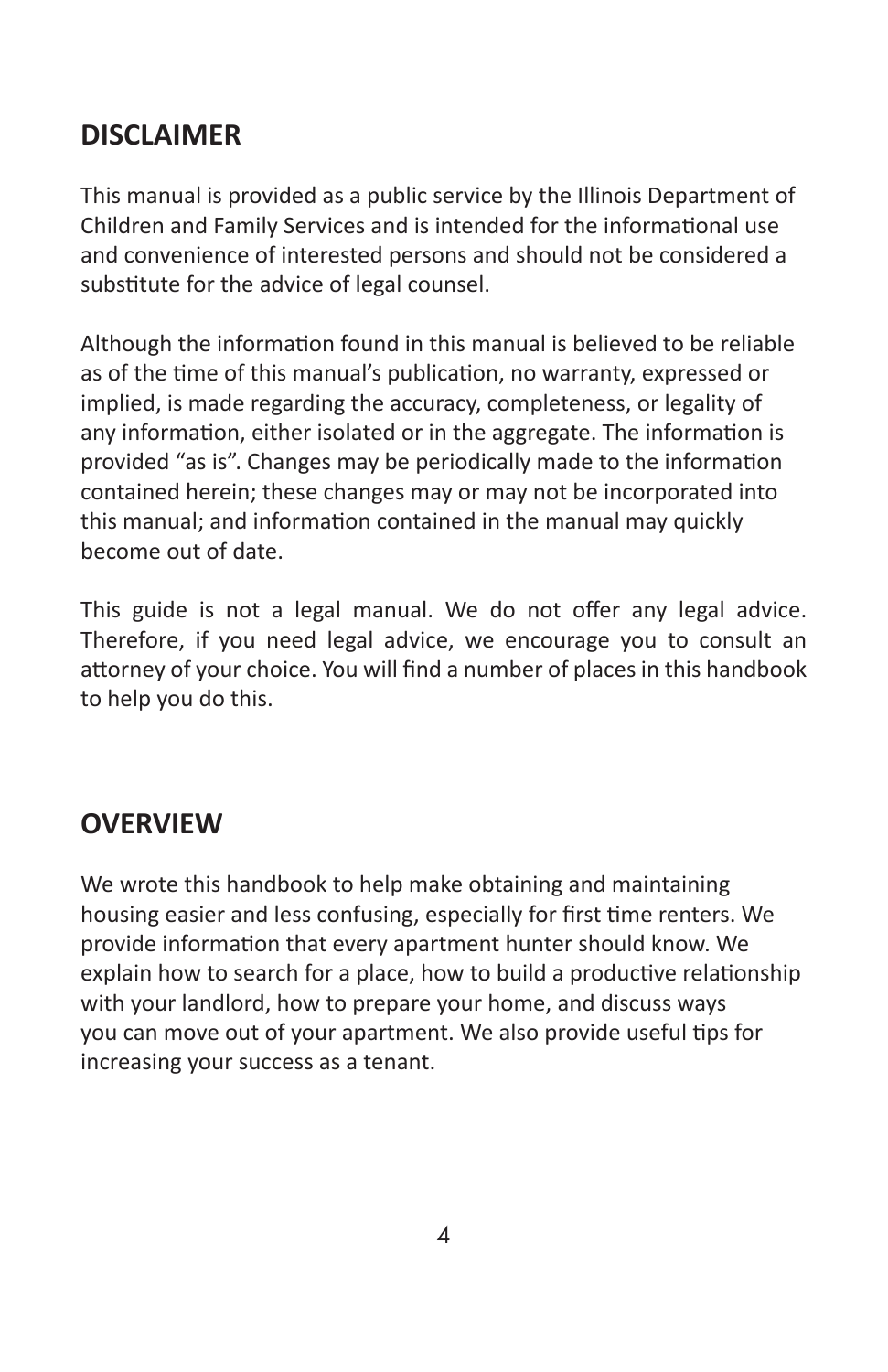There are perks to finding your own apartment or home -- you establish credit and responsibility, and build your own life. You find that you have more freedom and privacy. Finding and maintaining housing provides you safety and stability, better health, and a platform for you to work on other goals such as education or employment.

Most of the information you need is already on the internet. You will find that we often recommend visiting websites in this handbook. We encourage you to read this handbook while online so you can quickly access these resources.

#### **Obtaining and Maintaining Housing: There's an App for that.**

The Metropolitan Tenant's Organization (MTO) has created a free webbased app called **Squared Away Chicago.** As the name suggests, the app currently is only available in Chicago but with success it will be extended statewide and then nationally. The app provides access to resources about rights as well as the ability to document and share issues between tenants and landlords in real-time. This app helps resolve issues faster with increased accountability and fewer misunderstandings. Any tenant or landlord can access the app at

<http://www.squaredawaychicago.com>

MTO offers comprehensive information about landlord-tenant issues and supplies sample letters on their website at: <http://www.tenants-rights.org/category/landlord-tenant-faq//>

You can also call **MTO's tenants' hotline (773-292-4988)**. If you live outside of Chicago, we suggest that you consult your county's website for information regarding specific landlord-tenant laws.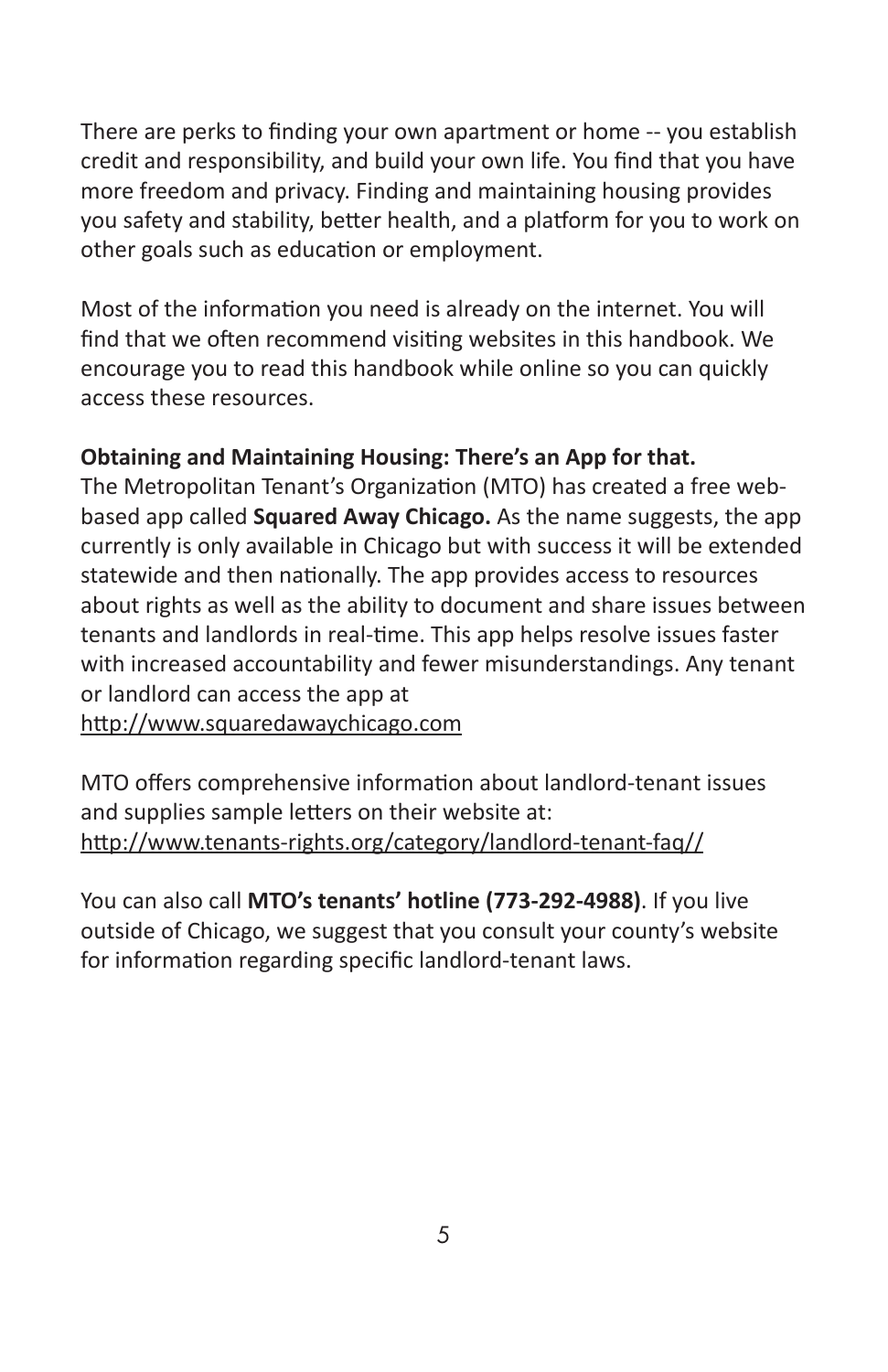# **TYPES OF HOUSING**

#### **Private Market Rentals**

Private market rate housing accounts for the vast majority of housing options. Landlords price market rate rental housing to maximize their profits. If they charge too much, nobody will want to rent the unit. The amount that they will charge depends on a number of things, including the quality of the neighborhood, the quality of the unit, the amenities and number of rooms. Perhaps the greatest factor affecting the price of housing is location. Generally speaking, housing in urban areas, like Chicago and the Cook County suburbs, will be more expensive than rural areas. Some neighborhoods have higher priced housing than others.

Without a subsidy, a private market rate unit is often expensive. The general rule is that people should not spend more than 30% of their income on housing (rent **and** utilities). Unfortunately, many people do. Because of this, persons who have a low income typically search for less expensive market rate housing (with a smaller size, fewer amenities and located in a less desirable location) and still pay more than 30% (often even more than half) of their income on housing.

#### **Emergency Housing**

Occasionally, persons in inadequate housing request emergency housing. There is no such thing as emergency housing. The process of finding affordable housing can take weeks, months or even years. The only form of emergency housing is an emergency shelter.

**Housing Choice Voucher (HCV, also known as the Section 8) Program** HCV is a housing subsidy that eligible persons receive to reduce their share of the cost of rent. Typically the tenant pays 30% of their income on housing (though in certain situations participants can choose to pay up to 40%). HCV is a very popular program and most housing authorities' waiting lists are closed and are very long when they are open.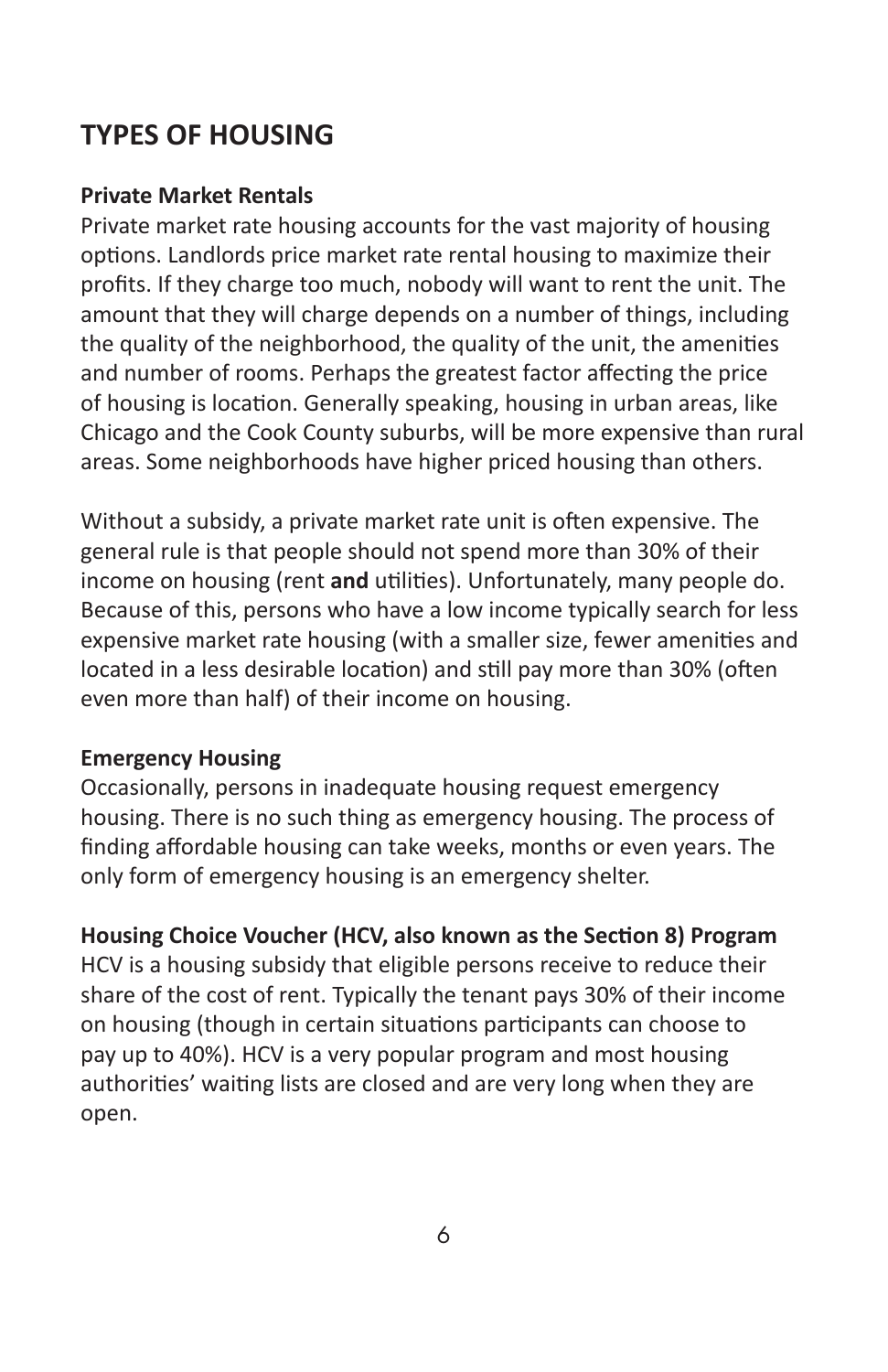If you are lucky enough to obtain an HCV or some other form of a subsidized housing, it is important that you are honest about your income. The amount of rent you will pay is based largely on your reported income. You may lose your voucher if you don't report your income accurately. Housing Authorities are very good at finding program participants' incomes. One of the most common reasons program participants lose their voucher is because they don't report their income accurately.

The most important eligibility criterion is that the applicant must have a very low income (defined as 50% of the area's median income). Area median incomes are defined by the federal government. The federal government defines these by area and by household size. In most areas, 50% of the median income is surprisingly high. Your housing authority can give you more information on income eligibility criteria. Even if you consider yourself a middle income household, you should apply for an HCV if the waiting list is open.

The housing authority determines the amount the participant pays on rent and almost always follows program rules correctly. First, the housing authority determines your portion of the rent payment by multiplying your total adjusted income (some income is not counted) by 30%. Second, the housing authority reduces the amount that you will pay on housing by the amount that the housing authority estimates that you will pay on utilities. The housing authority often refers to this as the "**utility allowance**."

The housing authority uses a formula to estimate the costs of the utilities each month based on the average costs of utilities in the area, the size of the unit rented, the fuel type (gas, electric, etc.), and the utilities the family is responsible for paying out of pocket. If an HCV participant has little or no income, it is possible, that the housing authority may provide the family with additional assistance in paying its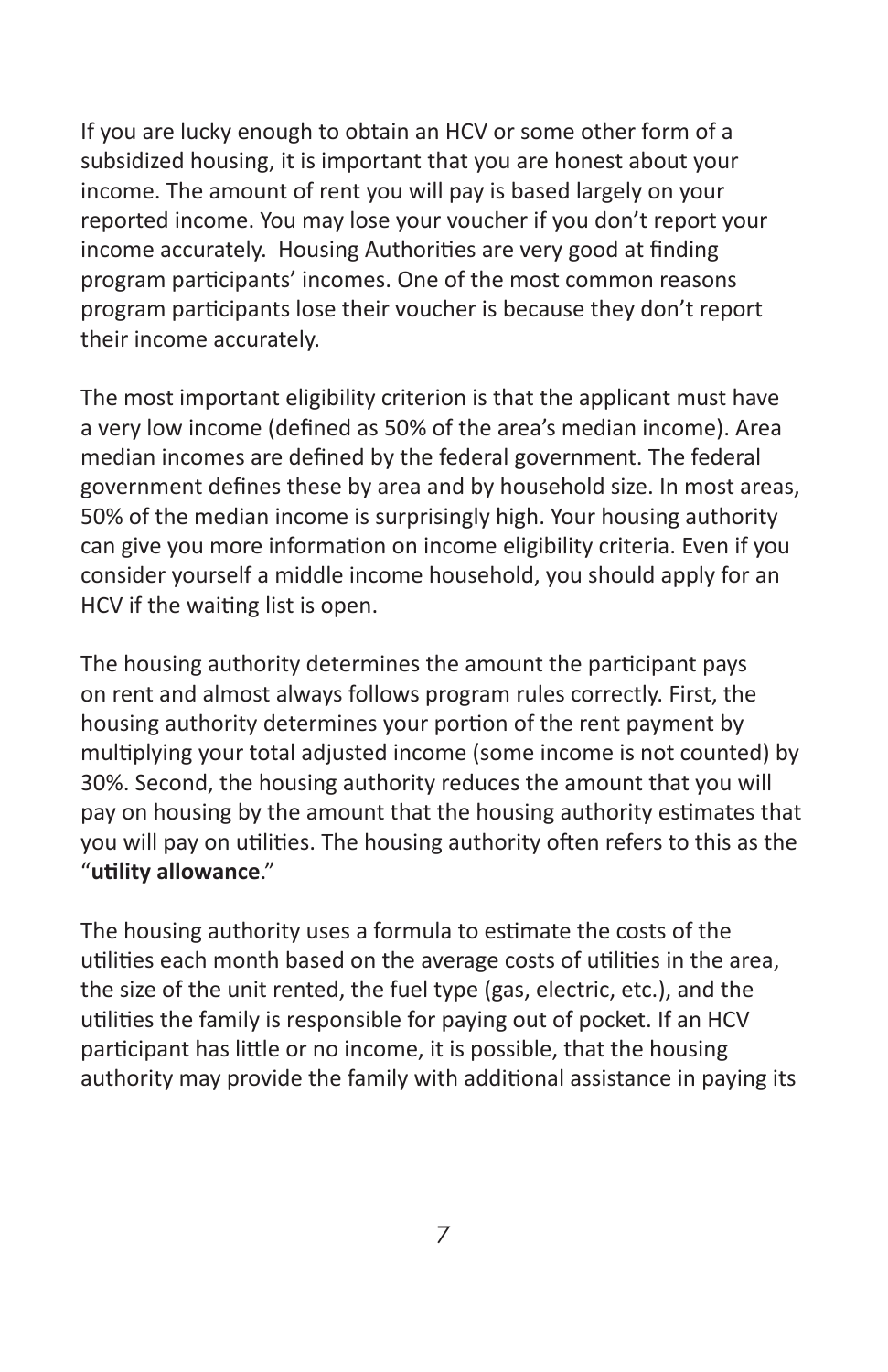utilities. This is called a "**utility reimbursement payment**." If all utilities are included in the rent, there is no utility allowance applied, but the landlord may be able to charge more for the unit because utilities are included.

If you fail to pay your rent or your utilities, you could be out of compliance with program rules and can be evicted and terminated from the program. If you are terminated from the program, you may not be allowed to reapply for any type of subsidized housing operated by any public housing authority for three to five years.

If you are approved for an HCV you will receive a piece of paper usually called a "**Request for Tenancy Approval" or "Request for Inspection**" (though commonly referred to as "**moving papers**" or the "**voucher**"). We will refer to this as the RTA. You take this paper with you on your housing search. In some areas of the State outside of Cook County, the landlord has the right to refuse to participate in the HCV program. In Cook County, the landlord cannot discriminate by denying housing to you based on your participation in the HCV program. (Of course, landlords may still deny your application for other reasons such as poor credit history, criminal background or previous evictions).

If a landlord agrees to consider you, the landlord will complete the RTA and you or the landlord must return the RTA to the housing authority with any other additional information needed to allow the landlord to take part in the program (e.g., their management agreement with the owner and a deed to show ownership). **You have a limited amount of time to locate housing (usually between 60 and 120 days).** If you take too long you will lose your voucher and the housing authority will give it to another household.

After receiving the RTA paperwork, the landlord is screened for certain criteria, and then the housing authority will inspect the unit to determine if the unit meets federal housing quality standards. After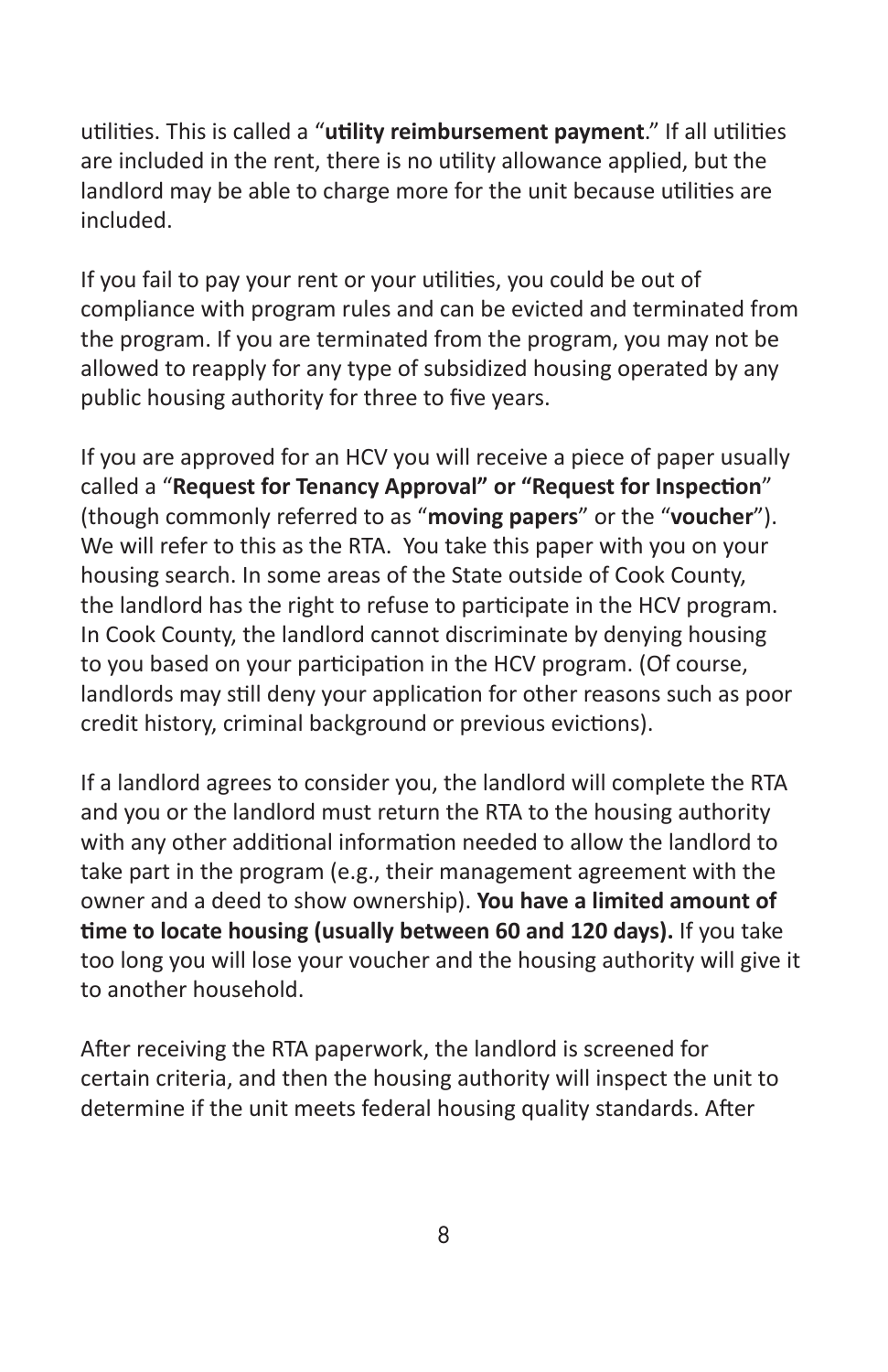the unit passes an inspection, conducted by the housing authority, the housing authority will determine if the asking rent for the unit is reasonable by reviewing other rented units in the market place. If the unit is approved the housing authority and the landlord accepts the offered rent, the property manager and the program participant will sign a lease and the housing authority and the landlord will sign a Housing Assistance Payment (HAP) contract. After the HAP contract is executed by landlord, the participant is usually allowed to move into the unit. The housing authority will request a copy of the lease that is signed by the family and their new property manager or owner. You must comply with the obligations in your lease such as provisions about pets and late fees.

Unlike project based programs, including public housing, if you receive an HCV subsidy, the subsidy will stay with you as long as you remain eligible for the program. If you have an HCV and decide to move, you can take the voucher to any housing authority in the country (as well as U.S. protectorates and territories like Puerto Rico) that administers an HCV program. Of course, any time you decide to move, you will receive a new RTA and have to find a new landlord that is willing to rent to you. At that time, the leasing process involving an inspection, rent offer, and a new contract must be completed again.

#### **Typical Housing Subsidy Formula**

Most subsidized housing programs use a similar formula to determine the amount of the subsidy the tenant will receive and the amount of rent the tenant will pay.

#### **Example 1: Joe**

Let's assume Joe has an HCV and earns \$500 per month, has located an apartment that costs \$600 and the housing authority estimates his monthly utility bills total \$100.

- Joe will pay 30% of his income on housing which would be \$150.
- Since the utility allowance is \$100, Joe will pay only \$50 for rent.
- Joe must pay all of his utility bills, even if these utility bills exceed \$100 per month.
- The rest of the rent is paid by the housing authority.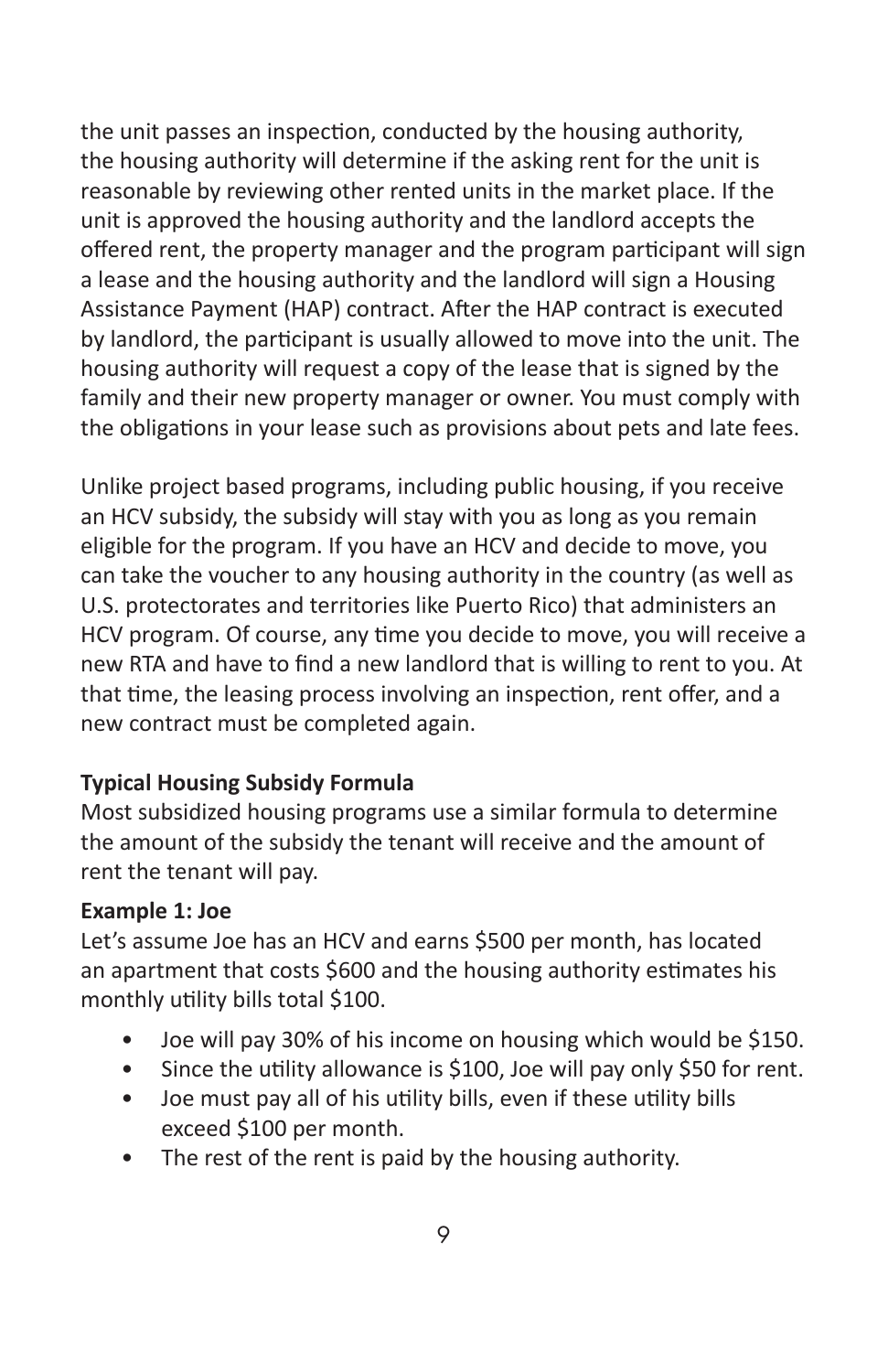## **Example 2: Mary**

Let's assume Mary lives in public housing (explained below) and earns \$300 per month. The housing authority estimates her monthly utility bills total \$150.

- Mary will pay 30% of her income on housing which would be \$90.
- Since the utility allowance is \$150, Mary will pay no rent and could receive a \$60 utility reimbursement check from the housing authority. If the housing authority has a minimum rent of \$50 or more (many housing authorities do) the utility allowance would be \$50 less or \$10 per month.
- Mary is responsible to pay all of her utility bills, even if these utility bills exceed \$150 per month. Mary doesn't pay any rent.

## **Public Housing Program**

Public Housing is owned by the local housing authority. It is often managed by the local housing authority as well. Some housing authorities contract with private landlords to manage their public housing. The subsidy is calculated much the same way that the subsidy is calculated with HCV (discussed above).

Like HCV, the most important eligibility criterion is that the applicant must have a very low income (defined as 50% of the area's median income). The area median income is defined by the federal government and it is often surprisingly high. We encourage you to apply to see if you qualify.

Public housing programs usually have long waiting lists of months or even years. Many public housing waiting lists are currently closed. Persons interested in applying for public housing can check with their local housing authority to determine if their waiting list is open. If open, eligible applicants are encouraged to apply even if the waiting list is a number of years long. You never know if you will need subsidized housing when your name is called. If you don't need it when your name is called, you can always decline.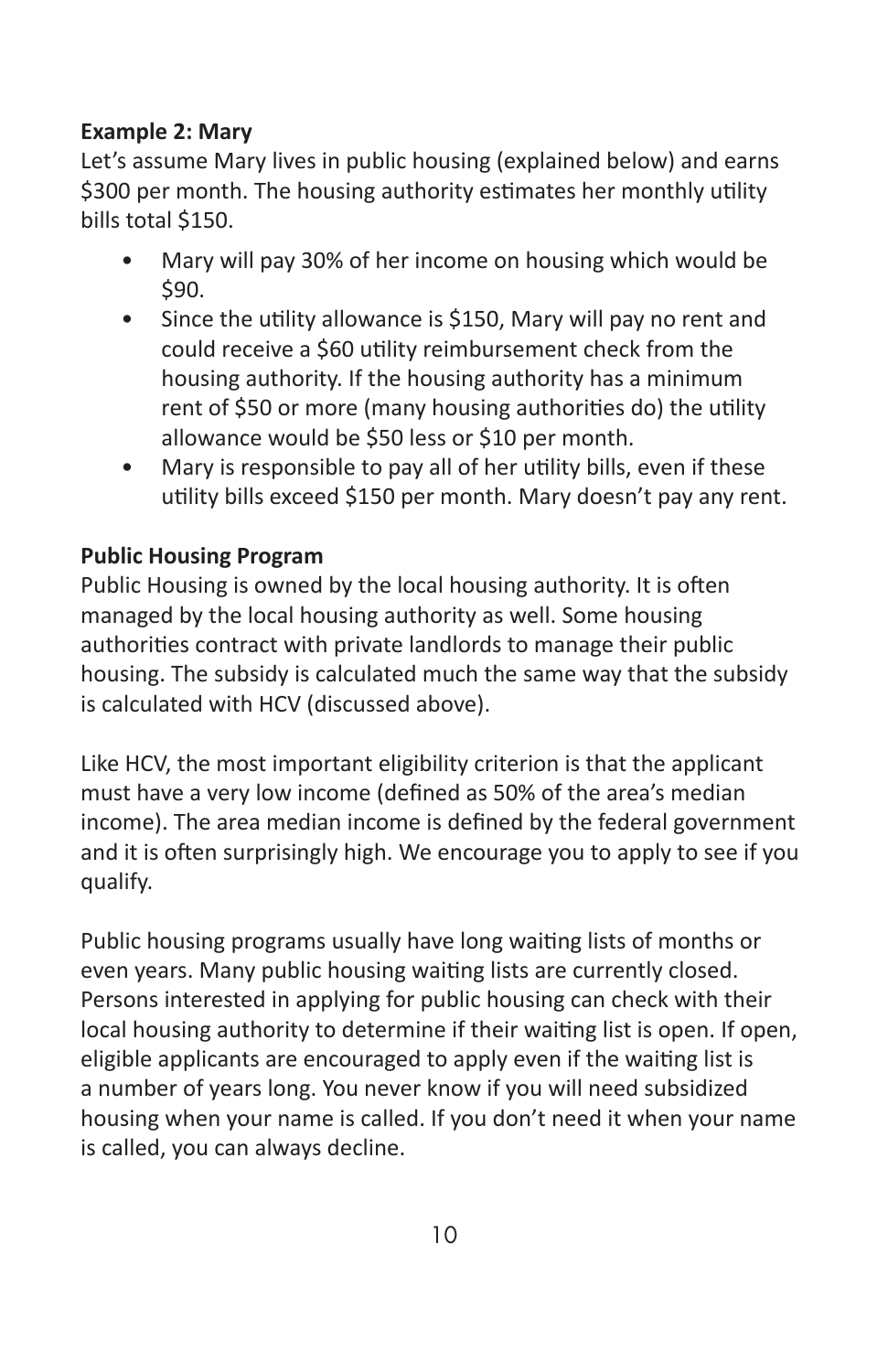## **Project Based Subsidized Housing**

Some buildings receive subsidies from federal, state or local governments to subsidize housing for low income households. Like public housing, the property owner receives the subsidy to make the unit affordable for low-income households. Unlike public housing, project based subsidized housing is owned by private property owners. In these programs, the participant must move into the subsidized unit to benefit from the subsidy.

You may find that some subsidized housing is not affordable. The definition of low income depends on the type of the program. Some programs serve households who earn more than \$50,000 per year. Furthermore, the amount of the subsidy may not make the unit affordable to households with a very low income. When you talk to a landlord about a "subsidized" housing unit, you still need to find out the rent the landlord will charge to see if you can afford it.

One of the most prevalent forms of project based subsidized housing is often referred to as Project Based Section 8. This program ensures that housing is affordable to persons with extremely low incomes. The eligibility criteria and the amount of the subsidy are similar to HCV. Unlike HCV, the landlord receives the subsidy. If you live in one of these subsidized units, you do not take the subsidy with you if you move. Instead, the subsidized housing is rented to another eligible applicant who moves into that unit.

Like other subsidized housing programs, project based subsidized housing usually has very long waiting lists. Many of these waiting lists are closed. Local housing authorities may also keep information on project based subsidized housing in their area. The National Housing Preservation Database has recently been launched by the Public and Affordable Housing Research Corporation (PAHRC) and the National Low Income Housing Coalition (NLIHC). You will have to register with your name and email address before you can log on and see all available properties in the state at:

<http://www.preservationdatabase.org/nhpd/login.aspx>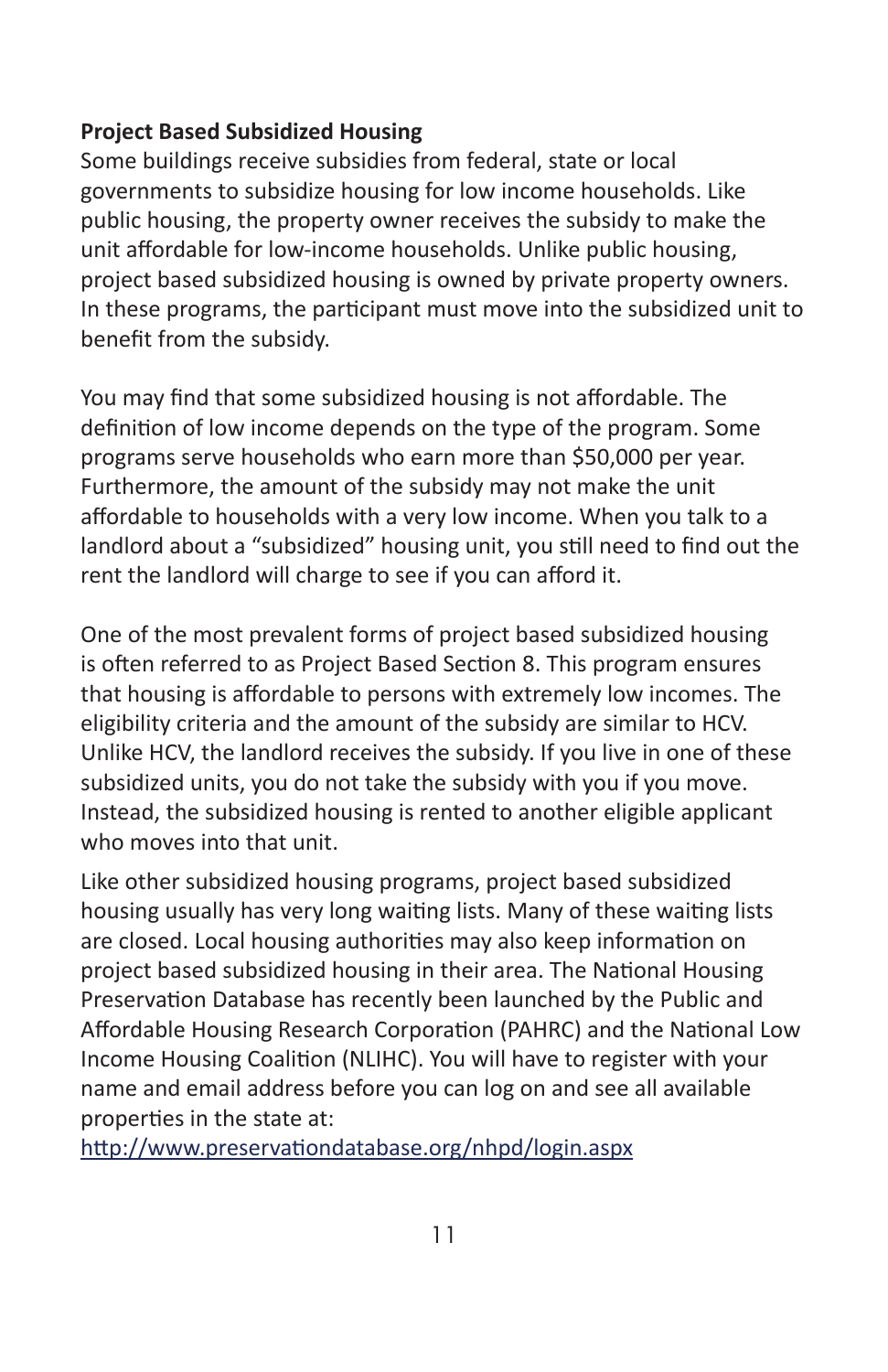# **Permanent Supportive Housing (PSH)**

PSH provides subsidized housing and supportive services. Usually the rent is calculated similar to the way that it is defined in the Housing Choice Voucher section (discussed above). It is called permanent because as long as participants are eligible, they can receive both the subsidy and services. Sometimes the social service providers work out of offices in the building. The program can also house the tenant in a "scattered site" unit in the community and the service provider visits the tenant in their unit.

PSH programs have their own eligibility criteria. Some serve senior citizens or persons with a development disability or mental illness. Some serve persons who are chronically homeless. Many programs have their own application protocol and eligibility criteria.

In Illinois, you can find some PSH programs through websites provided by the Illinois Housing Development Authority (IHDA). IHDA provides a wonderful site for renters. Like this manual it provided tenant rights and tips to help renters maintain and locate rental housing. <https://www.ihda.org/my-home/renting-a-house/>

IHDA also created ILHousingSearch.org to help property owners list their properties as well as to help renter find rental housing. Some of the listings on this site are PSH programs. Many of the listings are private market rate rental units. You can find this site at: <http://ilhousingsearch.org/>

The Illinois Department of Human Services (IDHS) funds supportive housing programs. They provide a list of supportive housing programs on their website. This list (and website) is updated every year so this manual does not contain a link to the actual website. Instead we recommend that you visit the following IDHS website and click on the "See Supportive Housing Provider Listing" link. <http://www.dhs.state.il.us/page.aspx?item=30361>

Your local Continuum of Care (CoC) usually knows of PSH programs in your area. Information about CoCs is provided in the Homeless Services section below.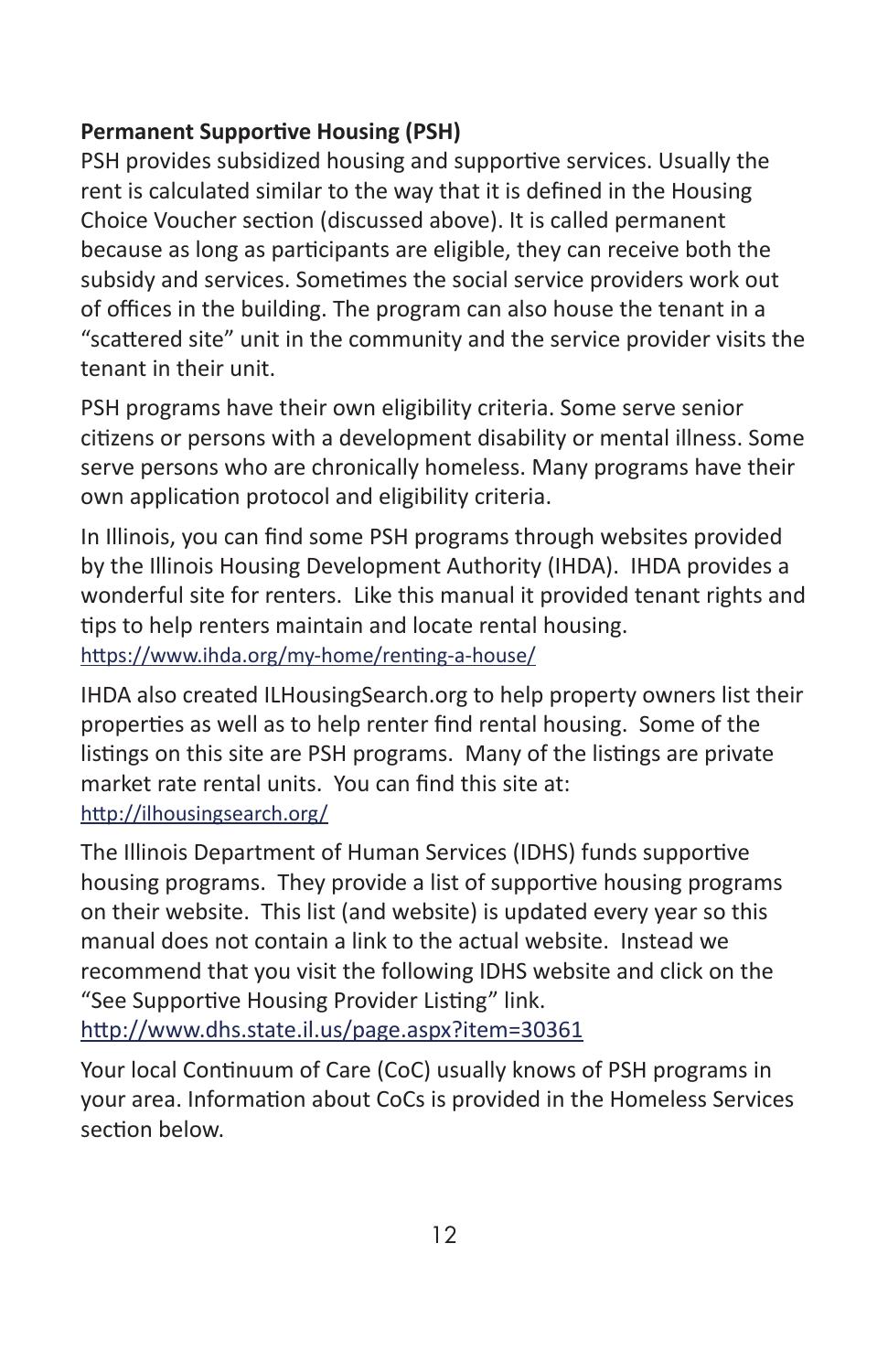You can access most PSH in Chicago by applying through the Central Referral System (CRS). Persons who meet the HUD's definition of homelessness may obtain PSH by registering on CRS. You can log onto CRS at [www.chicagocrs.org/](http://www.chicagocrs.org/)

#### **Rapid Rehousing Program (RRHP)**

RRHP was created by the federal stimulus program in 2009. Funding for the program ended but many CoCs have used other funding to continue the program. Some refer to it by other names but are familiar with the term. The program provides a housing subsidy similar to HCV. Unlike HCV, the RRHP is time limited (usually 3 to 24 months). Because it is time limited, some programs reduce the amount of the subsidy over time to prepare the participant for the time that the subsidy ends.

To obtain information on RRHP, call your local CoC (see CoC list in the Homeless Services section below). The best way for Chicago residents to access RRHP services is by calling 311 or visiting the Chicago Housing Options Survey Tool at: www.chicagohousingoptions.org

#### **Friends and Family**

We never want to be dependent on others for our housing. Unfortunately, sometimes we have no choice. If it weren't for friends or families, many more people would have spent some time in a homeless shelter. Before going to a shelter, see if there is anywhere else you can stay instead. When it happens, we hope it will be temporary. During these times, it is important to be a good guest. This includes:

- Helping out with chores;
- Keeping the room or area where you are sleeping clean;
- Refraining from bringing guests over (especially overnight);
- Helping out with rent, utilities and food expenses;
- Finding other ways you can contribute (e.g., walking the dog, babysitting)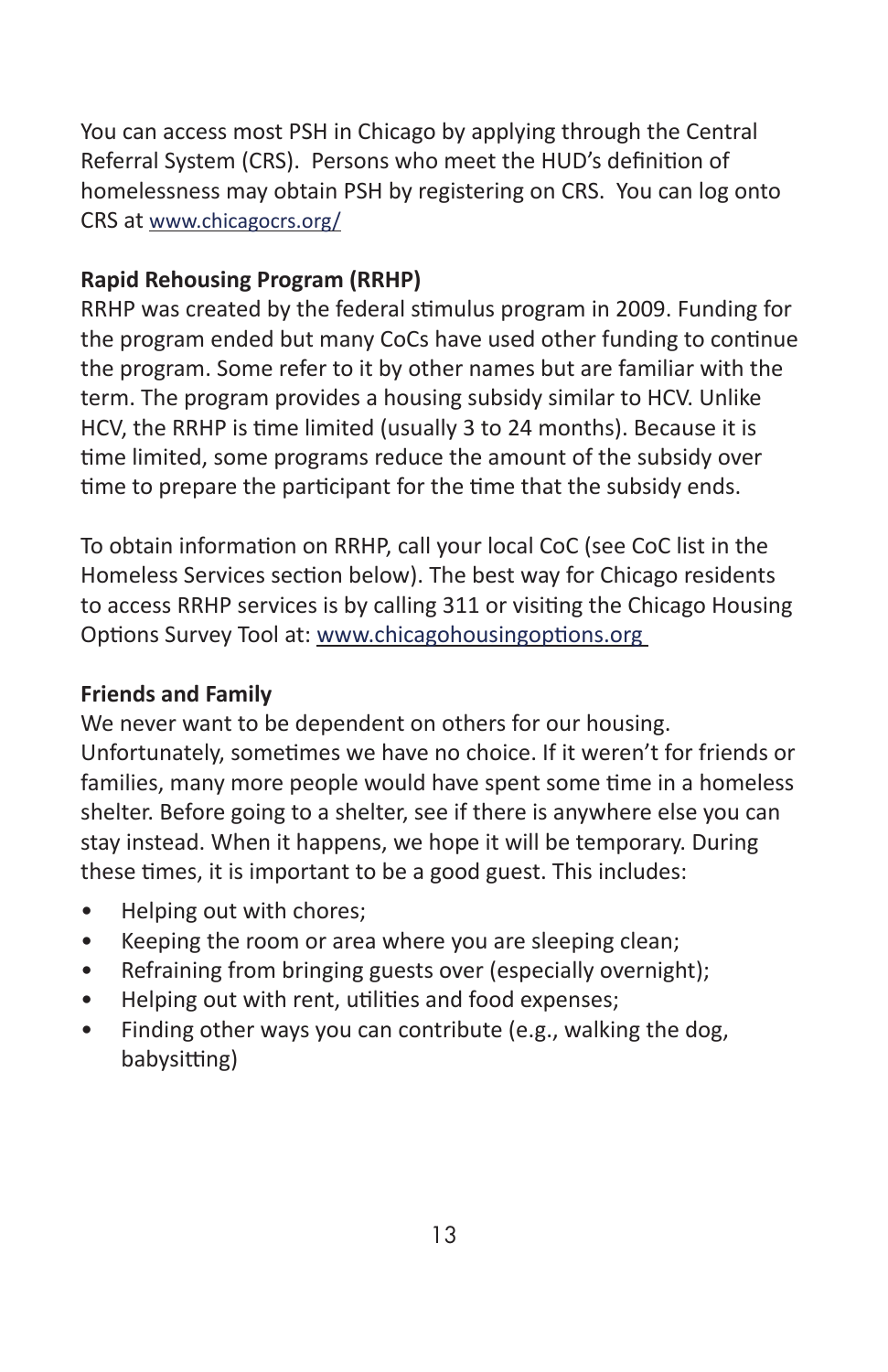# **CASH ASSISTANCE PROGRAMS**

# **Homeless Prevention Funds (HPF)**

IDHS funds to community agencies to provide cash assistance to help persons who are homeless or are in danger of becoming homeless. HPF is usually used to pay security deposits, rent and utility arrears. If you apply for HPF, you will likely need to demonstrate how you will pay future bills. You may need to prove your source and amount of your monthly income to qualify. To find the provider serving your area contact you CoC (see below) or:

- Chicago residents can call 311
- Suburban Cook Co. residents should call 877-426-6515
- In all other counties, visit IDHS website at: <http://www.dhs.state.il.us/page.aspx?item=30360>

Because of the overwhelming need for assistance, providers are often out of funding for HPF. Similar programs may also be available and the HPF provider may know of other agencies that may have funds to help a person who is homeless or in danger of becoming homeless. Some programs have special eligibility criteria.

# **LIHEAP (Low Income Home Energy Assistance Program)**

LIHEAP helps lower-income individuals pay their utility bills. The program is meant for people facing a crisis and cannot pay their utility bill. In Illinois, LIHEAP starts each year on November 1st. Seniors and people with disabilities can apply early, starting September 1st. The emergency assistance component of the program also starts on September  $1<sup>st</sup>$ . Unfortunately, many people find that when they need assistance the program does not have funding available. It is important to apply as early as possible every year and never plan to fall behind on your utilities in order to use LIHEAP.

In 2011, LIHEAP began offering a new option called the Percentage of Income Payment Plan, or "PIPP". Instead of a one-time block grant like traditional LIHEAP, the LIHEAP PIPP provides a monthly stipend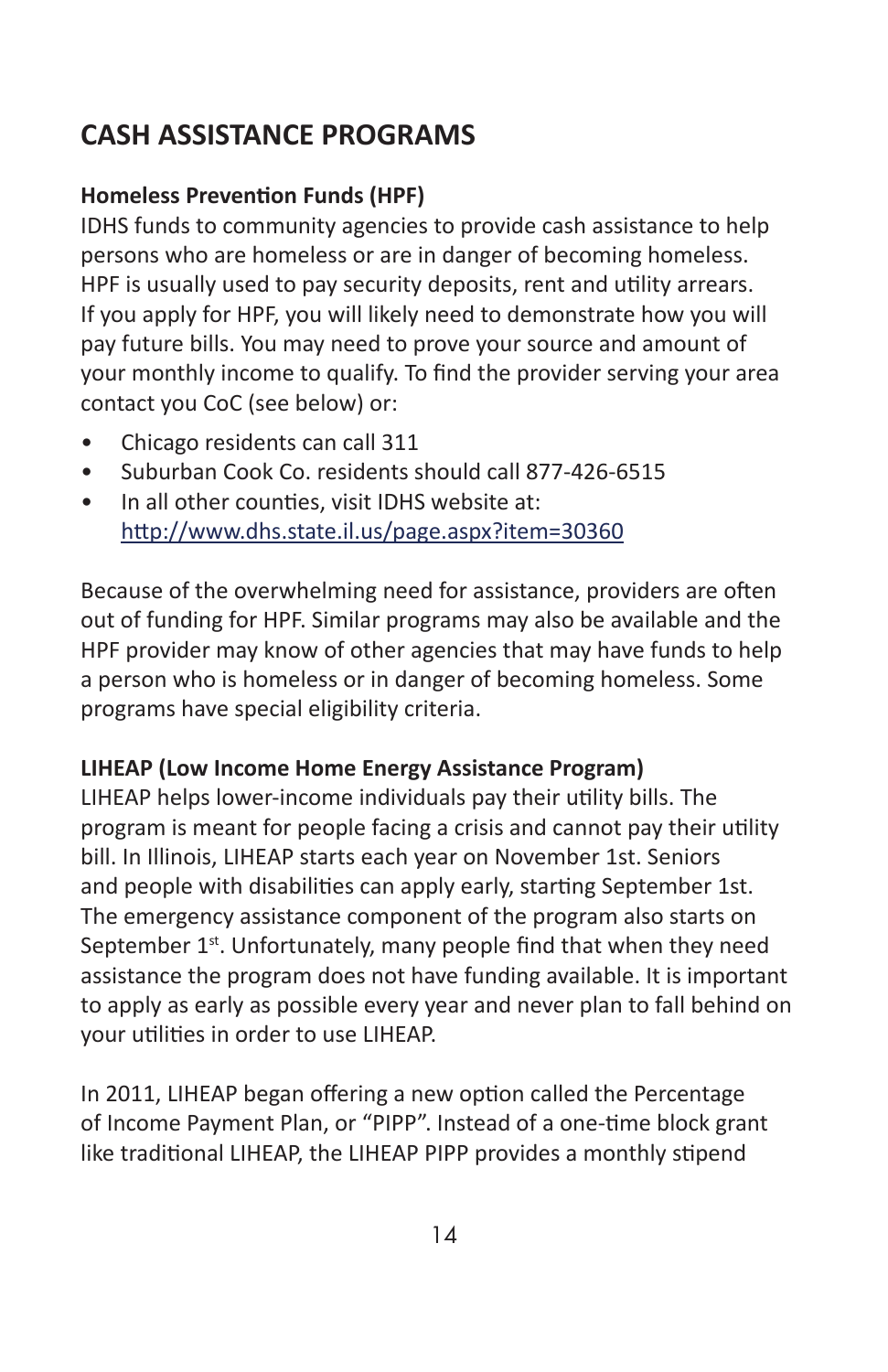towards gas and electric bills. To stay on the program, you must pay a certain amount out of pocket on time, every month, but the amount is determined based on your income and should be affordable. If you enroll in this program, follow all the instructions and make appropriate payments on time.

LIHEAP grants are available to all Illinois residents regardless of what utility company provides service. If you have power through your town, or through an electric co-op, or if you use propane, heating oil, or coal in your furnace, you are still eligible for a traditional LIHEAP grant. The agency in your area will know how to help you. To apply, contact a Community Action Agency in your area to make an appointment. Search by county at:

[https://www.illinois.gov/dceo/CommunityServices/HomeWeatherization/](https://www.illinois.gov/dceo/CommunityServices/HomeWeatherization/CommunityActionAgencies/Pages/default.aspx) [CommunityActionAgencies/Pages/default.aspx](https://www.illinois.gov/dceo/CommunityServices/HomeWeatherization/CommunityActionAgencies/Pages/default.aspx)

To obtain more information on LIHEAP, visit the Illinois Department of Commerce LIHEAP website at:

[https://www.illinois.gov/dceo/CommunityServices/UtilityBillAssistance/Pages/](https://www.illinois.gov/dceo/CommunityServices/UtilityBillAssistance/Pages/HowtoApply.aspx) [HowtoApply.aspx](https://www.illinois.gov/dceo/CommunityServices/UtilityBillAssistance/Pages/HowtoApply.aspx)

# **Programs Offered by Utility Companies**

Utility companies also provide assistance. You can receive funds through these programs in addition to any LIHEAP funds you may receive. These programs use a variety of funding sources and the eligibility criteria are subject to change. Sometimes you can apply for them at the same place where you apply for LIHEAP. To find out more about these programs, call your utility or visit its website:

- **• Ameren Illinois Warm Neighbors, Cool Friends:** Call 888-690- 5700 or visit: <http://warmneighborscoolfriends.com/>
- **• Com Ed Residential Special Hardship Fund:** Call 800-334-7661 or visit: [https://www.comed.com/MyAccount/CustomerSupport/Pages/](https://www.comed.com/MyAccount/CustomerSupport/Pages/ResidentialHardship.aspx) [ResidentialHardship.aspx](https://www.comed.com/MyAccount/CustomerSupport/Pages/ResidentialHardship.aspx)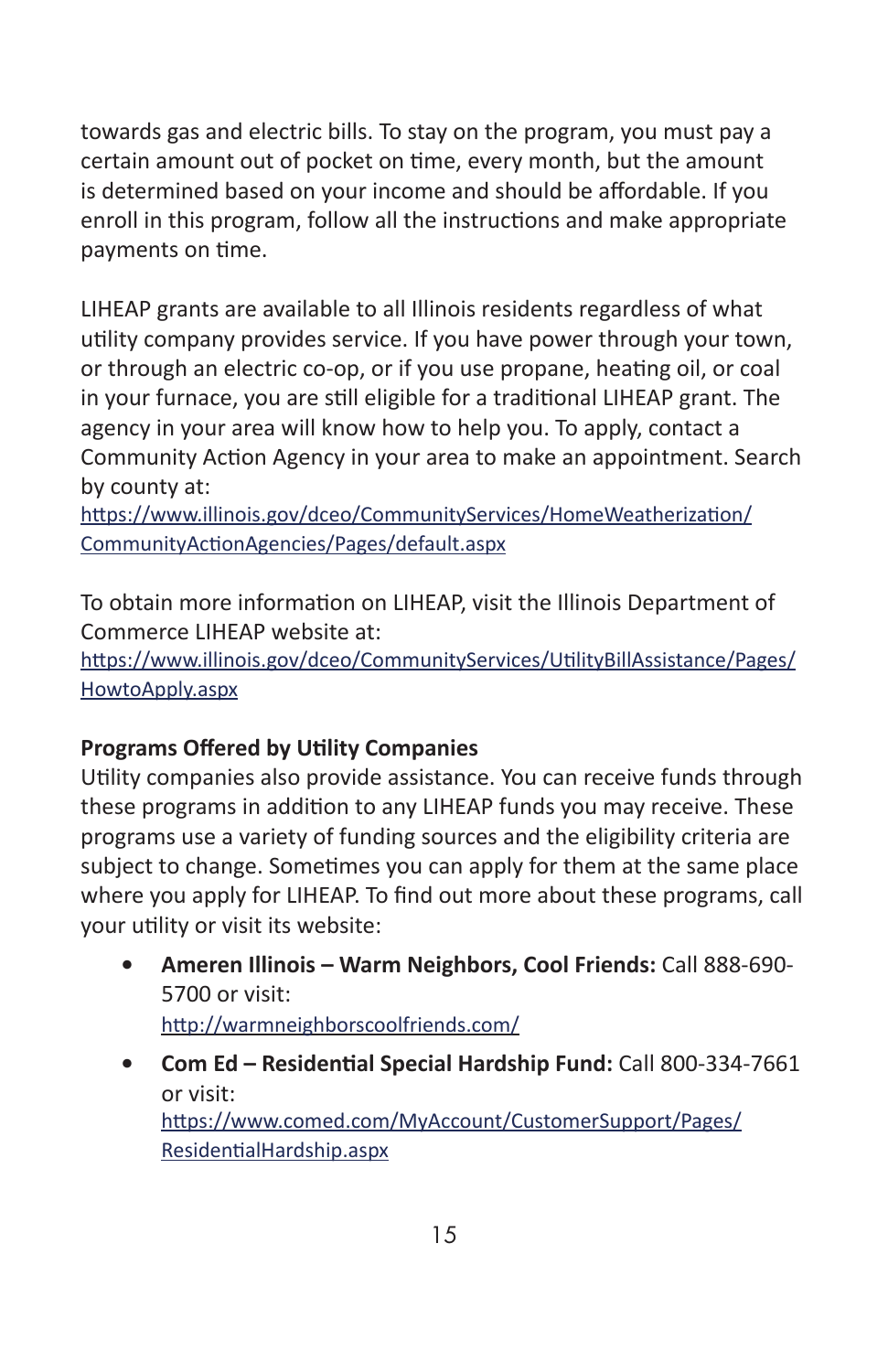- **• Nicor Nicor Gas Sharing Program:** call 888-642-6748 or visit: <http://nicorgas.aglr.com/home/EnergyAssistance/SharingProgram.aspx>
- **• North Shore Gas Share the Warmth: Call** 866-556-6004 or visit**:** [http://www.northshoregasdelivery.com/home/share\\_warmth.aspx](http://www.northshoregasdelivery.com/home/share_warmth.aspx)
- **• Peoples Gas Share the Warmth:** Call 866-556-6001 or visit**:** [http://www.peoplesgasdelivery.com/home/share\\_warmth.aspx](http://www.peoplesgasdelivery.com/home/share_warmth.aspx)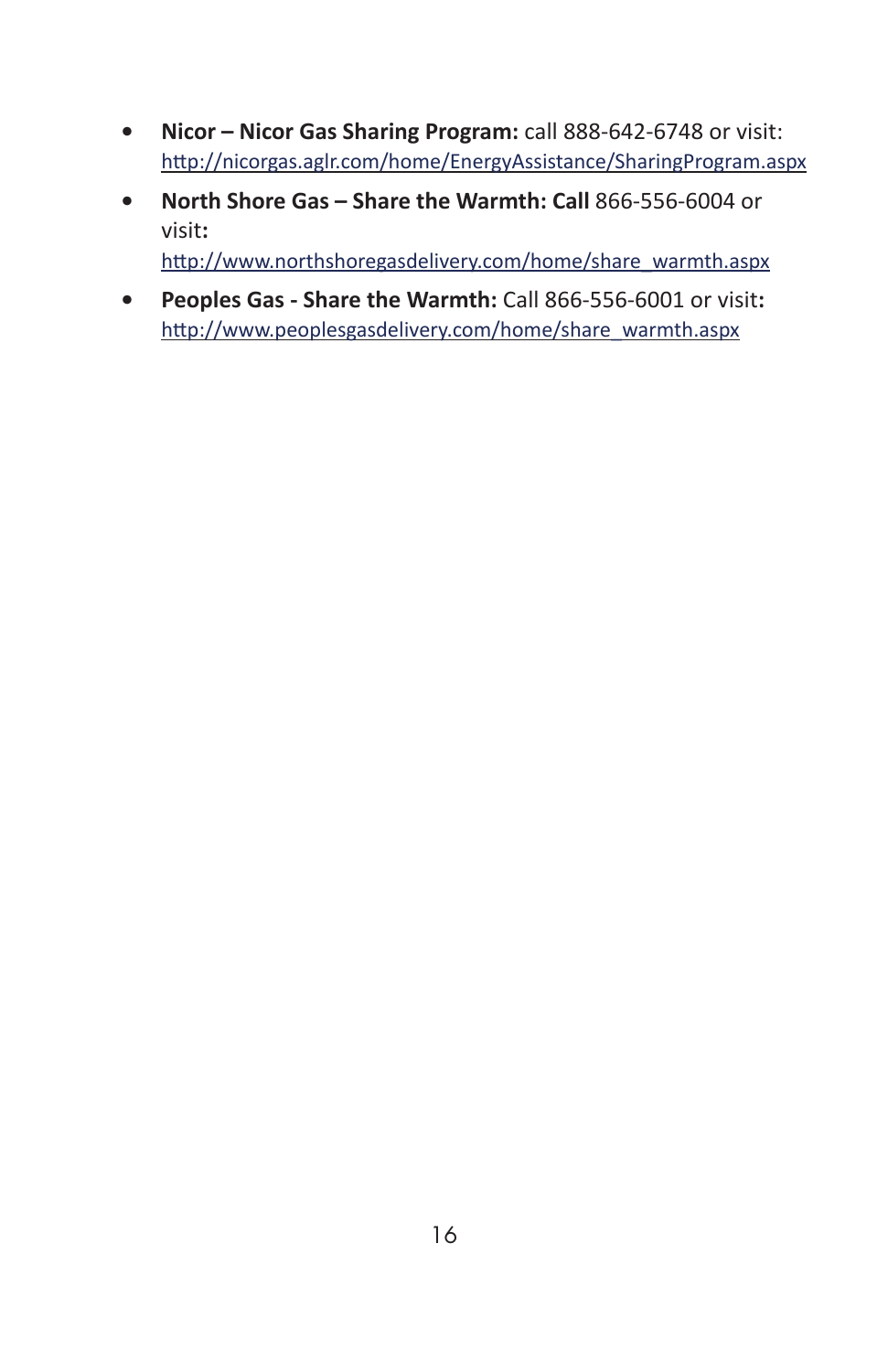# **HOMELESS ASSISTANCE SERVICES**

# **Rights of Persons Who Are Homeless**

In 2013, Illinois became the second state to enact a Bill of Rights for the Homeless law, which established a list of basic rights of homeless persons to protect them from discrimination based on their housing status. Broadly, all "rights, privileges and access to public services" are protected. Some rights specifically listed include:

- keeping one's job despite no permanent address;
- accessing emergency medical care;
- moving freely in public spaces and using transit systems;
- possessing personal property free from search;
- protecting records and information from unauthorized disclosure; and,
- the right to vote and to be given the documentation necessary to vote.

These rights cannot be violated or denied solely based on "housing status" (i.e., living on the street, in a shelter or temporary residence). Under this act, a homeless person has the right to take legal action in court and seek appropriate relief to enforce compliance with the law and to receive actual damages if a right is violated. There is no administrative complaint process but if a lawyer helps file and win a case, the court may award fees to pay for the attorney and other legal costs.

The Cook County Human Rights Ordinance was enacted in 1993 to hear complaints of discrimination in employment, public accommodations, housing, credit transactions, and Cook County services or contracts *in Cook County*. The Ordinance prohibits discrimination when it is based upon:

- housing status (not having fixed residence or having lived in public housing or shelters)
- source of income (such as a housing subsidy like a voucher)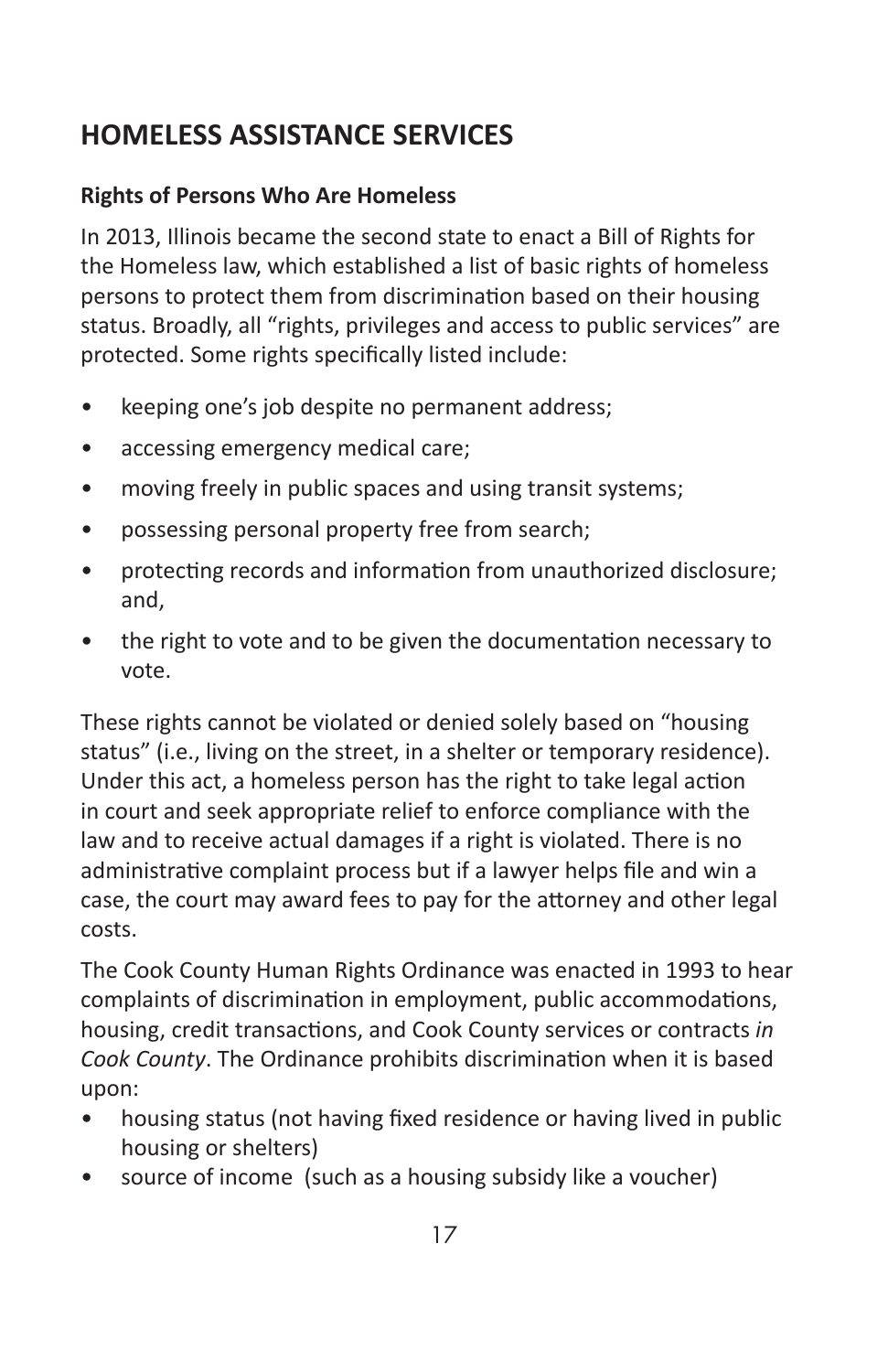- race, color, ancestry or national origin
- sex, sexual orientation or gender identity
- age (40 yrs old or older)
- religion
- disability
- marital status or parental status
- military discharge status.

The Cook County Commission on Human Rights enforces the Ordinance and hears complaints; can order relief to ensure compliance and can provide compensatory and punitive damages plus attorney's fees and costs.

# **Continuum of Care (CoC)**

If you need services to prevent homelessness, you should contact your local CoC. Most homeless services, interim housing and emergency overnight shelters are organized by the local CoC. Even some permanent supportive housing programs (explained above) are organized by the local CoC. There are some homeless programs or services that are not organized through the CoC, though the CoC is usually aware of those programs as well. While personnel involved in their local CoC may not actually provide services, they usually know who does. Contact information for your local CoC is provided below for the purpose of obtaining information on services provided in your area.

The name of each CoC, their service area, contact information to request homeless services (if any) and a phone number is provided.

Central Illinois Continuum of Care Central and Eastern Illinois Karen Zangerle, Path Crisis Center: 309-834-0244

Chicago CoC Call 311, when prompted, hit the 4 button for "short term help."

Cook County CoC (Does not include Chicago) Call 877-426-6515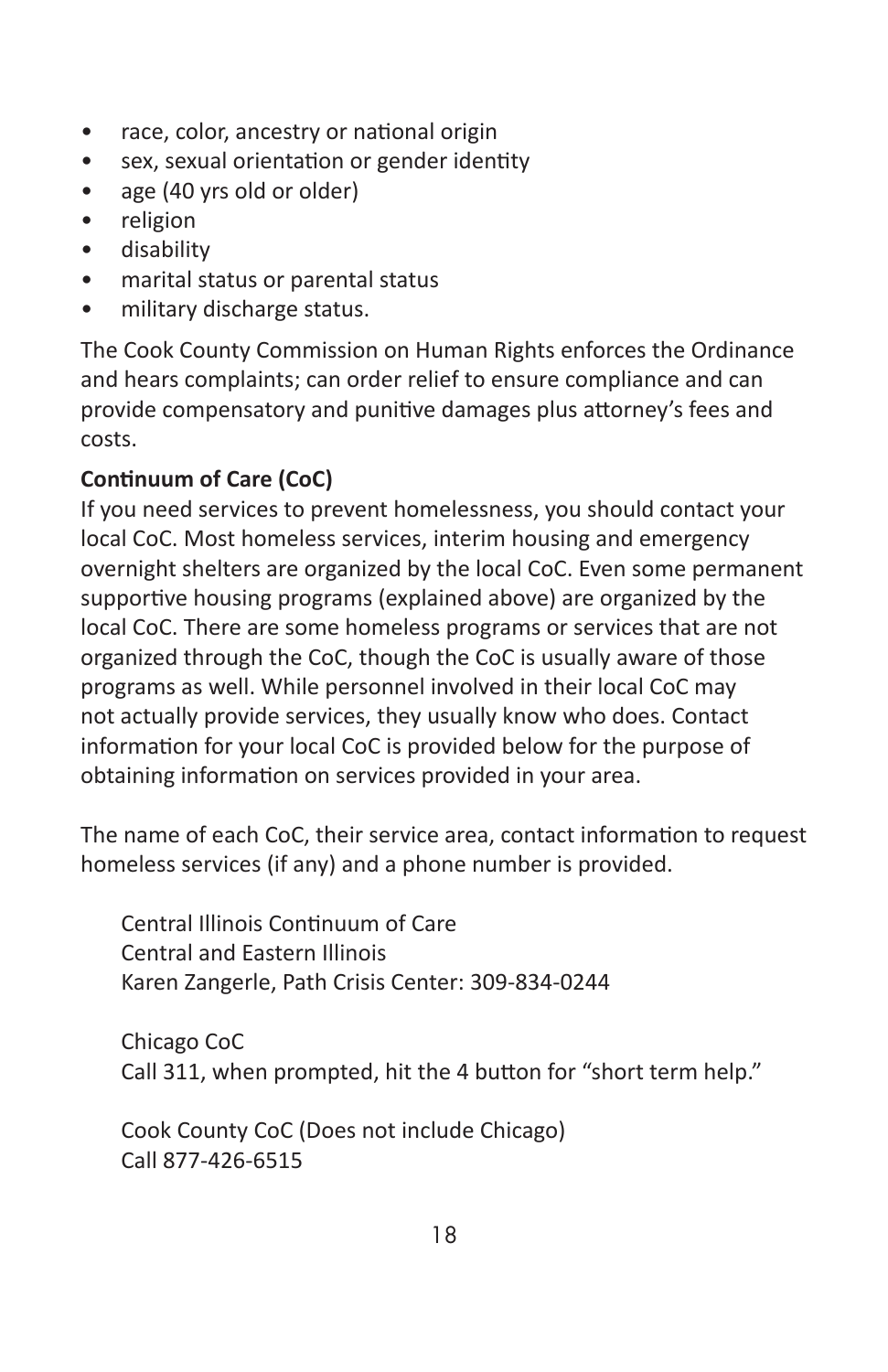Decatur CoC Macon County Camille Cochran, Homeward Bound: 217-362-7700 x3014

DeKalb CoC Sue Guio, City of DeKalb: 815-748-2060

DuPage CoC DuPage County Human Services: (630) 407-6500 (press 0)

Heartland CoC Sangamon County Tonya Payne/Mia Woods, Christian Ministries: 217-753-3939

Homeless Action Council CoC St. Clair County Beverly Evansco, Homeless Action Council: 618-277-6790 x3330

Joliet/Will CoC Todd Fuller, Will Co. Center for Community Concerns: 815-722-0722

Kane County CoC Northern Kane County, Community Crisis Center: 847-697-2380 Central Kane County, Lazarus House, 630-587-2144 Southern Kane County, PADS: 630-897-2165

Lake County CoC Rob Anthony, Lake County Development & Planning: 847-377-2475

Madison County CoC Walter Hunter, Madison Co Community Development: 618-296-5513

McHenry County CoC Call 311, for "emergency shelter."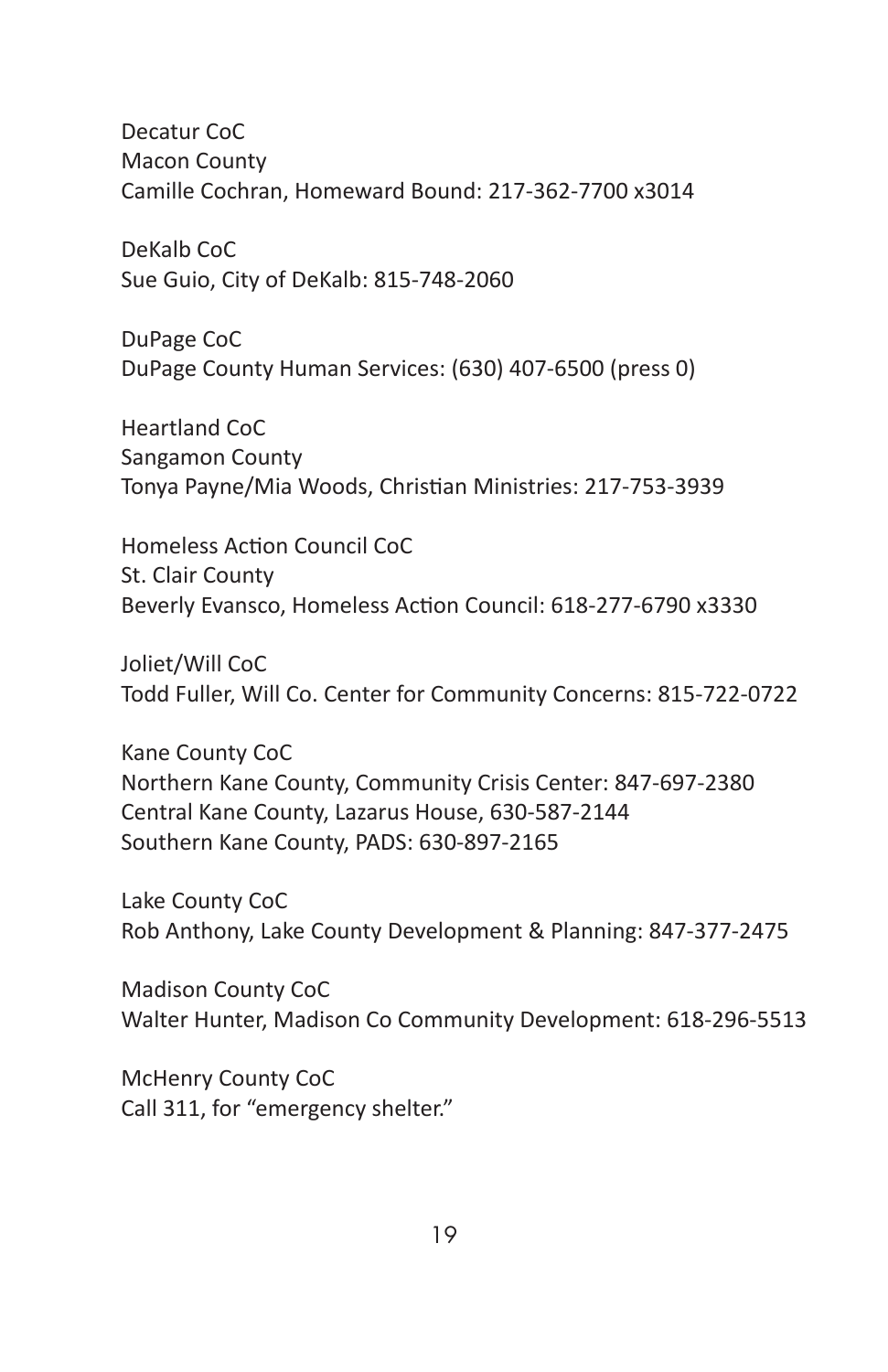Northwestern CoC Northwestern counties in Illinois Ron Lundt, Project Now: 309-793-6391 x108

Peoria Area Homeless Consortium Fulton, Peoria, Tazewell, Woodford Counties Pam Schubach , YMCA of Peoria: 309-685-7655

Rockford/Winnebago CoC City of Rockford: 844-710-6919

South Central CoC Center part of Illinois, south of Springfield Paul White: CEFS Economic Opportunity: 217-342-2193 x121

Southern CoC (Southern Illinois) Camille Doris, Women's Center: 618-529-2324 x231

Urbana/Champaign CoC Dept. of Community Dev Services: Jenelle Hardy, 217-384-2447 or Matt Rajc 217-384-2306 x409

West Central CoC Salvation Army-Quincy: 217-222-8655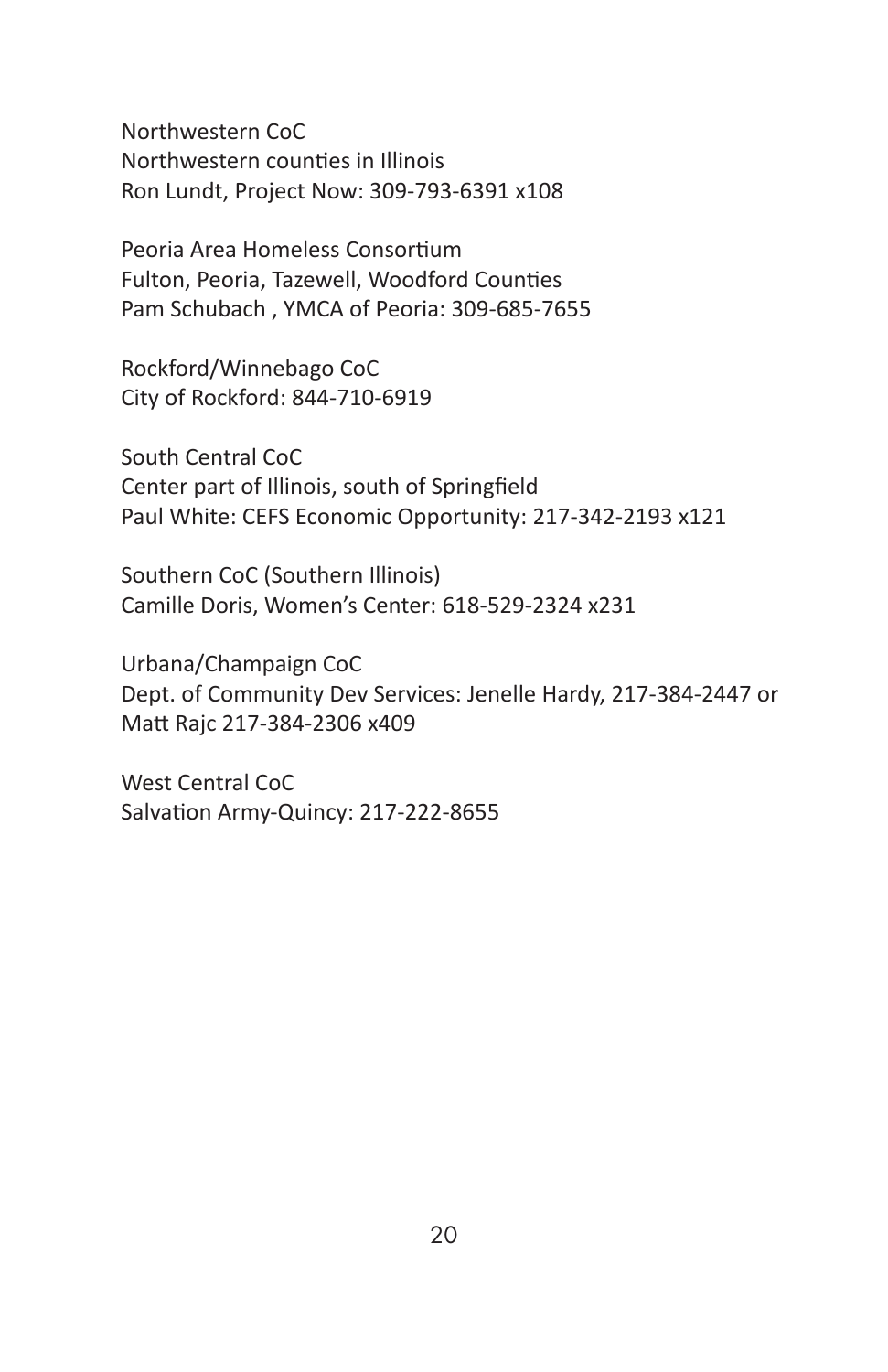# **Shelters**

Shelters exist in different forms and serve different populations which may include:

- Youth
- Single individuals
- Families
- Ex-Offenders
- Victims of domestic violence

**Emergency Shelters:** Some shelters are emergency shelters that are open 24 hours per day, 7 days a week. Usually, you can go directly to a shelter. Emergency shelters provide an immediate place to stay, eat, and sleep. The length of stay varies by facility, but it is generally shortterm. Some emergency shelters are open only at night and guests must leave in the morning. Some emergency shelters are part of a network of shelters and are only open one day each week. Guests at these shelters must leave every morning and go to a nearby city to stay in a shelter the next night. Call your CoC or visit this website to find a shelter in your area:

[http://portal.hud.gov/hudportal/HUD?src=/states/illinois/homeless/](http://portal.hud.gov/hudportal/HUD?src=/states/illinois/homeless/shelters/sheltertable) [shelters/sheltertable](http://portal.hud.gov/hudportal/HUD?src=/states/illinois/homeless/shelters/sheltertable)

**Transitional Shelters:** Transitional shelters allow persons to stay in their program for up to twelve months. Guests work closely with a case manager who helps them connect with services they need to gain stability, locate permanent housing and ensure they have the means to keep that housing. The best way to locate an interim housing option is to contact your CoC.

**Re-Entry Programs:** Persons transitioning out of the prison systems may consider a transitional group home. Many of these options are for people who struggle with substance abuse. You can find a list of these housing options and other services (including help obtaining employment) at:

<http://www.reentryillinois.net/>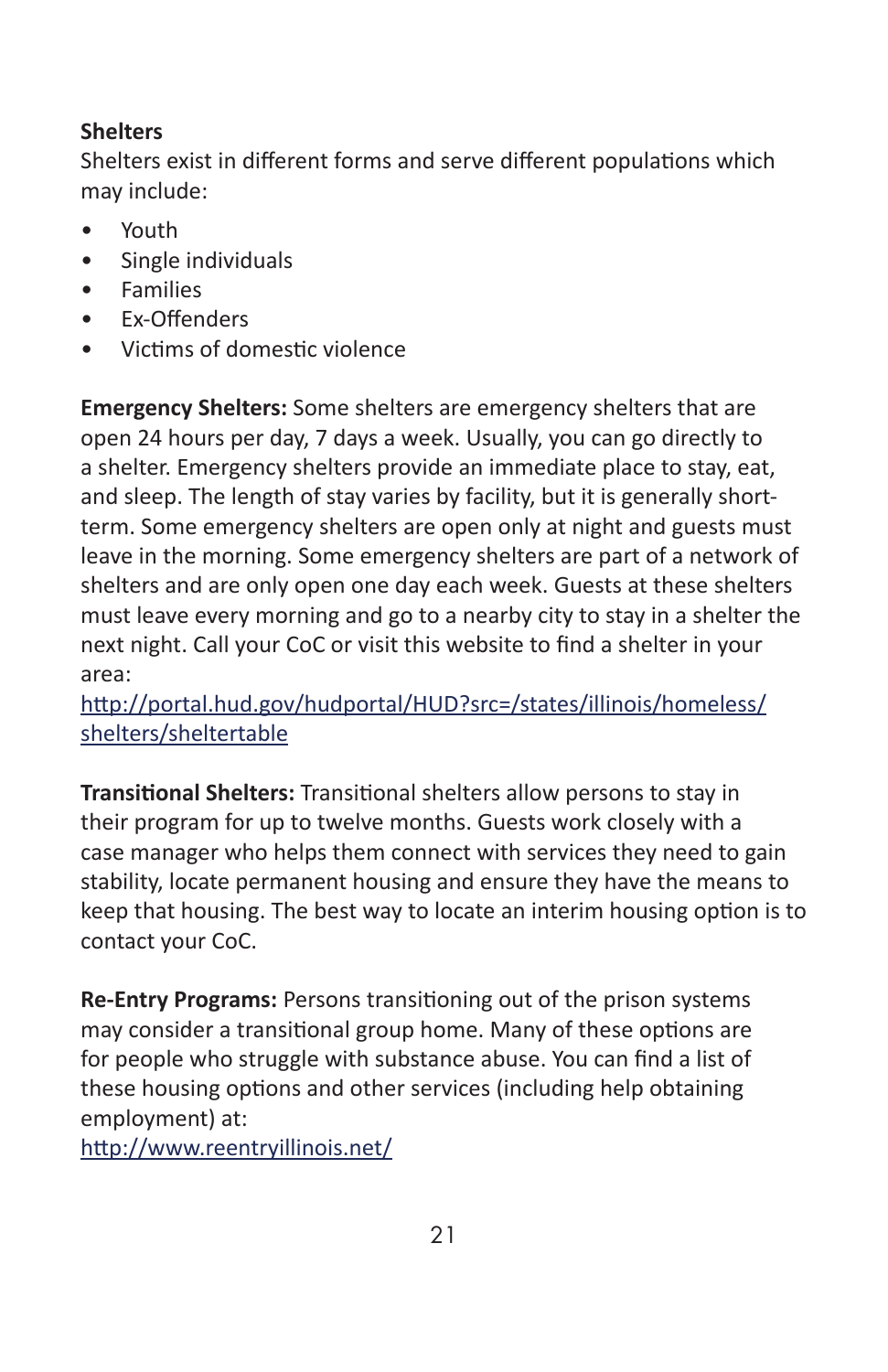# **Homeless Youth Agencies**

The State of Illinois provides services to help youth who are homeless or to prevent youth from becoming homeless. These services include shelter, transitional living programs and outreach. Youth ages 14-20 can access services such as

- Case management
- Permanent or temporary place to live
- Food
- Clothing
- Advocacy
- Outreach
- Life skills training
- Education
- Job Services

To find a provider near you, go to: <http://www.dhs.state.il.us/page.aspx?item=29729>

## T**he Youth Housing Assistance Program (YHAP):**

YHAP assists youth obtain or maintain adequate housing. The program is offered by DCFS for youth who have aged out of DCFS care or are within 6 months of aging out of care and have not yet turned 21. The program can also serve some youth who were adopted (or placed in a subsidized guardianship home) after their  $16<sup>th</sup>$  birthday. The program provides:

- Housing advocacy to help the youth locate and maintain housing.
- Cash assistance may be authorized to help pay for items necessary to secure and maintain housing that the youth cannot afford.
- A partial housing subsidy for youth who have aged out of care but have not yet turned 21.

For more information, on YHAP, youth who were once in DCFS care should contact the YHAP Coordinator at 312-328-2159. You can find information on YHAP and other services DCFS offers to youth aging out of care at:

[https://www.illinois.gov/dcfs/brighterfutures/independence/](https://www.illinois.gov/dcfs/brighterfutures/independence/Documents/GetGoaldHandbook.pdf) [Documents/GetGoaldHandbook.pdf](https://www.illinois.gov/dcfs/brighterfutures/independence/Documents/GetGoaldHandbook.pdf)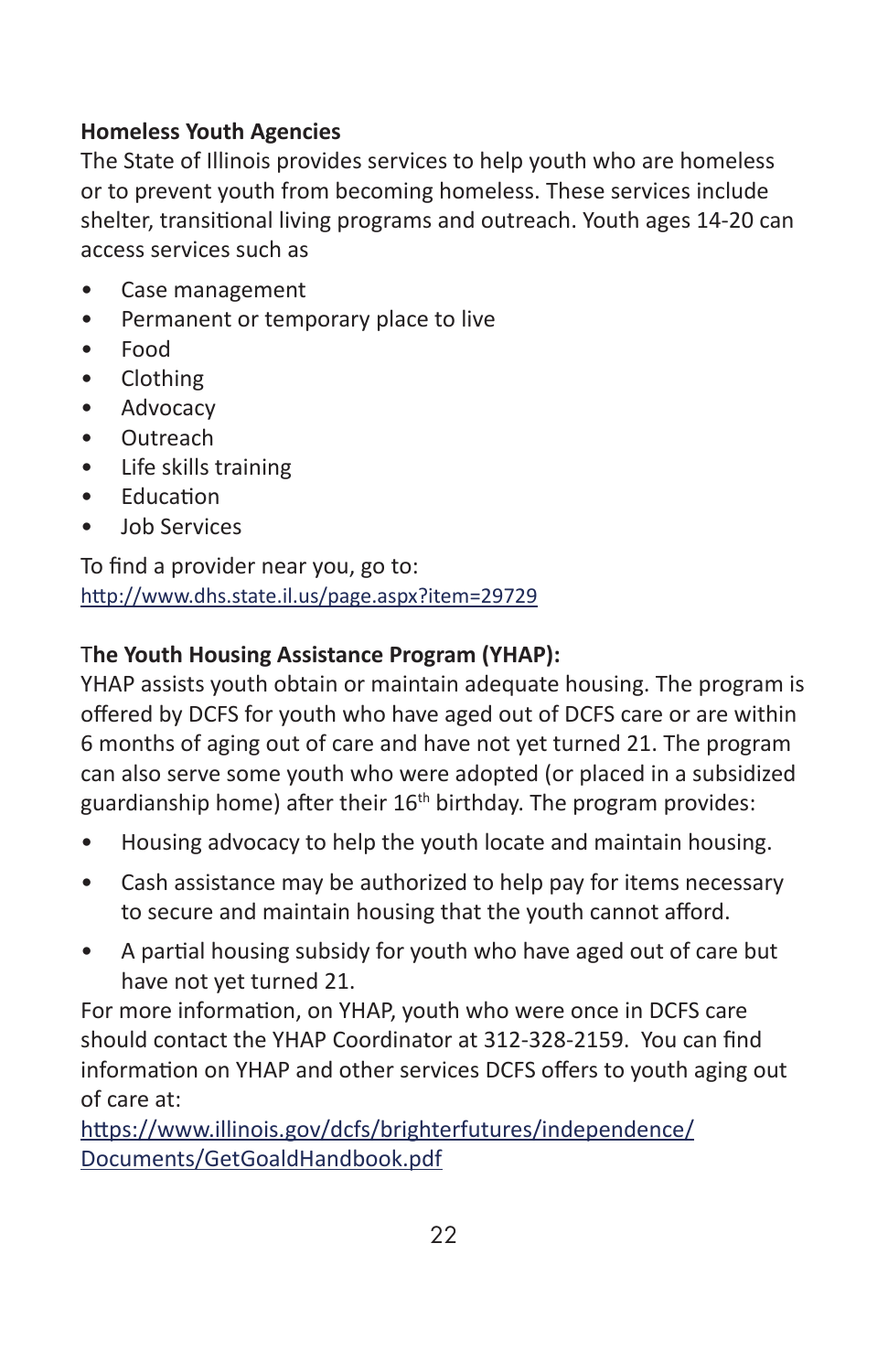# **THE HOUSING SEARCH**

#### **The Basics**

There are different ways to begin your housing search. It is always a good idea to begin by talking to people you know to find out what they know. Local newspapers can also be a helpful place to start. Some prefer to begin their search on the internet, as this method allows them to consider many apartments in a relatively short time. A word of caution: some postings may be for units that have already been rented and are used by landlords to lease other, perhaps less desirable, units.

If you know of a specific area in which you'd like to live, you may decide to walk through the neighborhood in search of "For Rent" signs. Bring a pen and paper so you can write down contact information and the addresses of apartments for rent. Call them later when you're in a quiet location.

Craigslist.org and Padmapper.com are popular websites for conducting housing searches. Padmapper.com searches listings from various websites, including Craigslist, and provides a map view and street view of the available apartments. Ilhousingsearch.org is another useful online tool provided by Illinois Housing Development Authority, Illinois Department of Healthcare and Family Services, Illinois Department of Human Services, and Illinois Department on Aging. This website provides free, detailed information on available housing and resources, helpful tools for renters such as affordability calculator, rental checklist and lists of renter rights and responsibilities IL Housing Search's services can also be accessed through a toll-free, bilingual call center at 877-428-8844. It is also available at: http://www.ilhousingsearch.org/ Nearly all these websites allow users to set search criteria, such as a maximum rent amount, so you can narrow down your search to apartments within your price range. As you identify apartments that fit your needs, you can begin contacting landlords. Depending on the website you use, you may want to identify desirable apartments. When you contact landlords you should ask some questions (see list of questions below) to determine whether or not to schedule a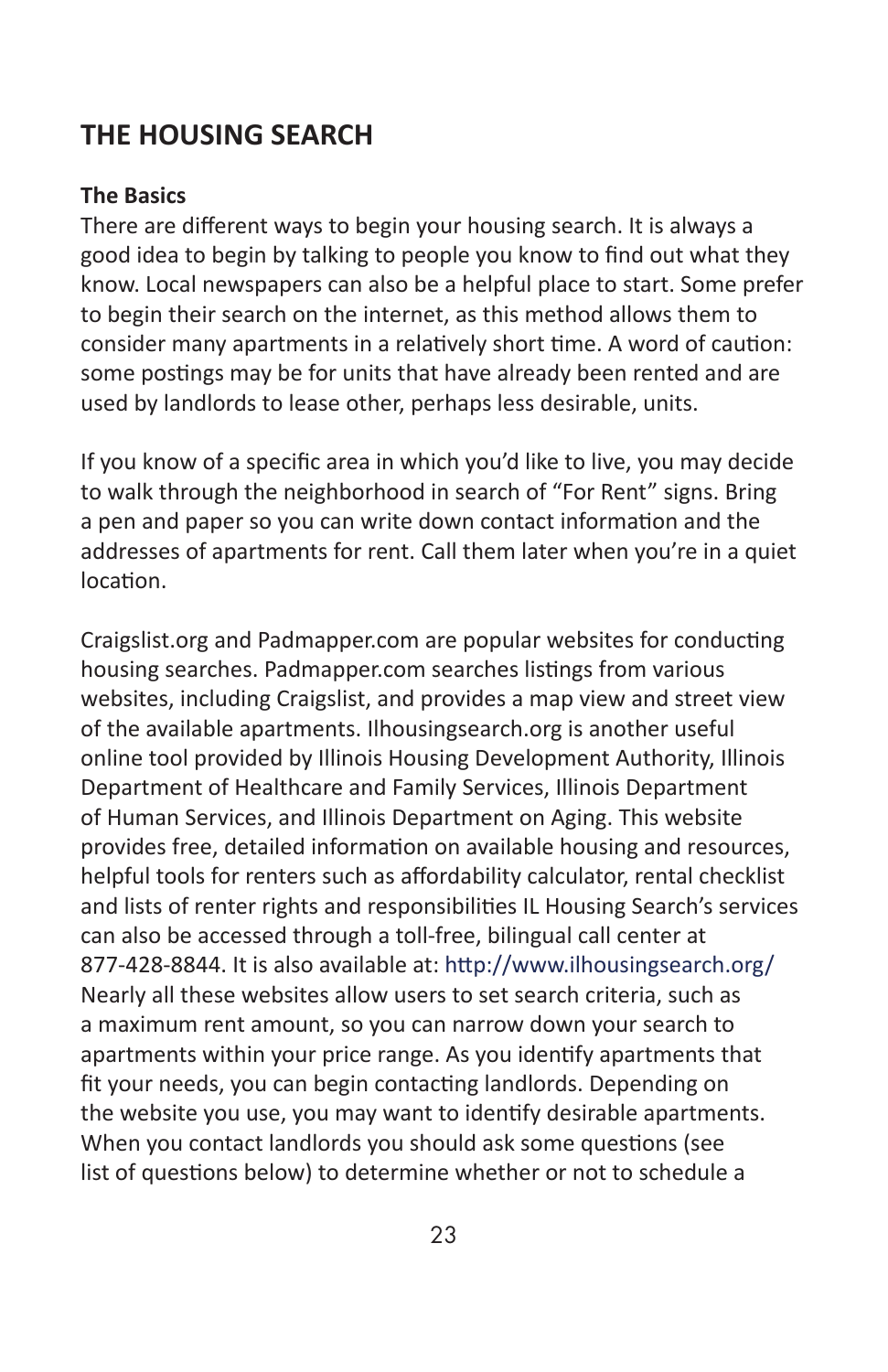walk-through. If the residence is still an option, schedule a time that's convenient for the landlord to show you the apartment.

# **Picking the Right Neighborhood**

An important consideration when searching for apartments is location. If an apartment is close to your place of employment, transportation, friends, and other necessities such as grocery stores, pharmacies, and laundry mats, you'll save both money and time. There are different ways to determine whether or not an apartment is conveniently located: you can ask landlords how close the building is to these services; you can locate the residence on Google Maps and explore the neighborhood. Many online searches will provide a "walkability" score which is based on the residence's proximity to transit, grocery stores, and shopping.

Remember that you can change the inside of an apartment and you can find different apartments for the same price. **Location** is one thing you cannot change about an apartment, so if you are able to choose the neighborhood you live in, it is a good idea to consider these factors.

#### **House Searching with Pets**

While your housing search options are more narrow, there are still many options for pet-friendly living. Most housing search databases include an advanced search option so your searches fit your needs.

Make sure you have a conversation with the landlord about pets in a casual, non-threatening way and let them know if you have room in your budget for an extra monthly fee. Give any information you can about the health of your pet. Ask for a trial period. Landlords want as much proof as they can get (letter from a veterinarian or previous landlord). Be honest and friendly. Do not, under any circumstances, sneak in a pet. It is extremely rude and disrespectful, can get you evicted or even sued, and will reflect very negatively on your future housing searches.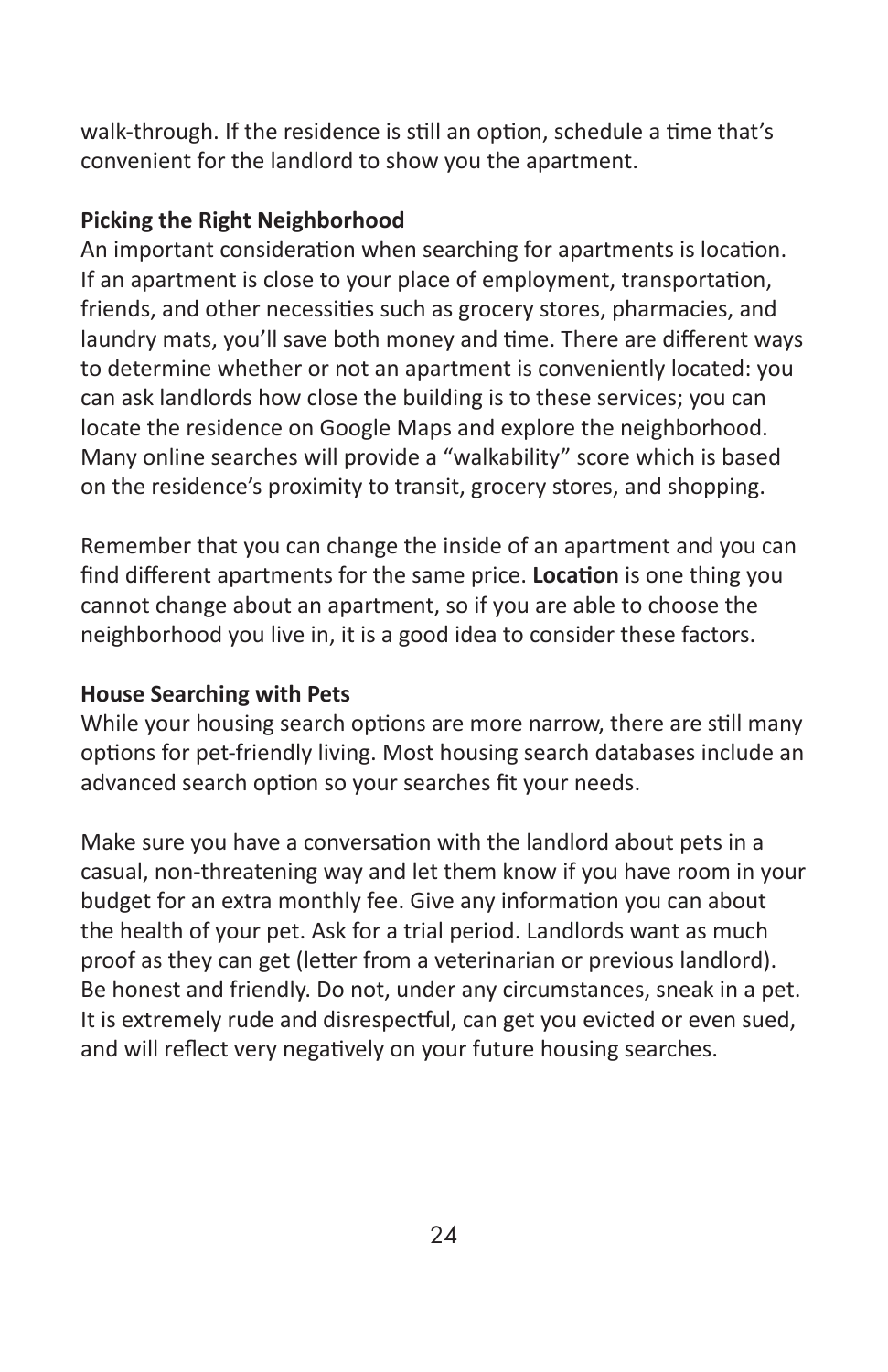# **Fair Housing Act (Anti-Discrimination)**

State and federal law prohibit housing discrimination based on race, color, national origin, religion, sex (including sexual harassment), family size or disability. State law also prohibits discrimination based on sexual orientation (including gender identity), marital status, military status, and age (40 and over). In Cook County, landlords can't discriminate against source of income (including housing choice voucher holders) either. If you feel that your civil rights have been violated, you can file a complaint on the HUD website or at this number: 800-765-9372. You can also contact the Illinois Department of Human Rights by calling 312-814-6229 or emailing [IDHR.FairHousing@illinois.gov](mailto:IDHR.FairHousing@illinois.gov).

If you prefer to watch videos on fair housing, you can find them at this website:

[https://www.illinois.gov/dhr/filingacharge/pages/fair\\_housing\\_videos.aspx](https://www.illinois.gov/dhr/filingacharge/pages/fair_housing_videos.aspx)

#### **Calling the Landlord**

Once you have identified potential units, you will begin to call landlords. Before calling a landlord, create a list with important questions that can be answered over the phone. If you have access to a printer, you may want to print a list of questions for easy reference. Don't be afraid to ask questions over the phone. If you ask the right questions, it can reduce the number of units you will actually view. Neither you, nor the landlord will want to spend time on a unit you are not interested in renting.

# **Questions that can be answered over the phone include:**

- How much is the rent?
- What utilities are included in the rent (cooking gas, electricity, heat, water, cable TV and internet)?
- Do you charge an application fee, a move in fee and/or a security deposit and how much?
- How many rooms/bedrooms?
- Do you accept pets?
- Does the unit come with kitchen appliances?
- Is there a washer and dryer in the building and, if so, how much does it cost?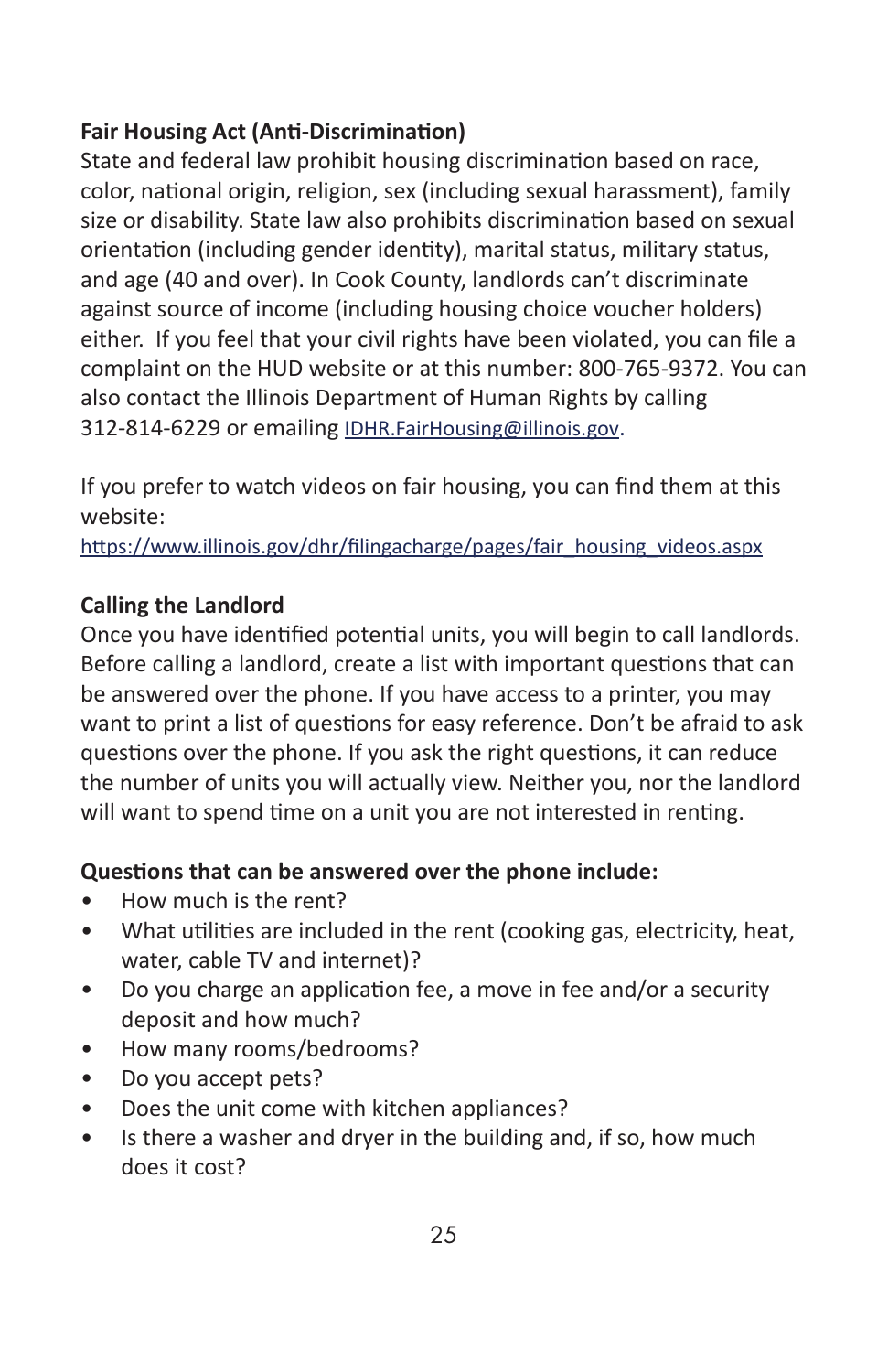- Can I smoke in the unit?
- Does the unit come with cable or internet? If so, is there an additional fee?

# **Interacting with a Potential Landlord**

You know the saying "it's all about first impressions?" The purpose of meeting a potential landlord is for the landlord to size **you** up. He or she is looking for clues to who you are. The most obvious clue is what you are wearing and how you look. Much of the same advice that applies to job interviews also applies to any interactions with a potential landlord (see our advice in the "Job Seeking Advice" section. Dress as if you are trying to impress your grandmother. Wear clean clothes that will keep you fully covered, and groom your hair and nails as well.

Other important points:

- Be respectful and courteous
- be flexible about where and when you can meet
- Arrive on time when scheduling a tour of a residence
- Come prepared with documents and questions

#### **Housing Resume**

It is also a good idea to come prepared with a housing resume, which is a list of the past three addresses you have rented from and the name, address and phone number of your previous landlords. Some prospective landlords ask for references, so it is good to be prepared with this information as well. Very few people have this information when applying for housing so you will impress the landlord.

# **Inspecting a Neighborhood**

Renters may find that the neighborhood is just as important as the unit. You may want to visit the neighborhood at night to make sure that you feel safe in the new neighborhood. Other things to consider when inspecting a neighborhood are:

- Accessibility to public transportation, if needed
- Parking availability (both during the day and the night)
- How close the unit is to stores, schools and other places you visit.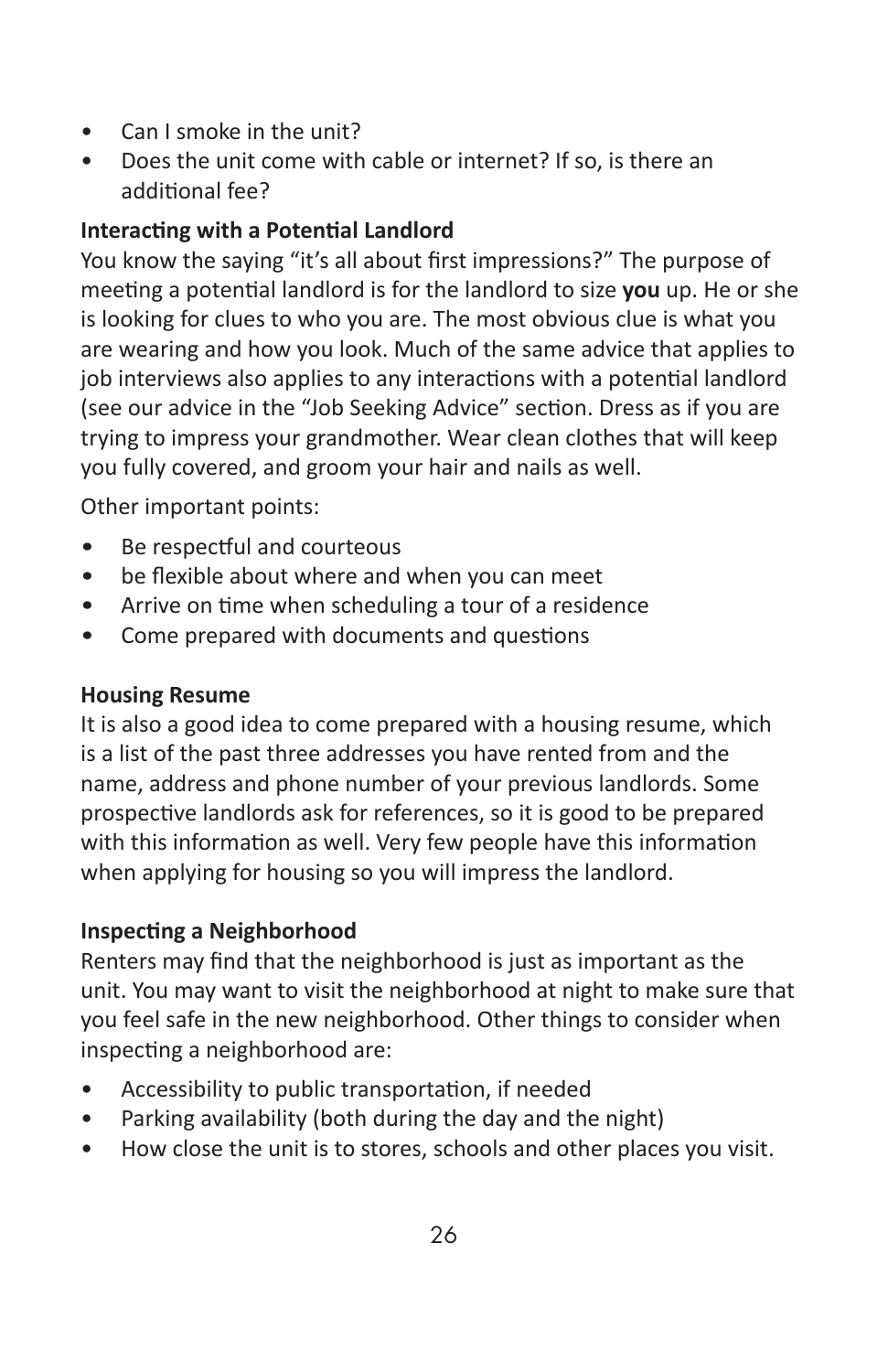### **Inspecting an Apartment**

When you are deciding on an apartment, always view the actual unit you will be renting before you sign a lease. Fill out an inspection checklist while you are in the apartment. This will help you decide if you want to rent the apartment. You can also ask the landlord to fix any damages before you move in.

Your landlord has a legal responsibility to make necessary repairs in order to keep the rental property fit to live in. Check with your municipality for specific laws in your area.

The following checklist will let you and your landlord know what living conditions are up to standard:

## **Appliances**

- Oven and stove top burners should ignite and turn off properly.
- You should not smell gas around the stove at any time.
- Refrigerator should be between 33-40 degrees and freezer should freeze water

#### **Common Areas**

- Stairs and porches should be safe and in good repair, properly lit at all times, and free of clutter.
- Trash bins should be covered.
- Public areas should have their own utility meters paid for by the landlord.

# **Electricity**

- Outlets should not make a crackling, sizzling, or buzzing sound.
- Outlets and light switch face plates should not be hot or discolored.
- Outlets, light switches, and fuse boxes should be covered.
- Electrical wiring should not be exposed.
- There should be a separate electric meter for every apartment and one for the common areas.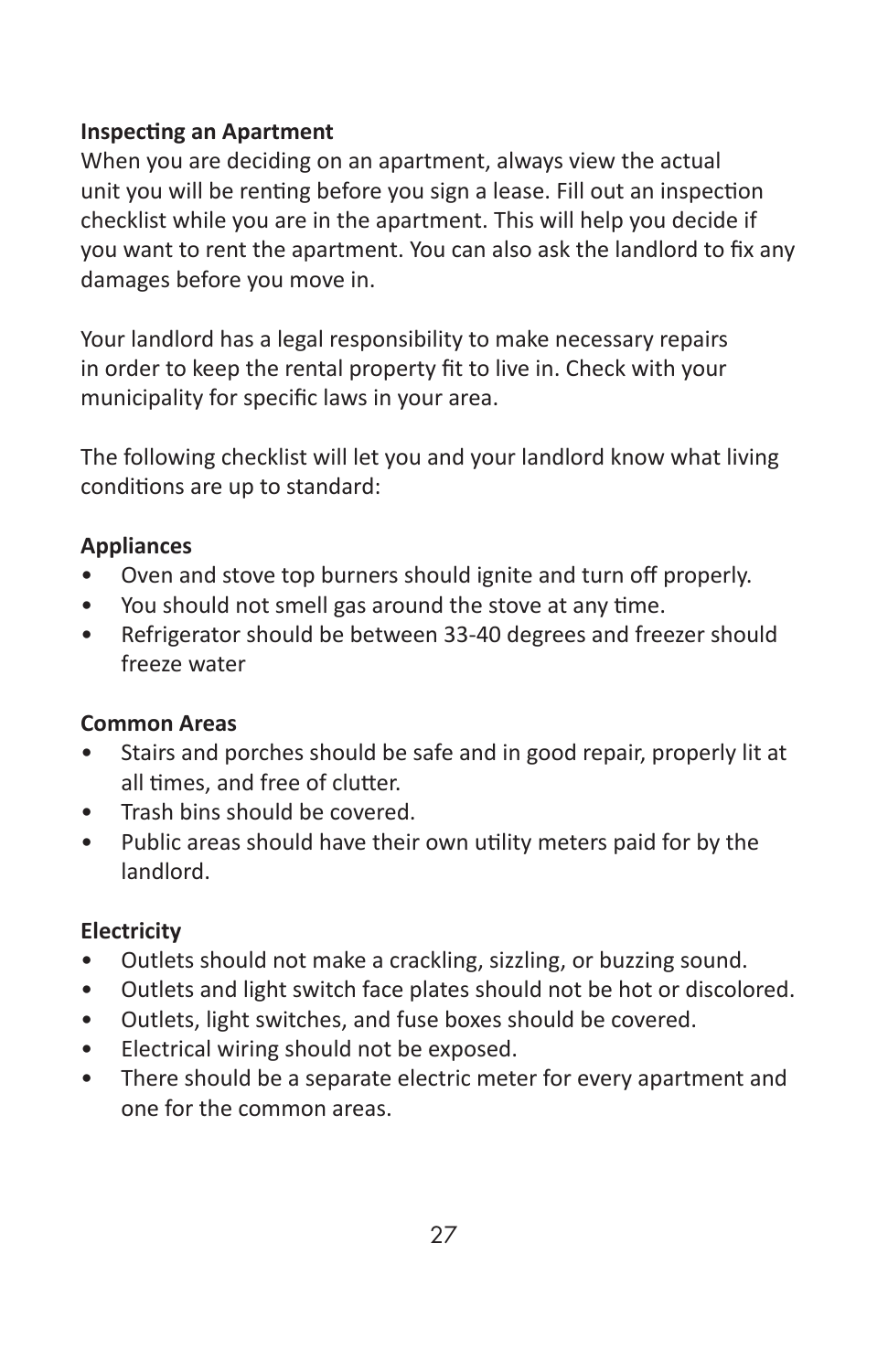### **Exits**

- All bedrooms should have a window large enough to fit through to escape a fire.
- There should be at least two exits from the building in case one is blocked in a fire.

## **Heating**

- Heating should be adequate without a space heater.
- Radiators should be covered and should not leak.
- Walls and ceiling near furnace or chimney should not be warm.
- If you are paying for your own heat, you should have access to your own furnace and your own utility meters.

# **Health and Safety**

- A working smoke detector and carbon monoxide detector should be present in every level of the building.
- There should be no sign of insects or rodents. Check how frequently the building is exterminated and if this is covered in your lease.
- There should be no signs of mold or mildew.
- There should be no lead-based paint in the building and you should receive a disclosure statement from the landlord when you sign your lease.

# **Plumbing**

- Hot and cold running water faucets should work.
- Toilet should flush properly and not move when you sit on it. If it does, it may need to be resealed.
- The sinks, bathtubs, and showers should not leak.
- Bathrooms should have a window or a vent fan.
- The unit should not have sewer odor.
- If you are paying for your own hot water, you should have access to your own hot water heater and your own utility meters.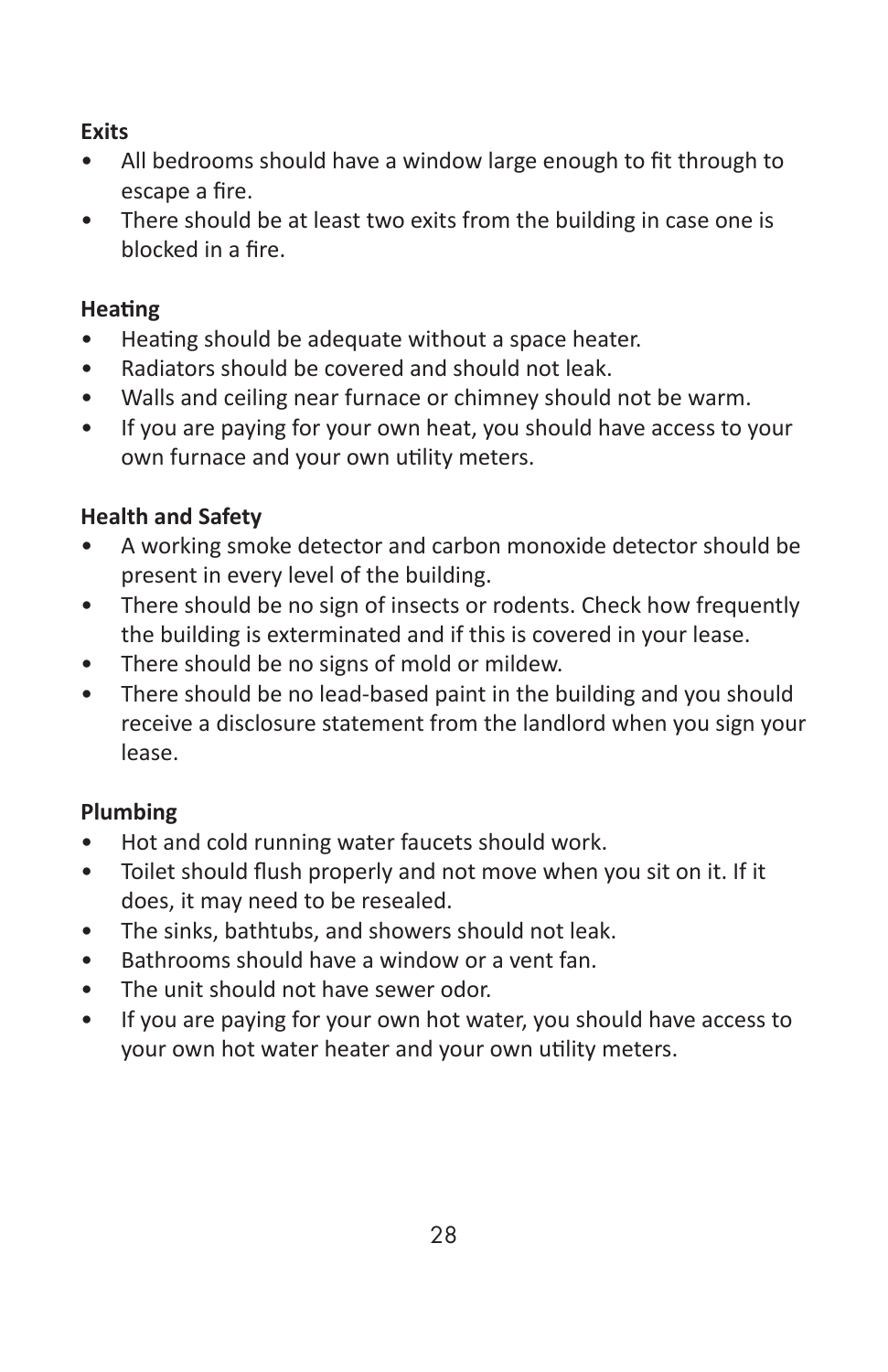## **Security**

There should be deadbolt locks on doors to the unit that can be opened with a key from outside and by a turn-piece from the interior.

## **Walls, Floors, Ceilings and Windows**

- There should be no large cracks or holes in the walls.
- There should be no signs of water damage seeping through the walls, floors, and ceilings.
- Floors should not have weak spots.
- Windows should close snuggly you should not feel wind or a breeze coming through when closed.

If any of these items are not in order, you can ask your landlord to make these repairs. It is best to make a written, dated request. If your prospective landlord promises to make repairs, ask for a written agreement signed by your prospective landlord. These repairs should be made before you move in.

**If and when you decide on an apartment, get the landlord's phone number and someone to call in emergencies.**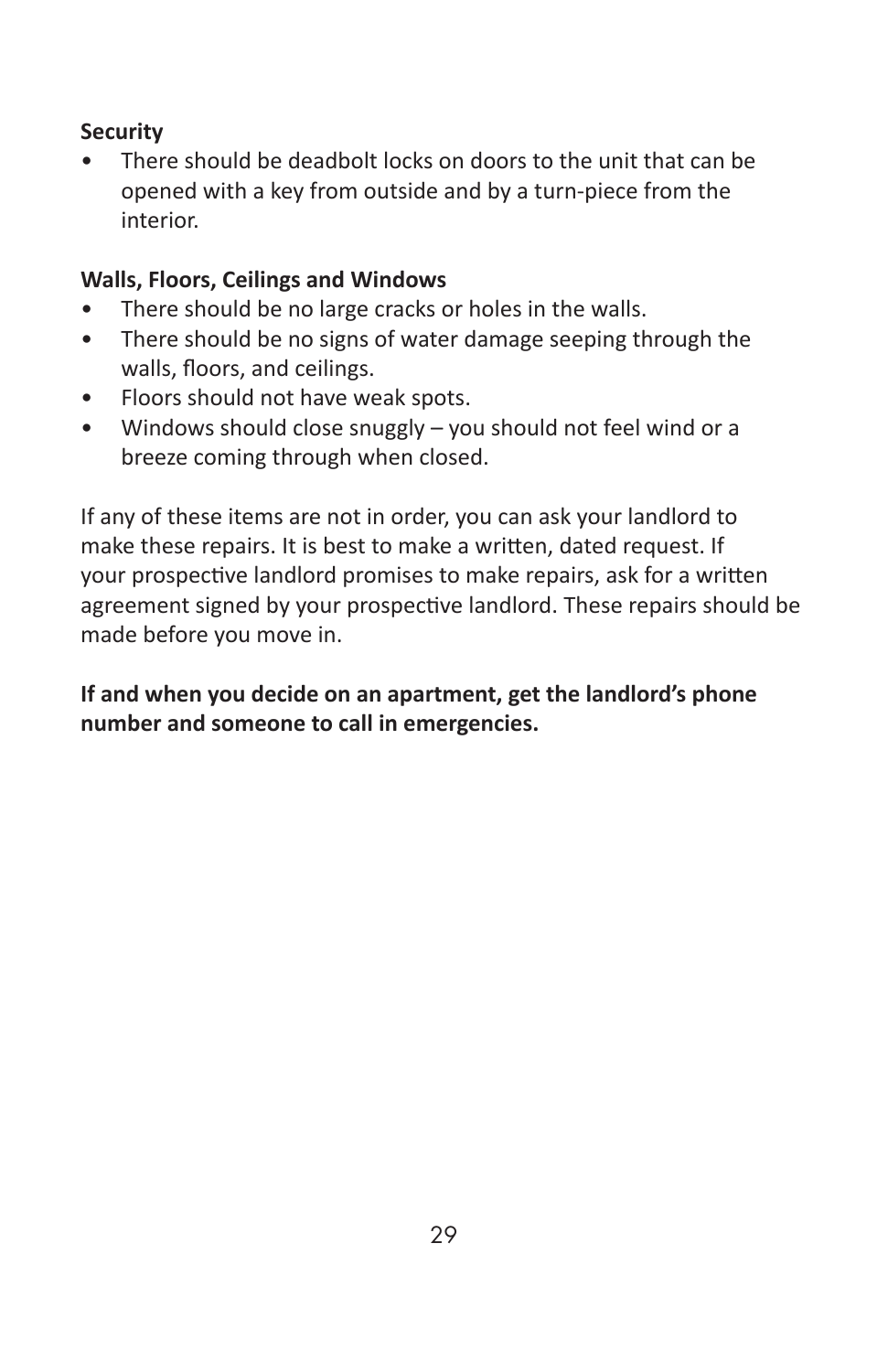# **BACKGROUND CHECKS**

#### **What shows up?**

Background checks can vary greatly in terms of detail and depth. Some might simply verify an applicant's Social Security number. Others might be so extensive as to provide a detailed account of the applicant's history and acquaintances. The following information may be included in a background check:

- Driving records and vehicle registration
- Credit records
- Eviction Records Cannot be sealed/expunged unless foreclosure
- Criminal records –
- Social Security number
- Bankruptcy and other court records
- Character references
- Previous landlords and past employers
- Military records
- Drug test records
- Incarceration records
- Sex offender lists
- Pay stub records

Your landlord can obtain your medical records only with your signed consent. It should never have any effect on your ability to obtain housing. Be very wary of a landlord who requests medical information. If you feel that you have been denied housing for a reason that has to do with medical condition, contact an attorney.

While the inclusion of much of this information will depend on the particular background check, it should be noted that many landlords will also conduct a credit check. See information on credit checks, under the financial planning section, later in this handbook.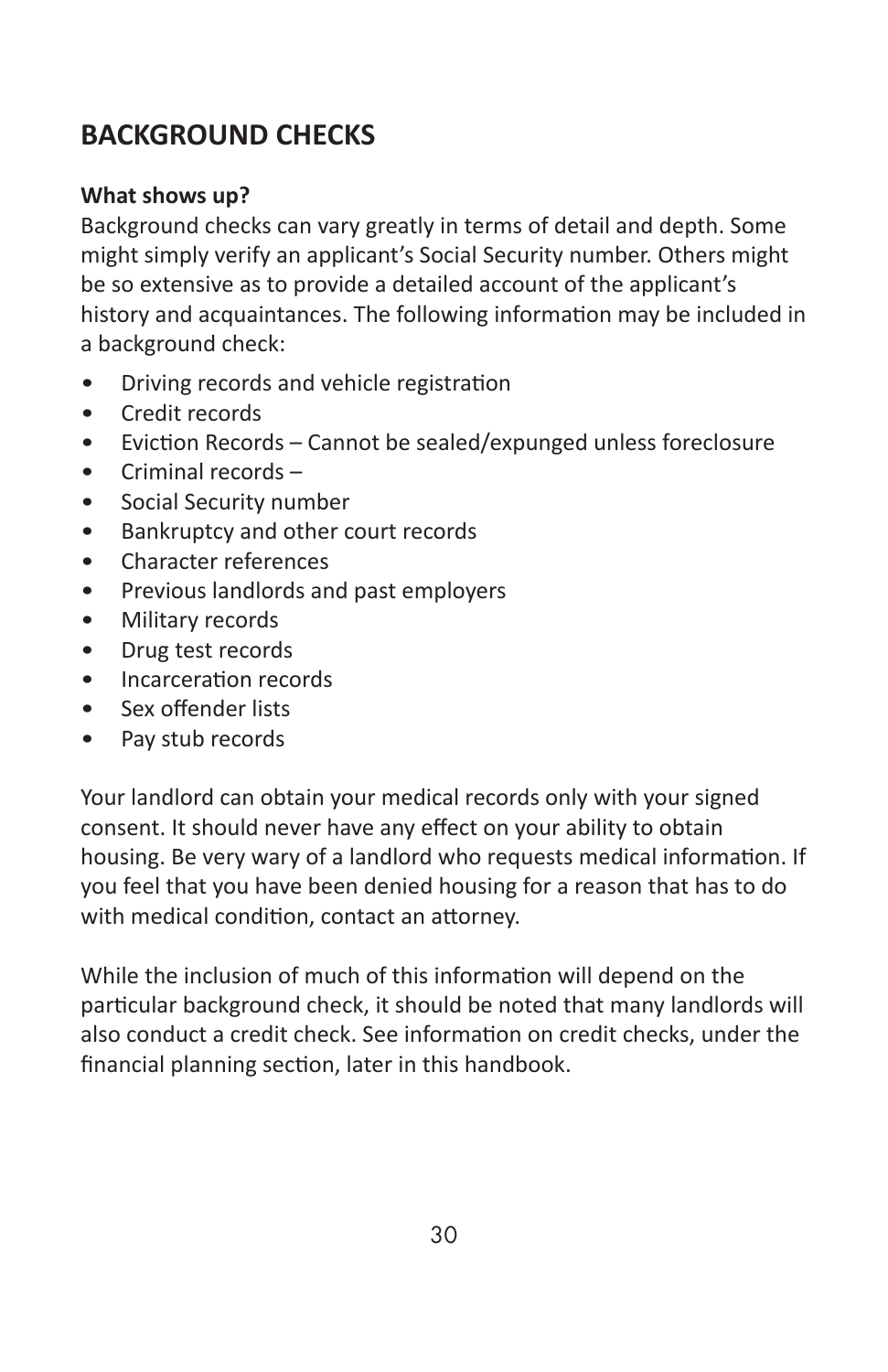#### **How to Get a Criminal Record Expunged or Sealed**

If you have ever been arrested, especially if you were **not** guilty, consider expungement or sealing of your records. Expungement will erase the charge, as if the charge never happened. Sealing a record will keep it confidential. Persons who have their record expunged may be more successful searching for housing and employment.

A petition must be filed in the county where you were arrested or where the charge was brought. It takes about 60 days for the record to get expunged. The law has changed so you can get your record expunged without an attorney, but some lawyers are willing to represent you at no charge or low cost. You can view a list of these attorneys and organizations at:

### [http://www.illinois.gov/osad/Expungement/AppPages/LegalServices.](http://www.illinois.gov/osad/Expungement/AppPages/LegalServices.aspx) [aspx](http://www.illinois.gov/osad/Expungement/AppPages/LegalServices.aspx)

The Legal Assistance Foundation has walk-in hours at the Cook County Juvenile Center, 1100 South Hamilton Avenue in Chicago. Contact them for their walk-in days and times at 312-229-6359.

If you were once in DCFS custody, in Cook County, you can also reach out to the Cook County Office of the Public Guardian if they represented you while you were under DCFS guardianship. Call the Office of the Public Guardian at 312-433-4300. If you do not know if you were represented by this office call the same number and ask them to check.

#### **If You Have a Criminal Record**

If you have a criminal record ask ahead of time "what type of checks do you require before renting a unit?" If a criminal background check is mentioned, try to approach the issue before the land lord finds out. Explain your situation and try to add a human element to the conversation. Being honest has its perks.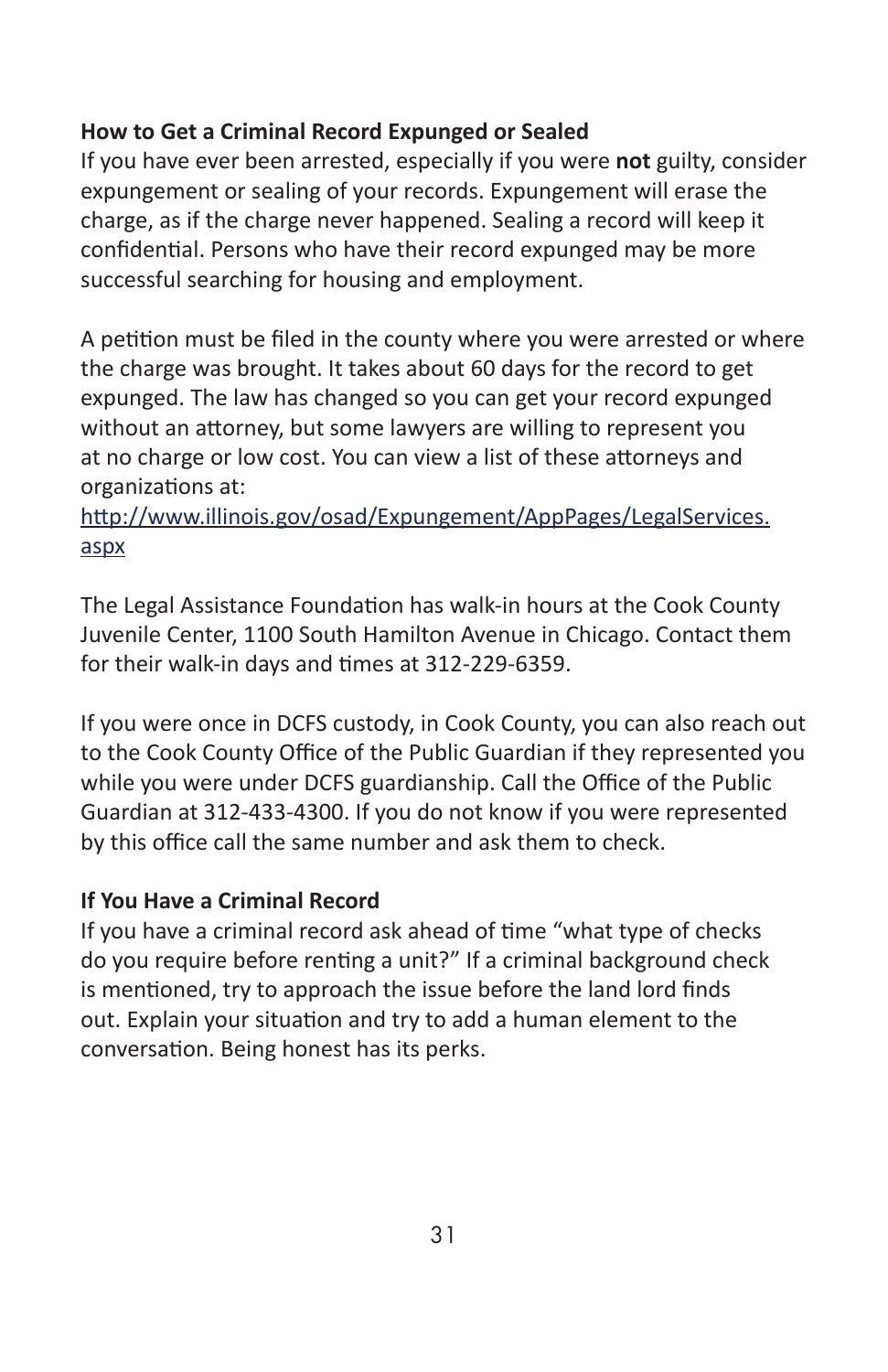#### **Sex Offenders and Manufacturers of Methamphetamines**

Many supportive housing programs are required to reject sex offenders and persons convicted or manufacturing methamphetamine. A Sex Offender is a person who has been convicted of a sex crime or a person who currently has to register in any way with a sex offender database or the local police department. Persons convicted of manufacturing methamphetamine are denied because the process of making methamphetamines creates hazardous fumes and can cause a fire. For this reason, persons who have been convicted of arson are also often denied by supportive housing providers.

#### **Credit Reports**

A credit report is a record of your credit history. When you take out a loan or open a credit card account, a credit bureau keeps track of your credit and payment information. This information is used to create a credit score (i.e., a numerical representation of the amount of risk you pose to lenders). Paying your bills on time, limiting the amount of money you borrow, and otherwise being a responsible borrower will help you get a higher credit score. This means banks will be more willing to give you low interest rates on credit cards and loans. Landlords also often look at your credit score when determining if they want to rent to you. These landlords assume that if you have a good credit score, you will be a responsible tenant and will pay your rent on time.

Credit scores range from 300 to 850, but anything higher than 700 is usually considered a good credit score. Credit card companies and employers may also check your credit. A free credit report can be obtained by phone by calling 877-322-8228 or at https:/[/www.annualcreditreport.com](http://www.annualcreditreport.com/)

You can also contact the three major credit bureaus:

- Equifax [\(www.equifax.com](http://www.equifax.com)) at 800-685-1111
- Experian ([www.experian.com](http://www.experian.com)) at 888-EXPERIAN (397-3742)
- Trans Union ([www.transunion.com\)](http://www.transunion.com) at 800-916-8800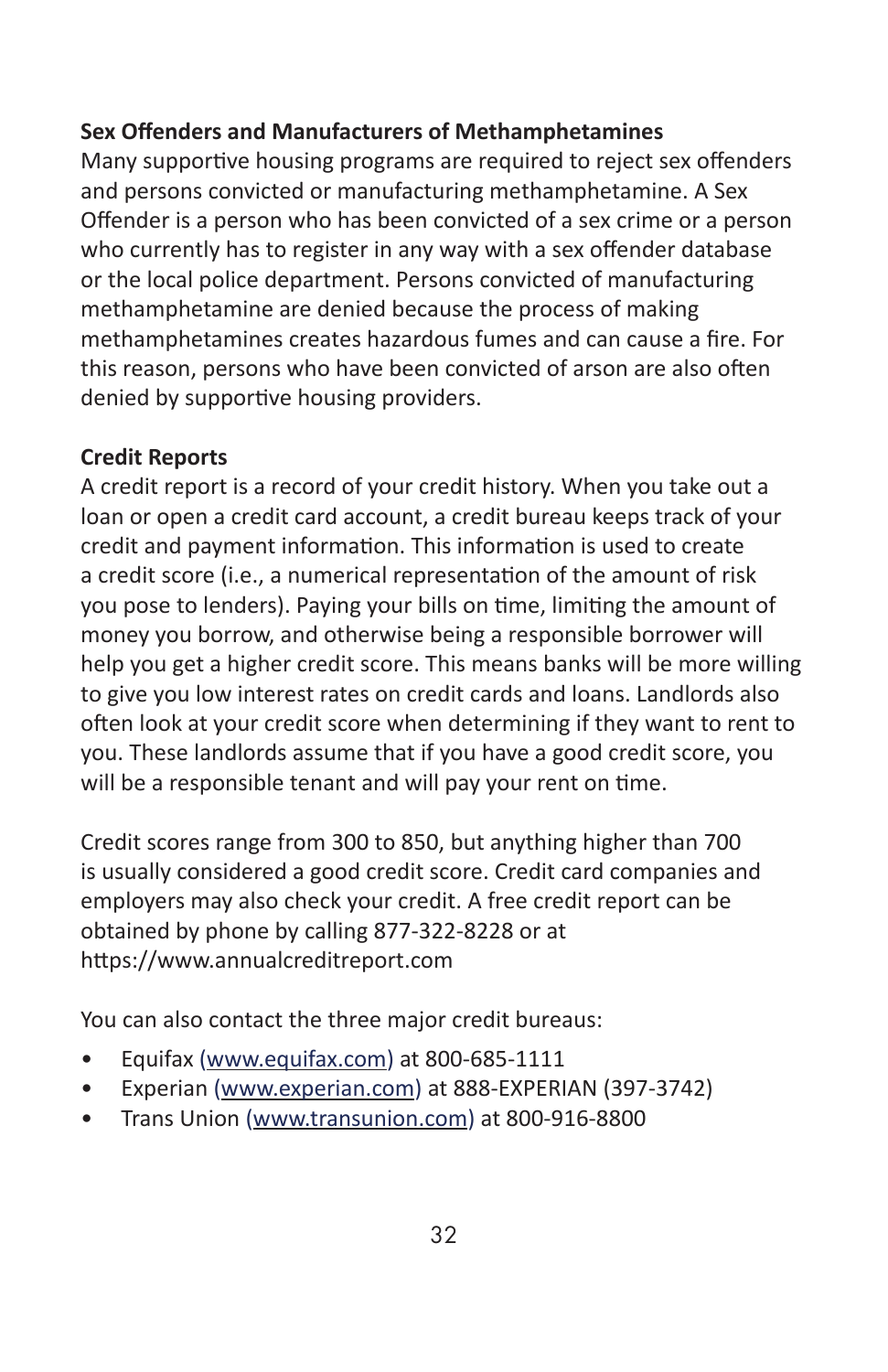It should also be noted that if someone's credit rating is checked frequently, it will suffer with each additional check. For this reason, you might want to access your own credit score. Every individual is allowed to access their credit score for free once a year. If you obtain your own credit score you should make multiple copies of it. You can then provide that information to prospective landlords and they can tell you immediately if your credit score is too low for them to rent to you without doing their own credit check and further hurting your score.

When you access your credit report, review your outstanding debts. Highlight any debts that you do not recognize. They may or may not be fraudulent. Many lenders and companies will pass along outstanding bills to collection agencies, so the debt information listed might relate to that company and explain why you don't recognize it. You can contact the company listed on your credit report or call the credit bureau to find out the reason for the charge. If you still can't recall the debt(s), they may be fraudulent.

#### **Dealing with a Poor Credit History**

There are still ways to find an apartment, even if you have a low credit score. Many landlords do not ask to run a credit report. Others are willing to rent to tenants with a low credit score if the tenant provides a larger security deposit. If you are able to save enough money for a large security deposit, you can ask if this would be an option. Remember that by demonstrating your low credit score honestly and building a relationship with a landlord, it can encourage the prospective landlord to rent to you.

In the long-term, you should try to pay off debts listed on your credit report as soon as you're able to. Unpaid debts can continue to hurt you throughout your life. Your credit report will include contact information for making payments on these debts. Most items that hurt your credit score will be wiped off after seven years.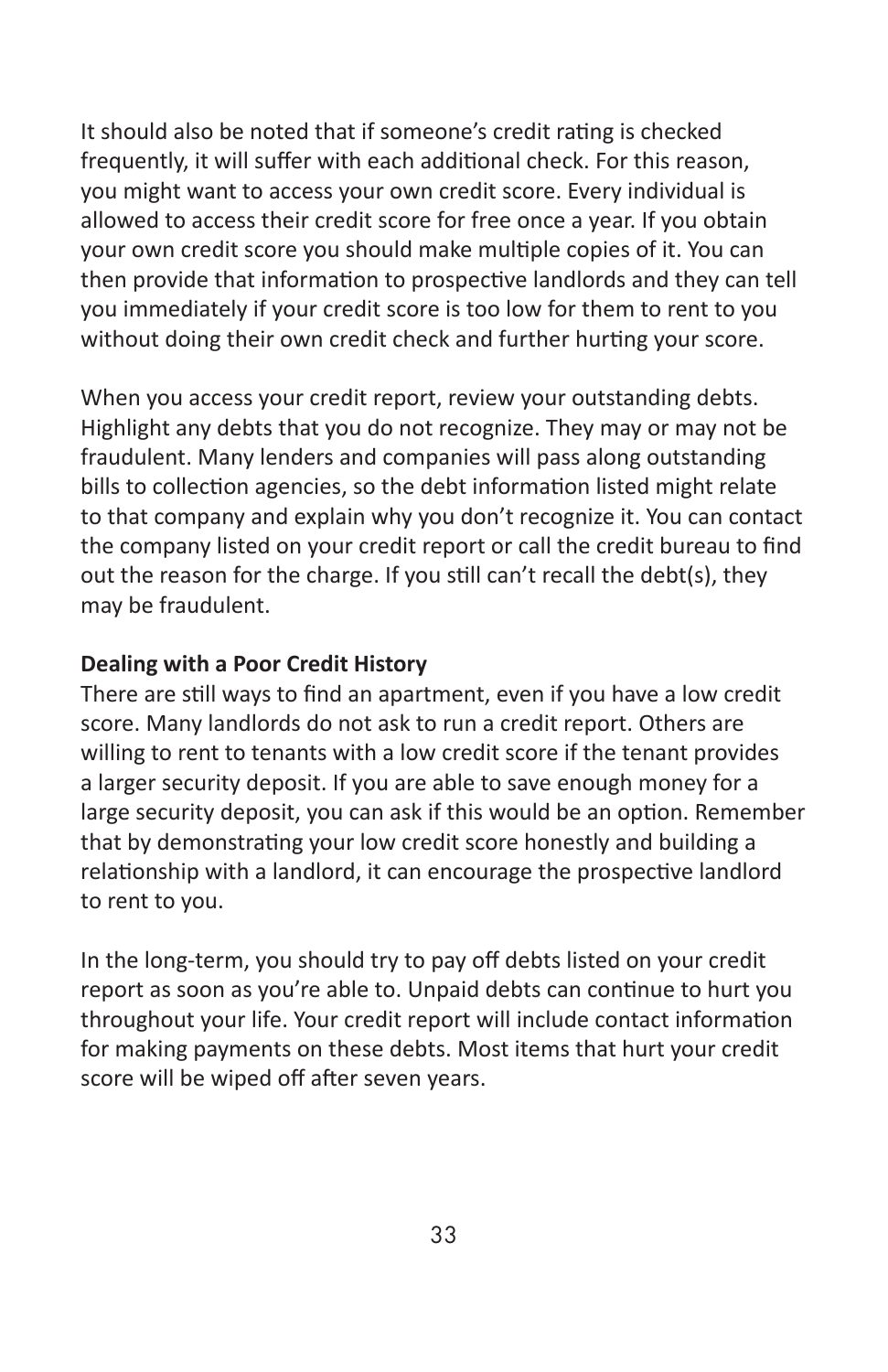#### **Check out your Landlord and Management Company's Credit**

When you are choosing an apartment, do an internet search of the landlord to find out if there have been any problems or complaints in the past. This will help you avoid scams or getting ripped off. Look for complaints from other tenants that have been posted or lawsuits that have been taken against the landlord or management company. Avoiding landlords or management companies with many complaints lodged against them or that are scamming tenants will help you save money and choose the best apartment for you. You can also check your landlord's credibility through the following resources:

#### **Better Business Bureau Chicago -** <http://chicago.bbb.org/> **Review My Landlord -** <http://www.reviewmylandlord.com/>

#### **Utility Fraud and Identity Theft**

When you handle utilities, either you or your roommate should call to set up, manage, or terminate your service. Do not give permission to anyone to do this for you. Set up your utilities at least a week before you move in or leave. You can avoid a lot of possible scams by controlling your information.

The most frequent kind of utility fraud is a fake account open in your name. Often criminals just need a few pieces of information like your name, phone number and address to open an account. These accounts show on your credit report if they are not paid and can hurt your credit score.

Another real threat is from the "caller". You will get a phone call where the "company" threatens to shut off your service if you do not pay immediately. Real utility companies notify you by mail (or email if you receive bills electronically). Other callers will ask if you are interested in switching your service. Do not give them information. If you are interested in switching or think you may have a problem with overdue payments, call the utility company directly when you hang up, even if the caller has your utility company's ID. Scammers, especially in the modern world, are clever and able to fake their identity with technology.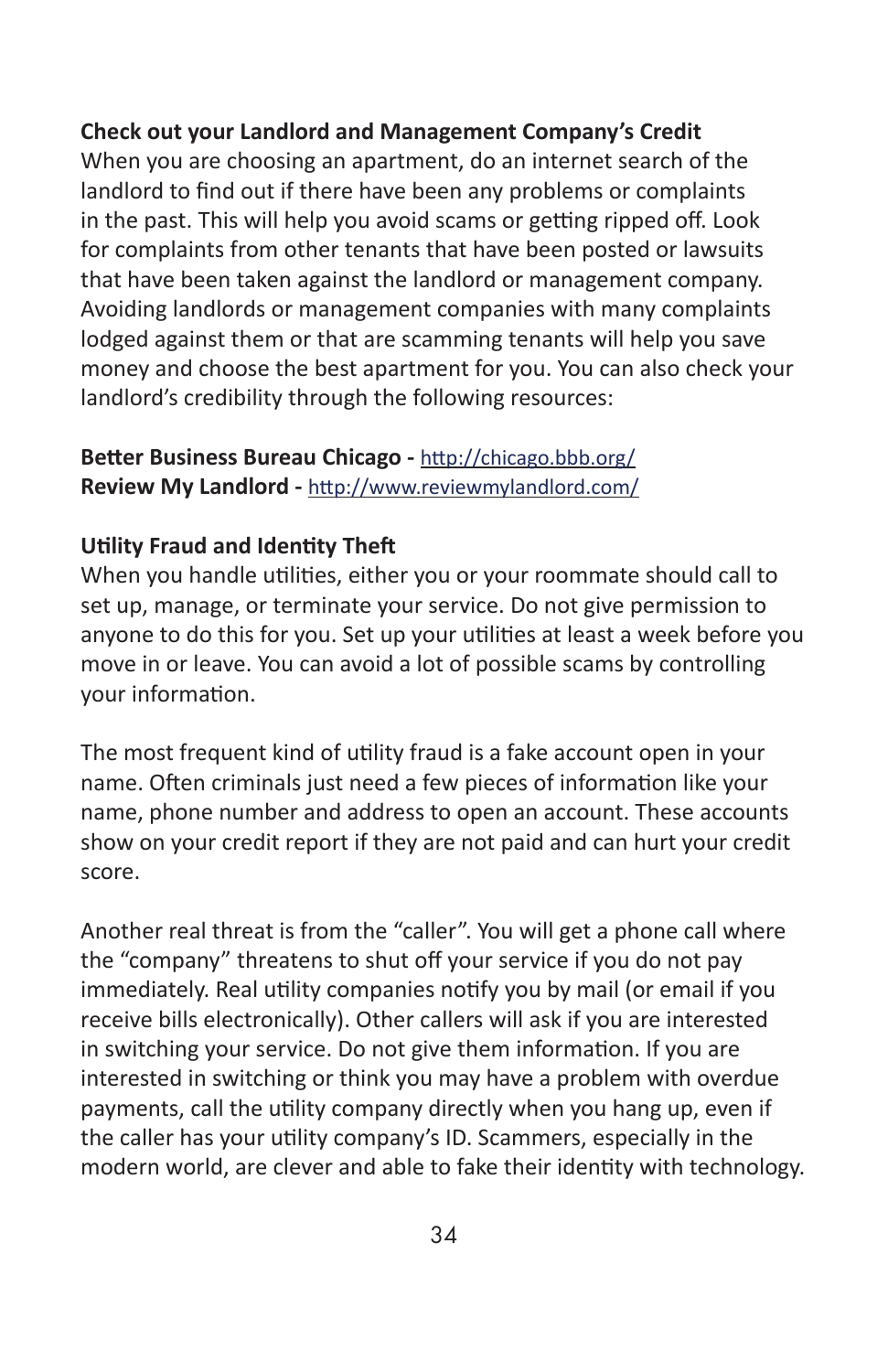High charges to existing utilities accounts are also a red flag. If you don't feel right about it, there is a reason.

If you suspect that you are a victim of utility fraud, contact the utility provider immediately. These companies will want proof of your identity and current service in order to believe you are telling the truth. The company may also want to see that you have filed a police report. Keep a record of the names of persons with whom you speak. Be polite. If necessary, contact the Federal Trade Commission at 877-438-4338. You can also call the credit bureaus (see the credit report section above).

Once you've notified one of the three credit bureaus of the identity theft, they will contact the other two agencies for you. When communicating with these agencies, report that someone is using your identifying information without your authorization to obtain credit fraudulently in your name. Request that your file be flagged with a **"Fraud Alert"** and ask that this alert be extended for seven years. Also, ask to add a "victim's statement" to your credit report. You'll need to be able to cite specific charges that were made without your permission, so it will be helpful to have a copy of your credit history handy when you report identity theft. Once you've made this statement, request a copy of the victim's statement for your records and store it with your credit report.

You have the right to question and/or dispute any utility account without having to file a formal identity theft report. If you see something on your credit report, or on your current utility account, contact the utility company and ask them to specify the account number, the address, and the dates of service for the debt. It is a good idea to ask them to send it to you in writing as well. Once you have this information, you can better decide how to proceed. **If the service was initiated before you turned 18, the utility cannot collect from you and you cannot be forced to file an identity theft report if you do not want to.** If the utility company is not cooperating with your requests, you can call the Illinois Commerce Commission at 800-524-0795 or the Citizens Utility Board at 800-669-5556 to file a complaint and get help resolving the problem.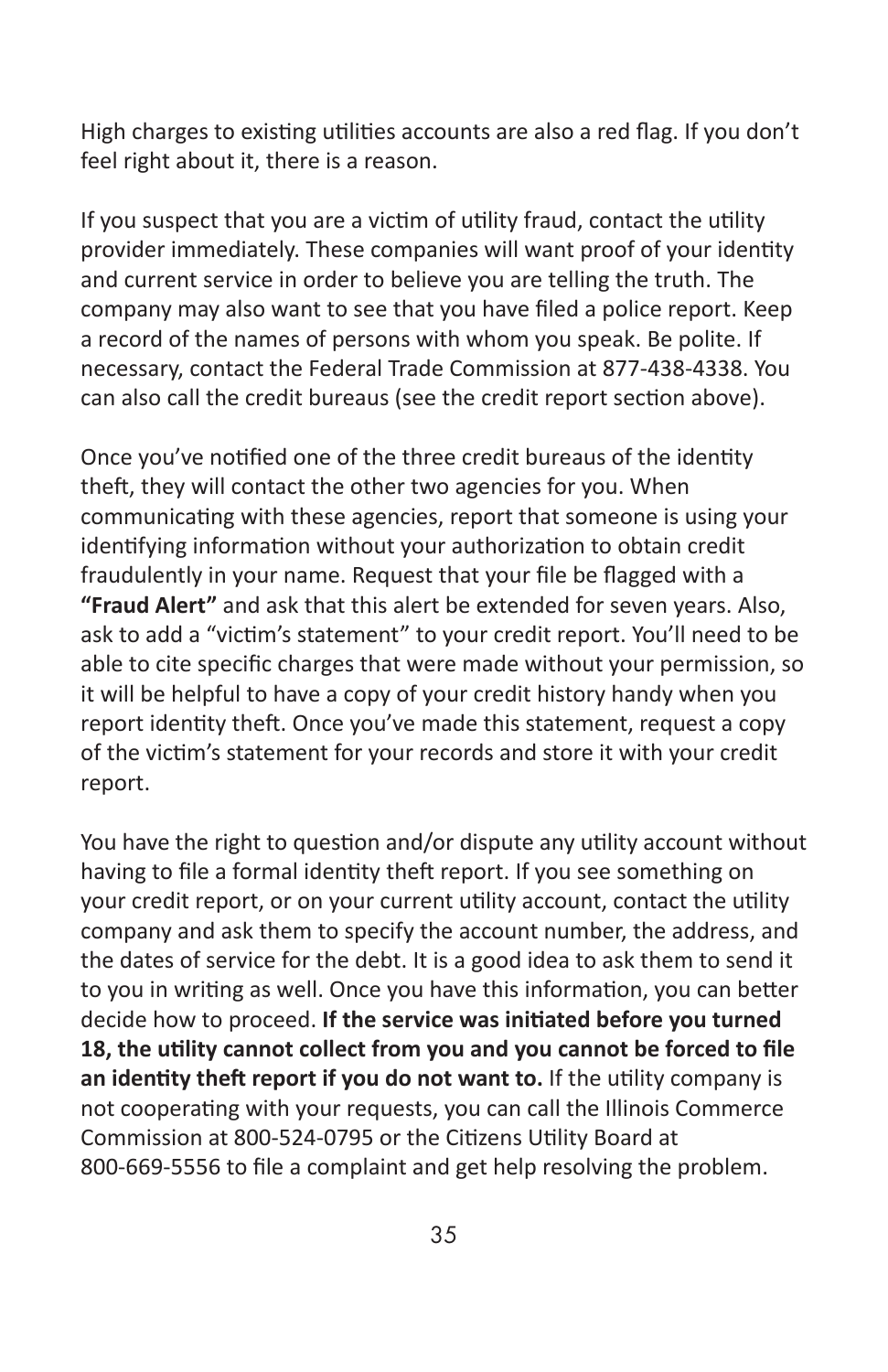# **SIGNING A LEASE**

Are you ready to sign a lease? MTO has an app for that. Find it at: <http://www.tenants-rights.org/leases-faq/>

## **Written Lease**

A lease is a legal arrangement between you and a landlord that outlines all the details of your relationship and responsibilities to each other. The lease can be written or oral, but a written lease clearly states the policies to which you and your landlord agree. You can take the lease home with you and have a knowledgeable person look it over for you. You can also negotiate the terms of the lease with the landlord. Make sure that both you and the landlord initial any changes made to the lease.

Make sure that:

- Both you and the landlord sign the lease and are in agreement as to the current conditions and damages in the apartment. If your landlord agreed to repair any damages, include a completion date.
- You don't leave any blank spaces on the lease. If an item does not apply to you, write "not applicable" or "NA" in the blank space.
- Gas and electric service is described in the lease. Under Illinois law, a tenant is only responsible for gas and electric service inside their own apartment, unless otherwise specified on the lease. If the landlord tells you verbally that gas or electricity is included in the rent, it must say that on your lease for your protection. Likewise, the landlord cannot expect you to pay for gas or electricity for the common areas or for other units in the building unless it is written into your lease with your consent.
- List everyone living in the unit in the lease.
- The lease clearly states joint responsibilities (if you are living with a roommate) including rental fees for each person.

Sometimes illegal activities are written into a lease. In Illinois, Illegal items in a lease are not enforceable by law even if you have signed the lease. Such items may include: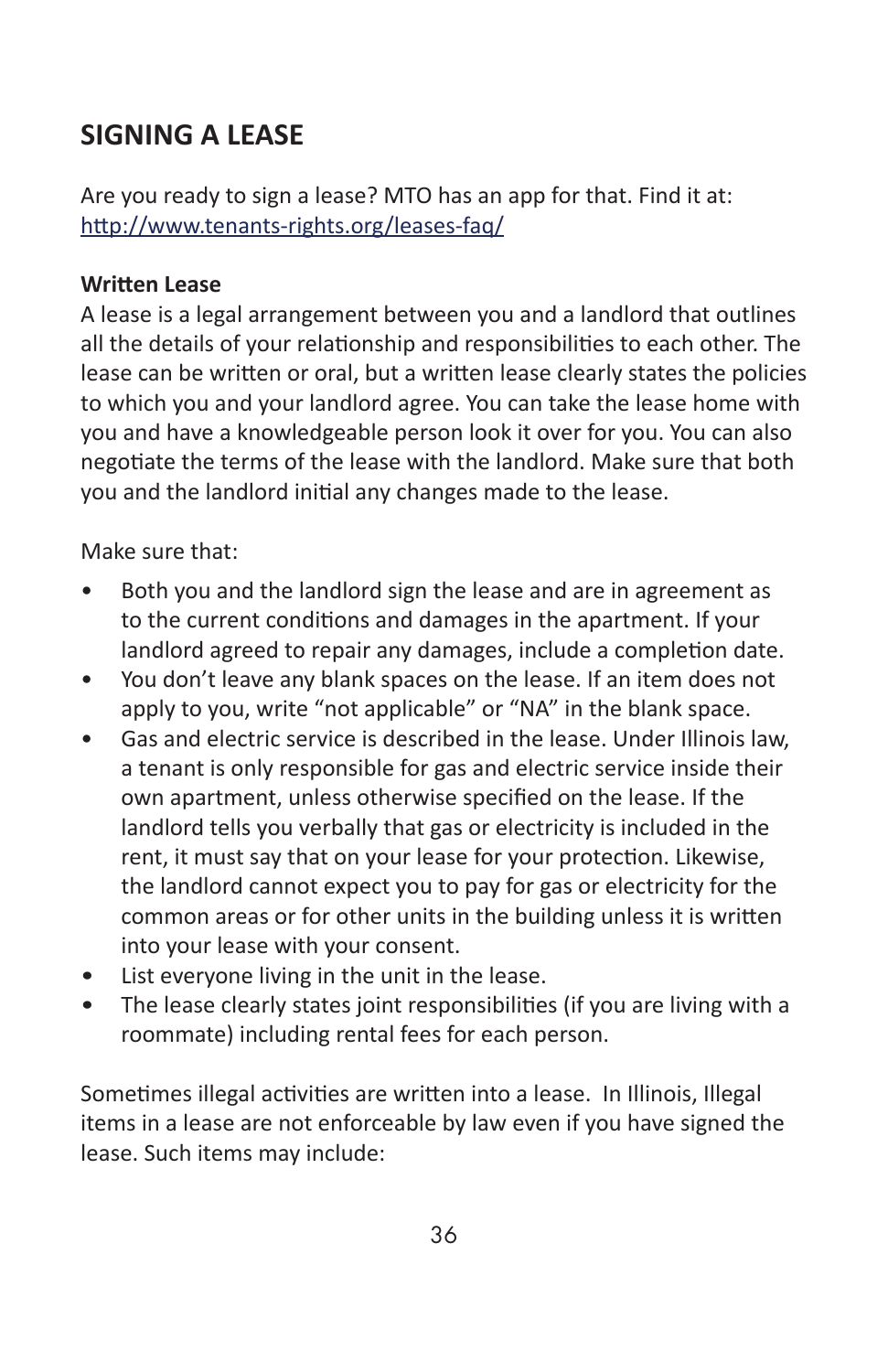- Giving up any of your rights.
- Let your landlord file an eviction against you without first serving a termination notice and a summons to appear in court.
- Give up your right to a jury trial if your landlord files an eviction.
- Pay for your landlord's attorney fees.

You can sue the landlord if they try to enforce illegal parts of your lease. Some cities have additional laws protecting tenants (such as limits on late fees). Contact a legal aid or tenant's rights agency if you believe your lease contains illegal language.

Insist that your landlord give you a final signed copy of the lease. **Note: Rent cannot be increased in a written lease.**

## **Remember:**

Your lease is still in effect, even if you have a dispute with your landlord. Therefore, don't stop paying rent (unless you have been advised to stop by an attorney). You may feel that you have cause to stop paying rent but many tenants who are evicted also thought that they had cause to stop paying rent. If you believe you have reason to withhold rent, talk to a lawyer.

## **Oral Lease**

If you pay rent but have not signed a written lease then you and your landlord have an oral lease. Generally, these agreements are from month-to-month (week-to-week are very rare). The rental period begins on the day your rent is due. You are not bound for a certain amount of time after this period. An oral lease on a month-to-month unit allows you to move out with just a one month's notice.

On the other hand, that same oral lease allows the landlord to refuse to continue to rent to you with one month notice. Additionally, a landlord can increase the rent with a written letter giving you a full rental period's notice. The landlord may also add rules that you may not like. Many tenants feel that they have a lot less power if they do not have a written lease. You are probably more stable in your housing if you have a written lease.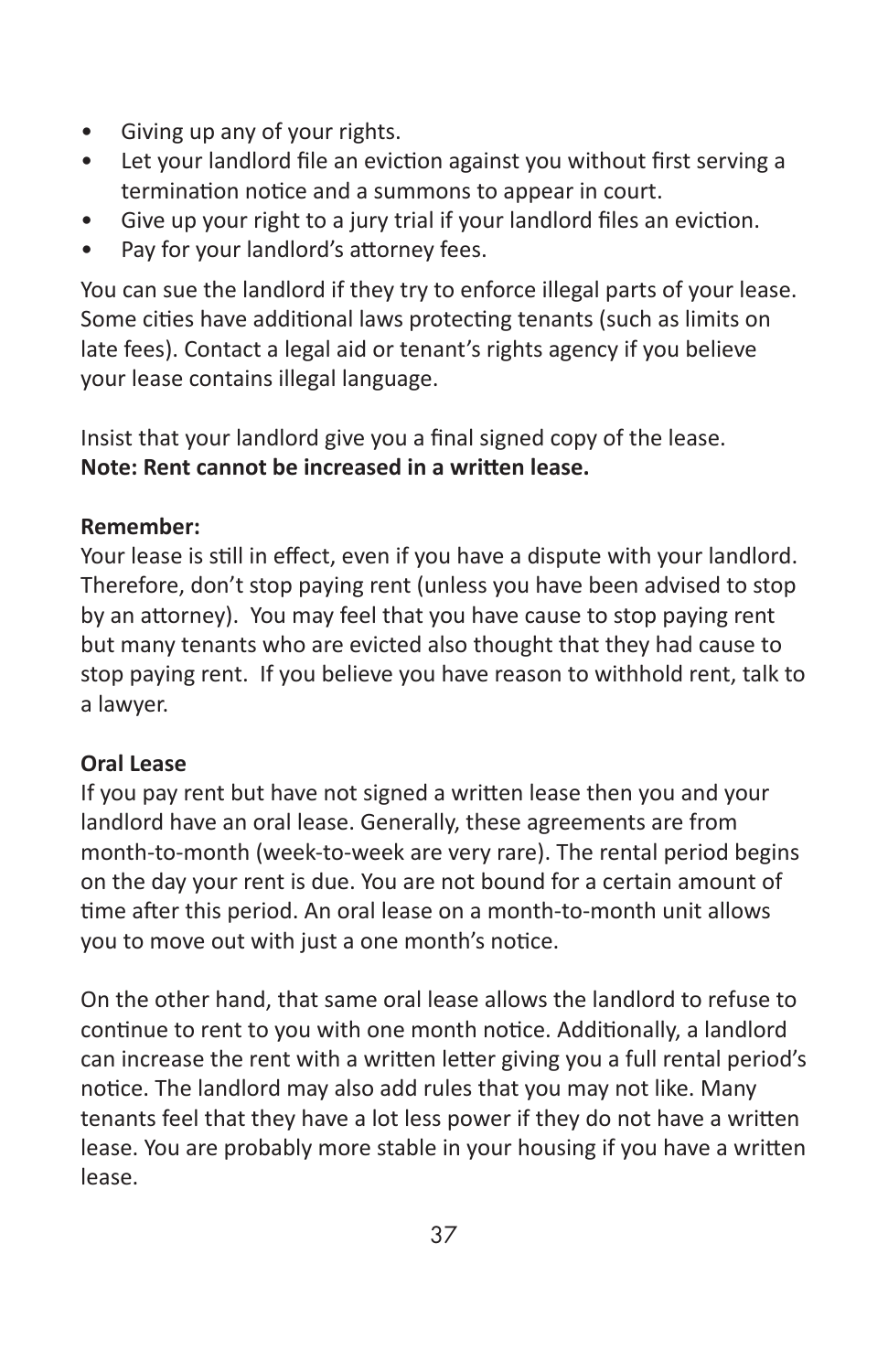# **MOVING IN**

Before you move into your new apartment, you should do another inspection to document any damages to the apartment that were there before your lease began. **Squared Away Chicago** is a useful tool to make this process easier, quicker, and visual for you and the landlord. This way, you will not be held liable for these damages when you move out. This is especially true if the first time you viewed the unit someone was still living there. Use an inspection checklist to make sure you check everything. Take pictures of any damages.

Show your new landlord your completed inspection checklist and pictures, and ask the landlord to sign the checklist to acknowledge that you will not be charged for these damages when you move out. Your landlord may be happy to sign the checklist and ask for a copy since it will show that you are responsible for any damages that occurred after you moved into the unit. Make a copy of the checklist for your landlord, and keep one for your records. If your landlord will not sign the inspection checklist, send your landlord a copy and mail yourself a copy (and don't open the envelope until you are ready to move) and bring someone to sign off the checklist who is not in your immediate family.

## **Packing and Moving Your Belongings**

You will need lots of boxes. Grocery stores often have boxes they throw away and they will give them to you for **free**. As mentioned in the financial planning section of this handbook (see below), consider the costs of moving before you move. Utilize tools online that can help you understand what costs you will have. Ask friends and family to help you move or provide transportation. Friends are often willing to help if you offer pizza.

#### **Utilities**

It is important to transfer all utilities for which you are responsible to your name as soon as you move into the apartment. This will make sure that any usage prior to your move in date will be charged to your landlord and not to you. Check the first bill that you get for your new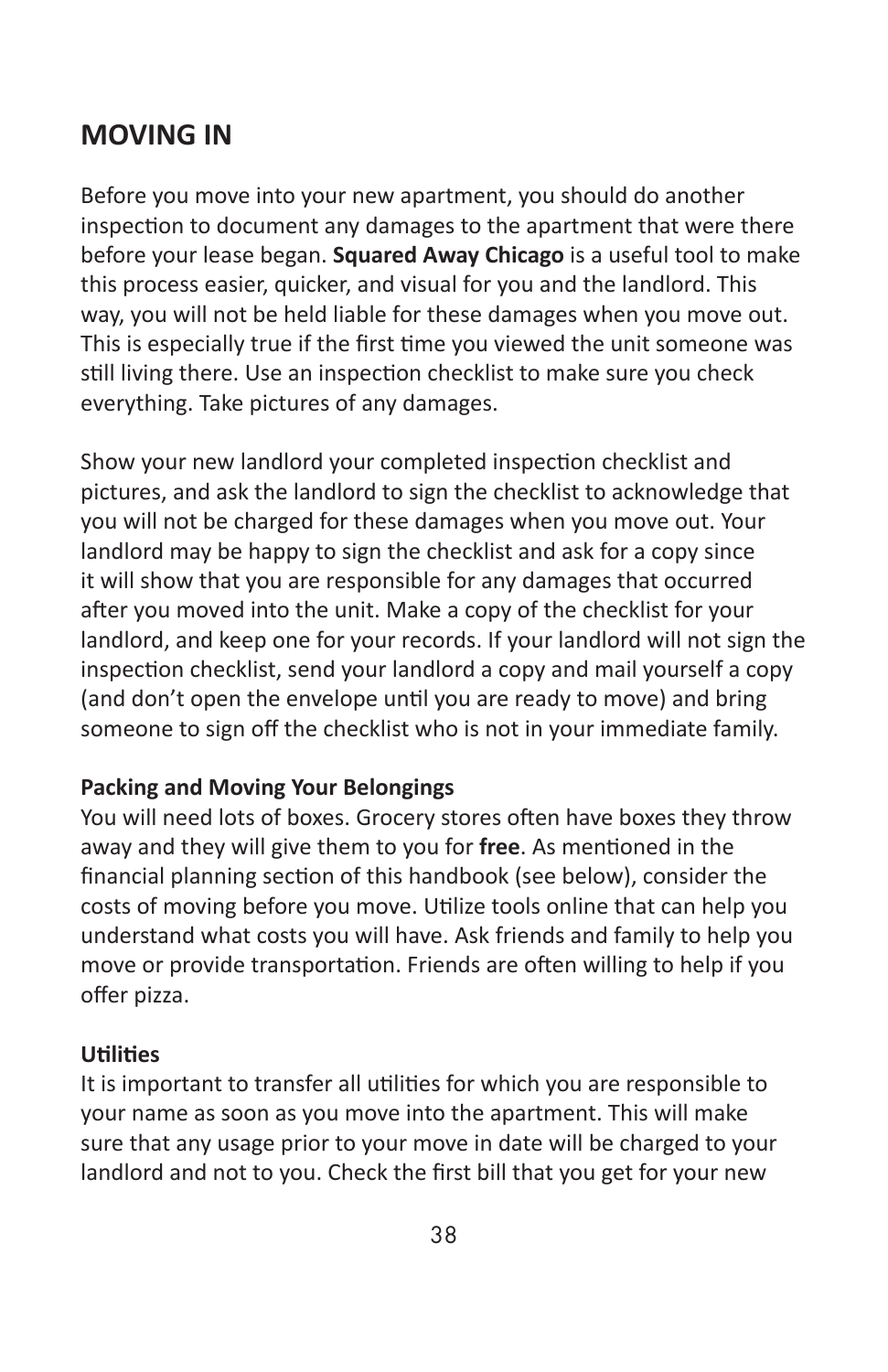apartment to make sure that your service start date matches your move in date, and keep a copy of that bill for your records.

## **Furnishing Your Apartment/Essential Supplies**

When you are thinking about your budget, remember all the items you will have to get for your new apartment. You can get great deals by shopping at discount and second- hand stores like Goodwill or the Salvation Army.

#### **Apartment Supplies**

| Bathroom supplies:       | Tooth brush, shampoo, soap, toilet brush, toilet<br>paper, tissues, hamper, towels, shower curtain,<br>mats for floor and tub, waste basket. |
|--------------------------|----------------------------------------------------------------------------------------------------------------------------------------------|
| Bedroom:                 | Pillow, blankets, sheets, pillow case, lamp,<br>hangers.                                                                                     |
| <b>Cleaning Products</b> | All purpose cleaner, vacuum, laundry detergent,<br>rags, carpet cleaner, mop, broom, dust pan,<br>sponges, bucket.                           |
| Food basics:             | Salt, pepper, pasta, rice, cereal, oil, sugar.                                                                                               |
| Food Preparation:        | Measuring cup, spatula, can opener, cutting<br>knife, cutting board, oven mitt, mixing bowl,<br>baking pan/sheet, pot with lid, frying pan.  |
| Food Storage:            | Aluminum foil, plastic bags, plastic containers.                                                                                             |
| For Eating:              | Plates, cups, glasses, bowls, flatware.                                                                                                      |
| Furniture:               | Bed, dresser, couch, dinette set, coffee table.                                                                                              |
| General supplies:        | Recycling bin, waste basket, light bulbs, first aid<br>kit.                                                                                  |

#### **Roommates and Guests**

Roommates can save money by sharing rent and other expenses. They can also burn you. You are responsible for the rent even if your roommate does not pay. It is difficult to try to take someone to court over rent money that may be owed to you. Friendships are often lost when people move in together. Perhaps the worst situation is renting a room to someone you don't know. If you can afford to rent a unit without a roommate, you may be glad you did.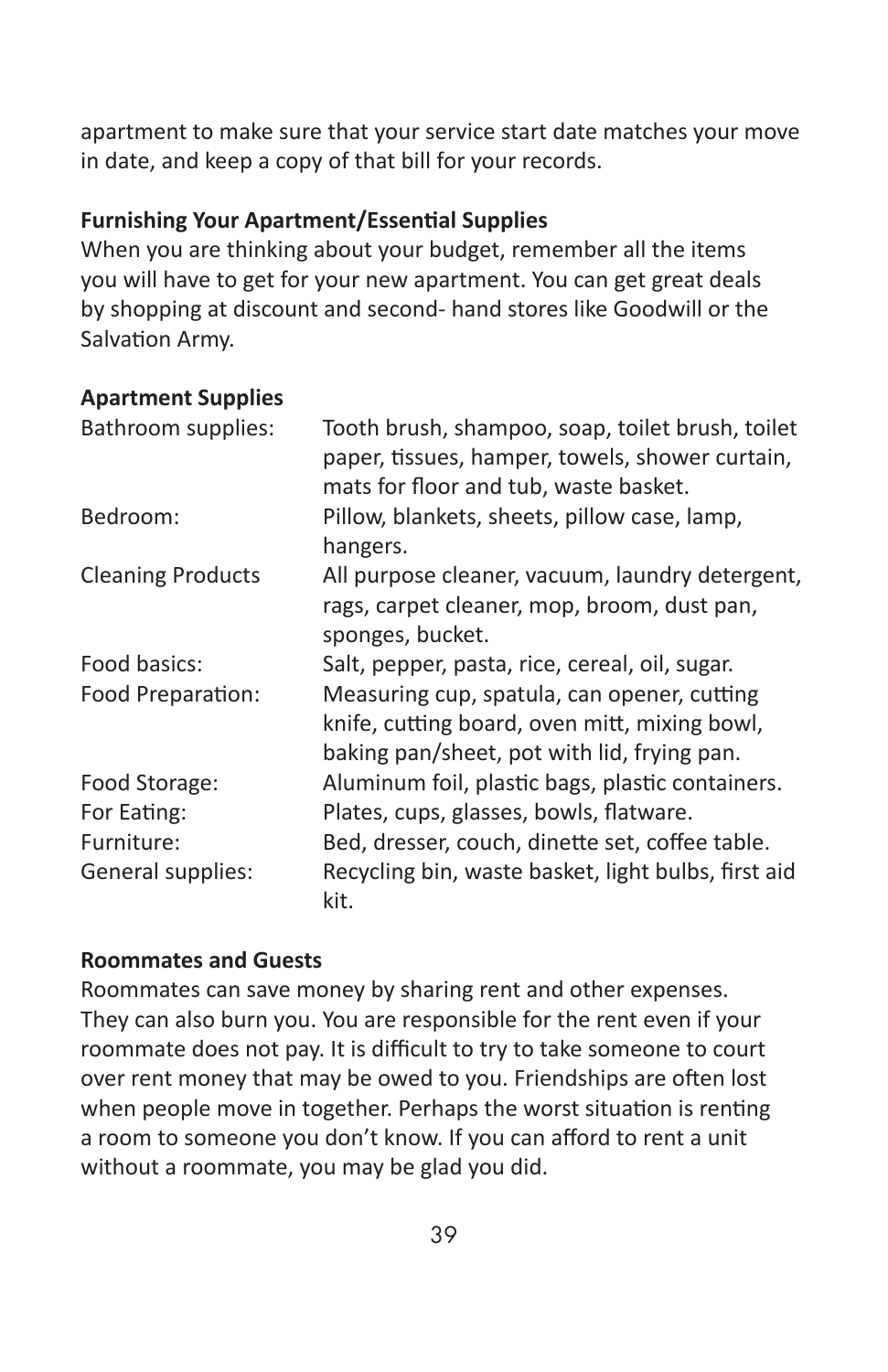On the other hand, sharing an apartment with roommates can be very cost effective. If living with a roommate keeps you from living in a shelter, you likely will prefer living with a roommate in your apartment, rather than live with a large number of roommates in a shelter. Roommates can also have good relationships that could last the rest of your life.

# **Choosing a Roommate**

It's always best to choose a person you already know. If you don't know a person who wants to be your roommate, it is helpful if a close friend or family member can vouch for them. If you need a roommate and cannot choose someone a friend knows, you need to act like a landlord: do a careful background check. Find out as much information as you can about a potential roommate. This check is not an invasion of privacy. You will be creating a business contract with that person. This involves your money, your time, and your life. You can:

- Have your roommate go to one of those free credit check websites (discussed above) to determine their credit.
- Ask to see a copy of a pay stub.
- Ask friends, co-workers or acquaintances questions about the potential roommate. (Be concerned if anyone reports that the person has a violent temper, mistreats animals, uses drugs, drinks in excess or is dishonest.)
- Check references, especially persons who are not friends with the potential roommate (like a previous landlord).
- Check with a district attorney's office, the sheriff, or the police department. Also check driving records and court records for bankruptcy filings or criminal activity.
- Interview the person carefully. Ask for references, place of employment and banking, date of birth, last two addresses.
- Verify place of employment.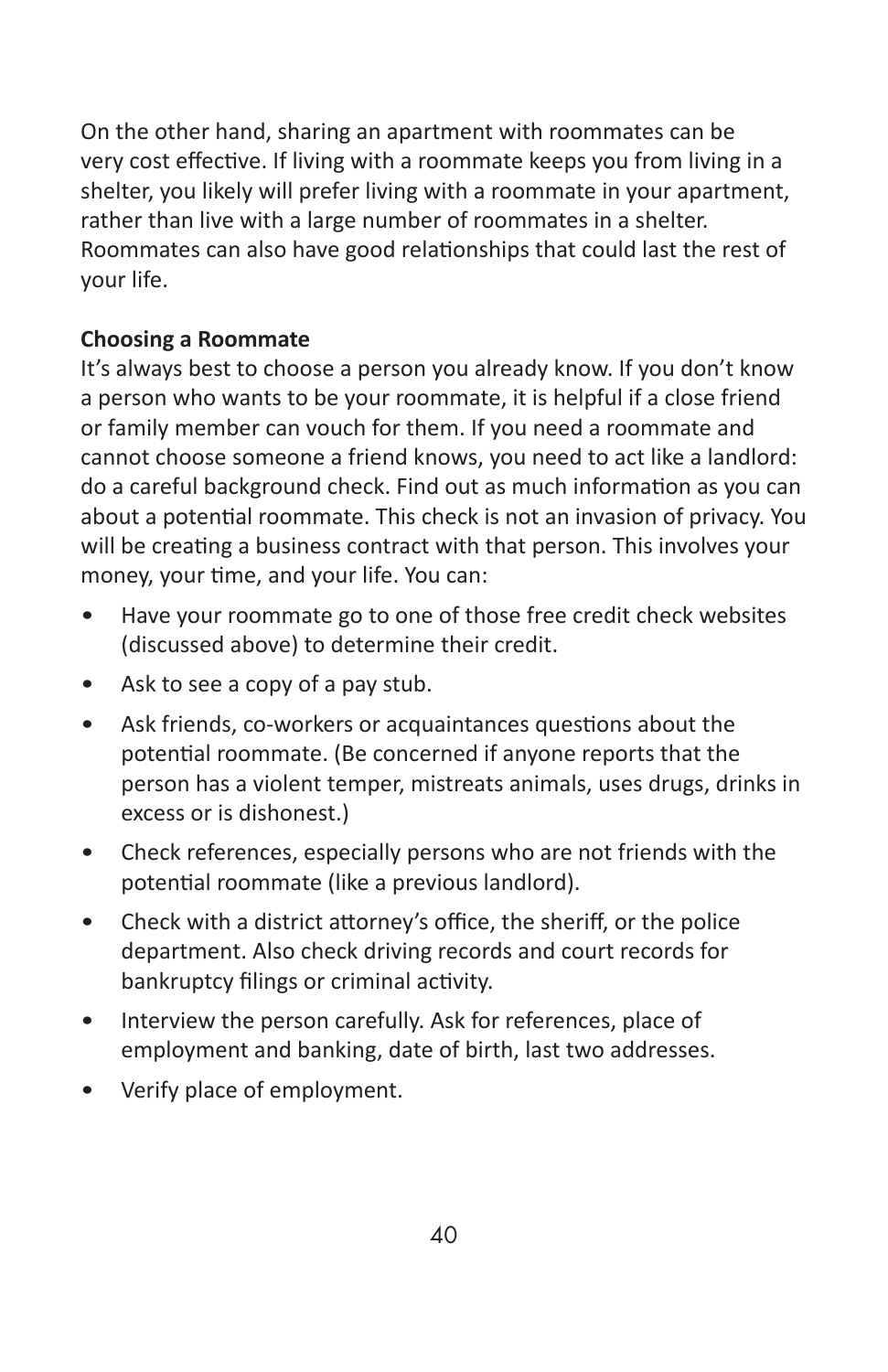# **Handling Conflict**

No matter how roommates are chosen, communication is important. It's helpful to talk together about personal tolerance levels. Would you be able to live with someone who:

- Needs loud music to go to sleep?
- Invites sex partners for overnights?
- Doesn't like or share housework?
- Uses drugs?
- Eats your food and snacks?
- Likes to party often?

Consider using a compatibility checklist and talk together before you share your space. Compromises can be reached before small problems become big issues. Talk about:

- Personality differences and values
- Housekeeping attitudes
- How space and other resources will be shared (food, television, supplies, etc.)
- Sleeping habits
- Social habits
- Overnight guests

We all laugh at the roommate agreement on television but written roommate agreements are a helpful way to avoid future conflict. Decide whose name will be on which utility bills. Discuss what happens if someone moves out before the lease is up. Answering these questions in advance can prevent a lot of arguments. You can Google "roommate agreement" and find a number of example roommate agreements that you can use. You can also visit:

<http://templatelab.com/roommate-agreement/>

Protect yourself from your roommate. Do not give confidential information to your roommate. Never give your roommate your social security number. Be very careful about giving other information, including your password to your computer. Make sure you have a safe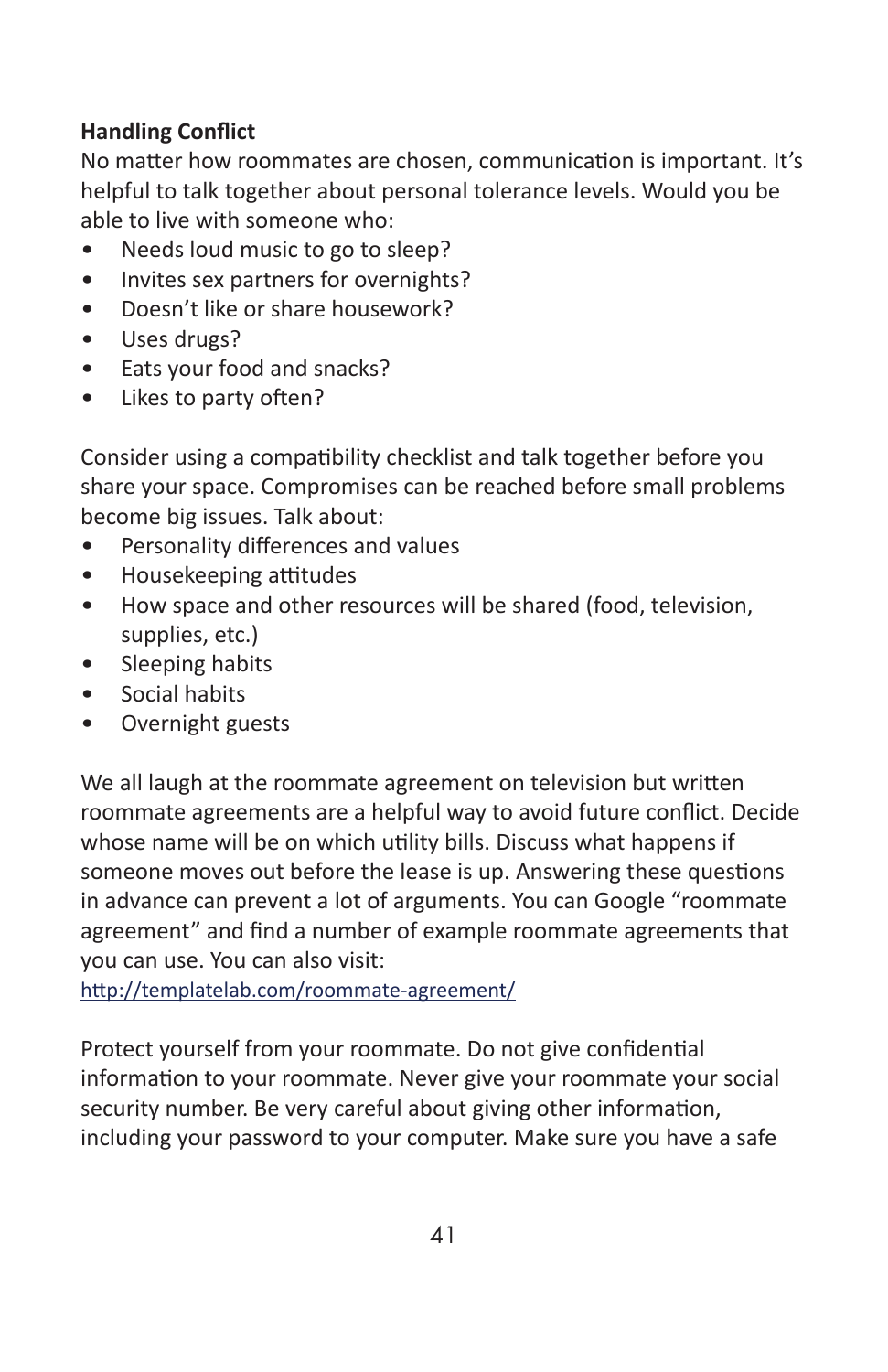place to store valuables. If you can't lock the door to your room, buy a safe to store your valuables.

# **Guest Policies**

**Tenants are responsible for guests' behavior:** Only invite to your residence those whom you can trust to behave in a respectful manner. If your guests do something illegal or are even too loud, you can be held responsible for their actions which may result in you being arrested or losing your home.

**How to get people to leave who are no longer welcome:** Begin by asking them politely. You can give an excuse, if necessary: "my landlord has a no guest policy." If they refuse to leave, tell them you're serious and they will have to leave your home. If they still refuse to leave, call the police. This may seem cold, but, ultimately, their behavior may threaten your safety and your access to housing.

## **Renting an Apartment with Children**

It is important to baby-proof on a regular basis. As your child grows, he or she will find more areas or objects to explore, which can be dangerous.

- Arrange furniture so the heaviest things are near the bottom  $-$  it will prevent bookcases and other appliances from falling over. Ask your landlord if you are allowed to drill small holes to **anchor** your furniture to the wall.
- Arrange furniture so children cannot get to plugs, outlets, or lamps.
- Purchase outlet covers for any outlets you cannot cover with furniture.
- Put rounded cushions on sharp table corners to prevent injury.
- Purchase a gate that secures to the wall that you can easily open and close but your baby cannot get to dangerous places, like stairs.
- Curtains and cords are easy ways for children to get trapped or hurt. Move them out of the way or tie them up.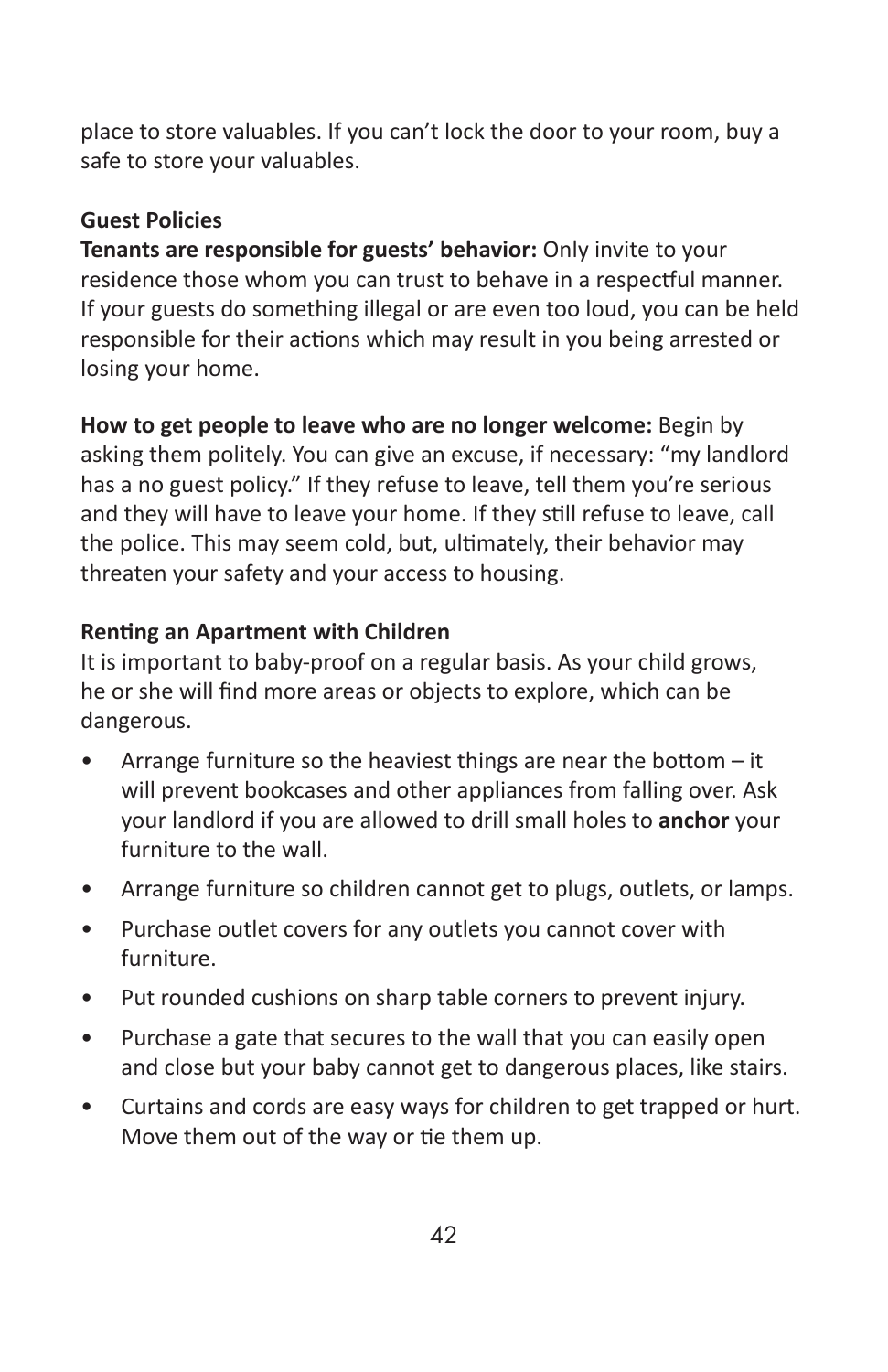- Make sure windows only open a safe amount so your child will not fall out. Purchase window locks. Window screens are not enough to prevent a fall.
- Put a safety lock on the cabinets that contain household items that could be poisonous.
- Keep the Poison Control Hotline (800-222-1222) and the local hotline numbers in a place you can easily find them.
- Make sure you have working carbon monoxide and smoke detectors.
- Make sure you have a lock on your toilet, as kids can fall in and can drown in very little water.
- Have a first aid kit available.
- Put razors, scissors and other sharp objects out of the baby's reach as well as any medications, pills and vitamins.
- Store make up, hair appliances, shaving gel, shampoo, soap, etc. away from your child.
- **• Turn your water heater down!** Not only does it save you money it is better for your baby's skin.

It is easy to find helpful tips by googling "baby proof your home."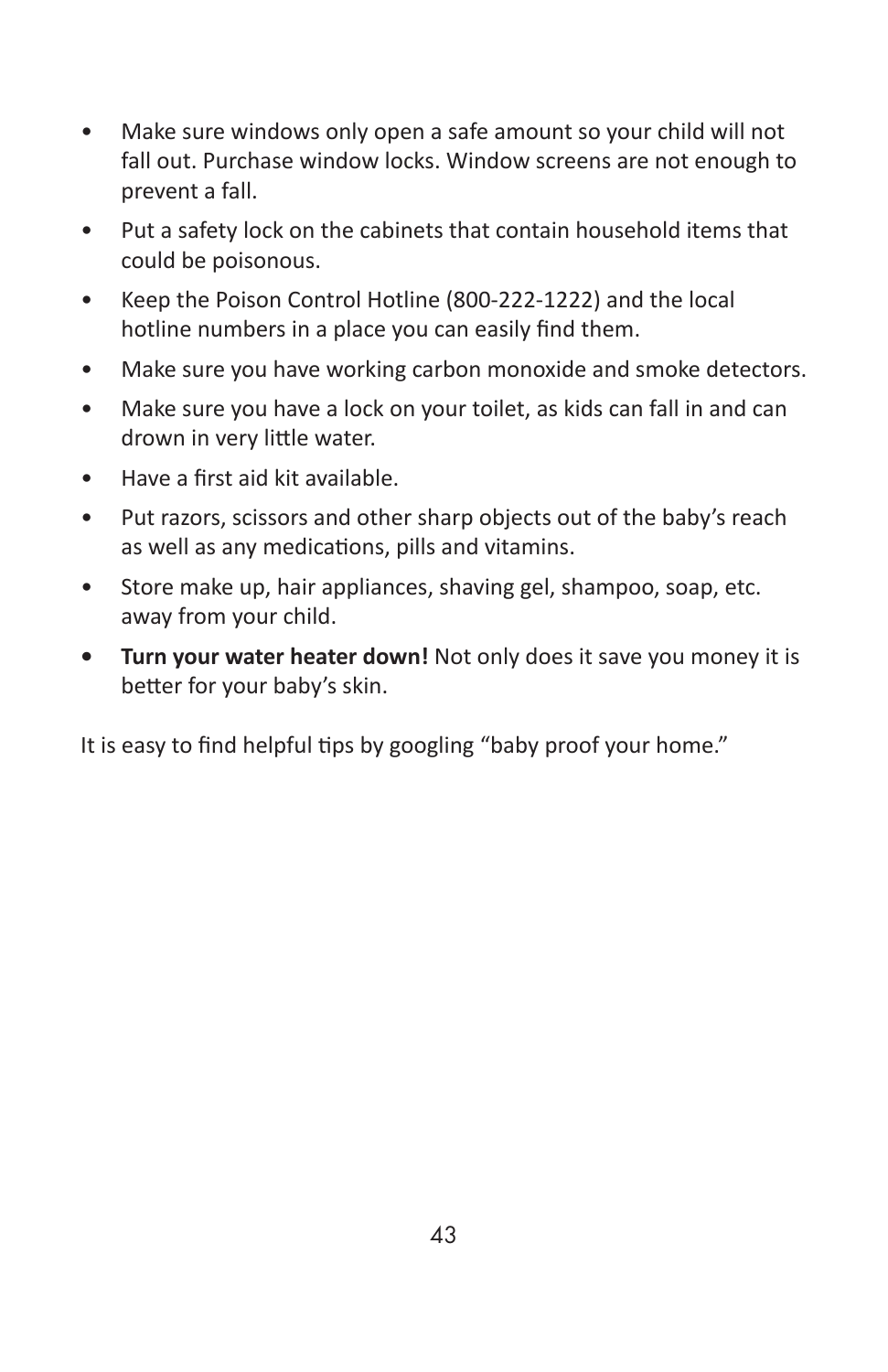# **TENANTS' RIGHTS AND RESPONSIBILITIES**

Do you need information on tenant's rights and responsibilities? MTO has an app for that. Find it at:

<http://www.tenants-rights.org/tenant-responsibilities-faq/>

Tenant is a word for someone who lives on property owned by a landlord. As a tenant:

- You should demand a written lease to avoid future misunderstandings with your landlord.
- You must pay your rent on time.
- You must keep the rental unit clean and undamaged.
- You are responsible for any damages beyond normal wear and tear.
- You must pay the utility bill if the lease makes you responsible.
- You may not alter the rental unit (for example, change the wall color) without your landlord's approval.
- You must give written notice when you intend to move. Usually, a 30-day notice is sufficient.
- The Illinois Retaliatory Eviction Act prohibits your landlord from evicting you for complaining to any governmental authority (housing inspector, human rights commission, etc.). Tenants in Chicago are also protected against retaliation for request for repairs, joining a tenant union, writing a 14 day letter, or taking advantage of any rights they have under the Chicago Residential Landlord Tenant Ordinance.

There are State laws that protect Illinois tenants. Some of these protections are explained below. A few cities have passed their own laws:

For **Champaign**/**Urbana** specific tenants' rights, visit: <https://tenantunion.illinois.edu/urbanalandlordordinance.html>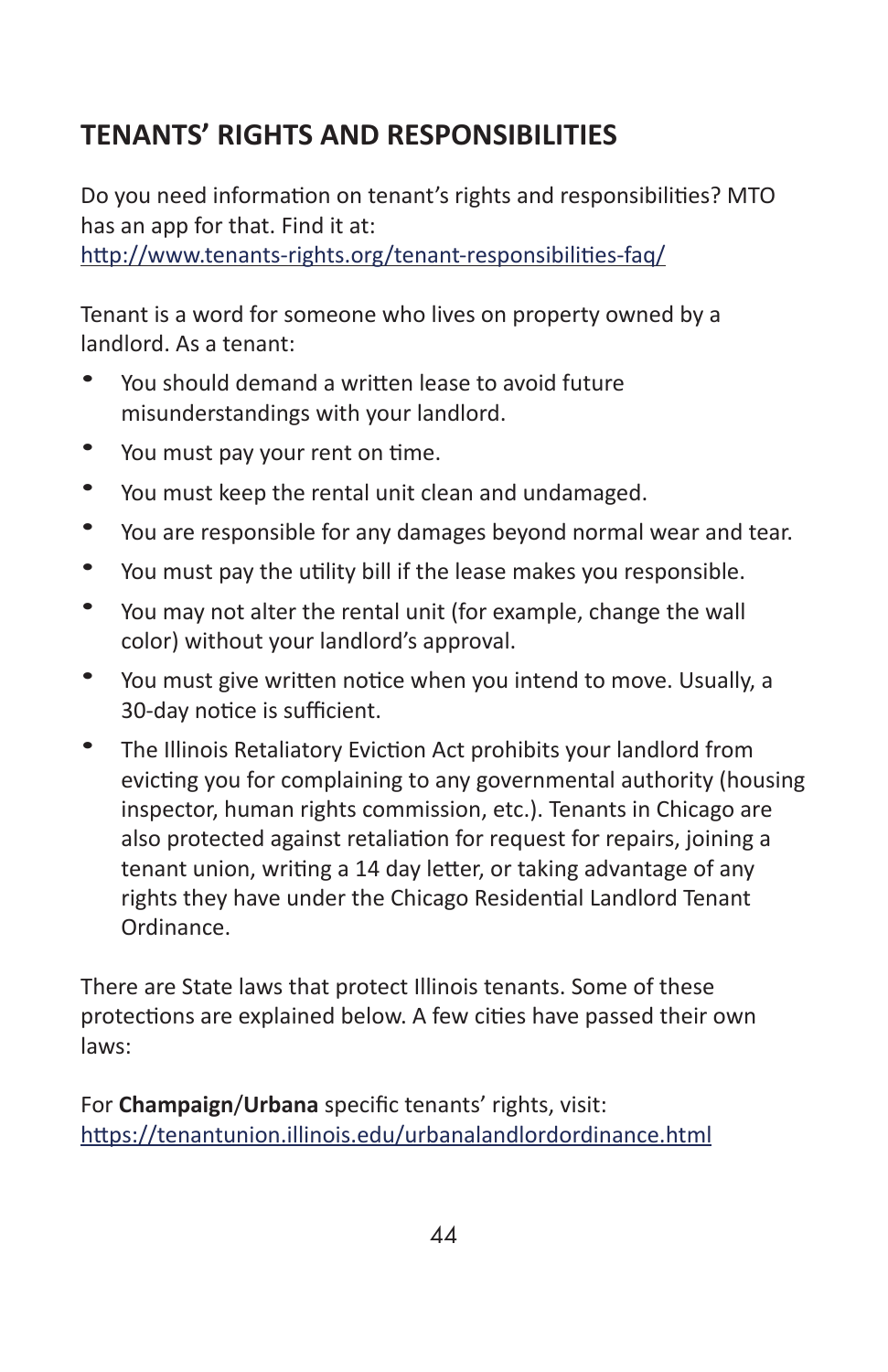# For **Chicago**-specific tenants' rights, visit: [http://www.cityofchicago.org/city/en/depts/dcd/supp\\_info/rents\\_right.](http://www.cityofchicago.org/city/en/depts/dcd/supp_info/rents_right.html) [html](http://www.cityofchicago.org/city/en/depts/dcd/supp_info/rents_right.html)

For **Evanston** specific tenants' rights, visit: [http://www.cityofevanston.org/assets/](http://www.cityofevanston.org/assets/ResidentialLandlordandTenantOrdinance.pdf) [ResidentialLandlordandTenantOrdinance.pdf](http://www.cityofevanston.org/assets/ResidentialLandlordandTenantOrdinance.pdf)

#### **Pay Rent on Time**

Do whatever you can to pay rent on time. Not paying your rent on time can result in late fees and, in the worst-case scenario, eviction. Make sure you understand how rent is to be paid to your landlord prior to the start of the lease.

If, for some reason, you think you will be unable to pay your landlord on time, see if you can come to some sort of agreement (i.e. you'll pay a certain amount on the due date, and will pay the remainder by a specified date). If you do reach such an agreement with your landlord, make sure you get this agreement in writing, dated, and signed in order to protect yourself. If you're unable to reach an agreement with your landlord, refer to the "Homeless Assistance Services" in this handbook. You may be able to receive assistance. Remember to be proactive before the situation gets out of control. Begin making arrangements with your landlord or start the process of obtaining financial assistance services as soon as it becomes clear that you won't be able to pay rent on time. It is easier to handle a problem while it is still small. If you ignore a problem too long, it will likely become unmanageable.

#### **Pay Utilities on Time**

Depending on your lease, you will most likely be required to pay at least some of your utilities. Just as it's important to pay rent on time, paying utilities on time is imperative. Paying utilities late will result in a late fee, harm your credit, and may make it difficult for you to transfer service if you want to move. Some forms of housing assistance can be revoked if your gas or electricity is disconnected, and some landlords may move to evict you. In some instances, a gas or electric disconnection can cause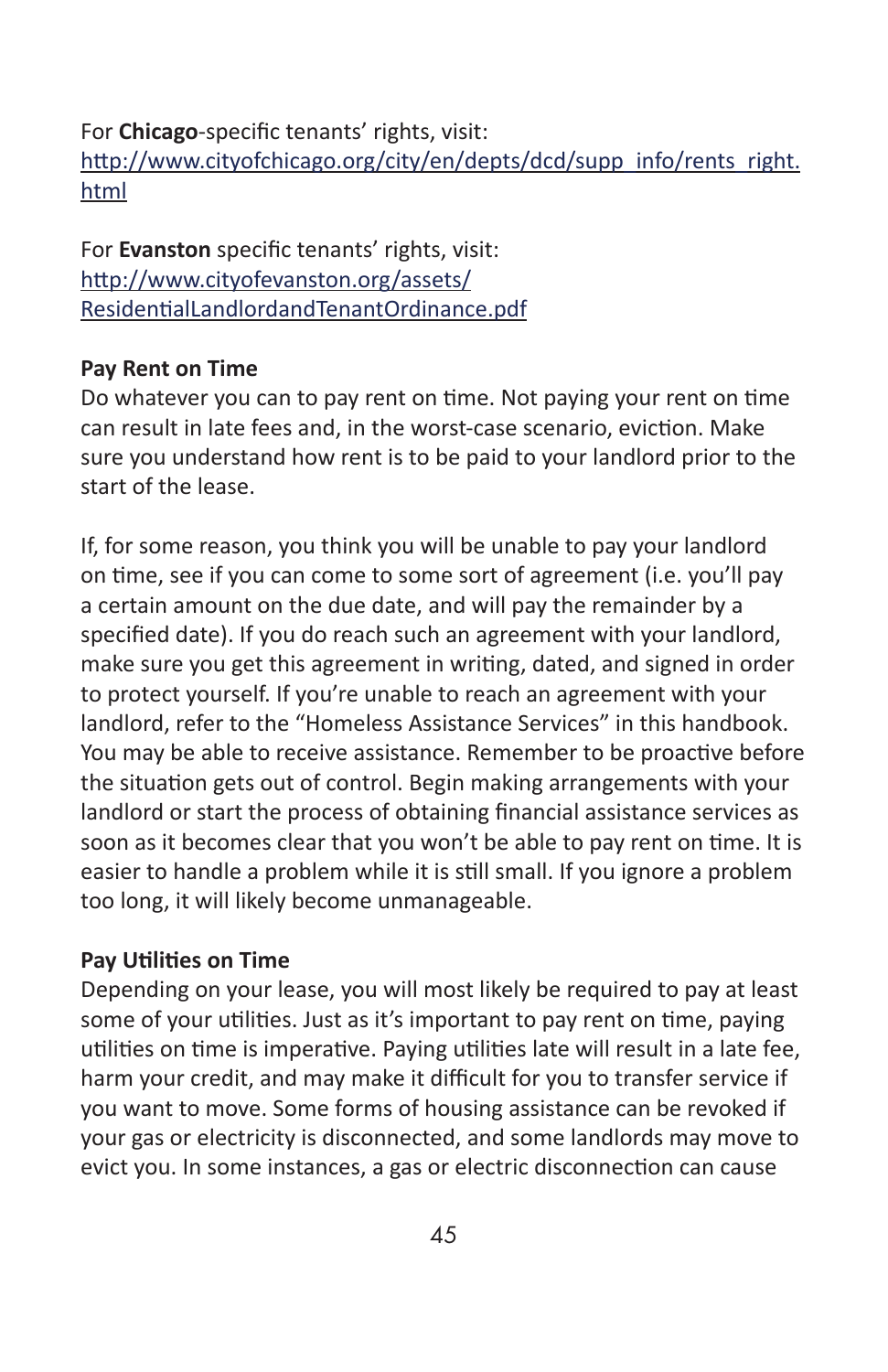damage to the landlord's property - if appliances such as the furnace or sump pump stop working, frozen pipes or flooding may soon follow and you could be held responsible for that.

If your budget is tight, pay what you can. Like rent arrears, it is best to keep the problem from becoming unmanageable. Be proactive in seeking out any and all financial assistance on utility bills and actions to reduce your energy consumption! Suggested utility assistance programs are under the "Cash Assistance" section of this handbook.

## **Keep Your Apartment in Good Condition**

According to the Illinois Tenants' rights and responsibilities, you are required to keep your unit "clean and undamaged." Your residence does not have to be perfect, but you should clean regularly. Throw out all trash in a clean and safe manner. Use all fixtures (such as lights and ceiling fans) and appliances in a reasonable and safe manner. Not only is it important to maintain a healthy relationship with your landlord, but you can also be evicted for not keeping up with your responsibilities!

# **Be a Good Neighbor**

You can be evicted for excessive noise. You can even be arrested for disturbing the peace. Almost as important, you may need assistance from your neighbors from time to time. Having a good relationship with your neighbors will likely help you at some point.

## **Repairs**

If you live in the City of Chicago and need repairs to your apartment, submit a written letter to the landlord with a request that the repairs be made within 14 days. If it is an emergency and can threaten your health, safety, or the apartment itself ask that the repair be made within 72 hours. If the landlord has not fixed the problem after this point, you can either (1) hire someone to make the repairs and deduct up to half your rent with a receipt, (2) reduce your rent to reflect the reduced value of your apartment (but you must continue to pay something!), or (3) in extreme situations, break your lease and move out.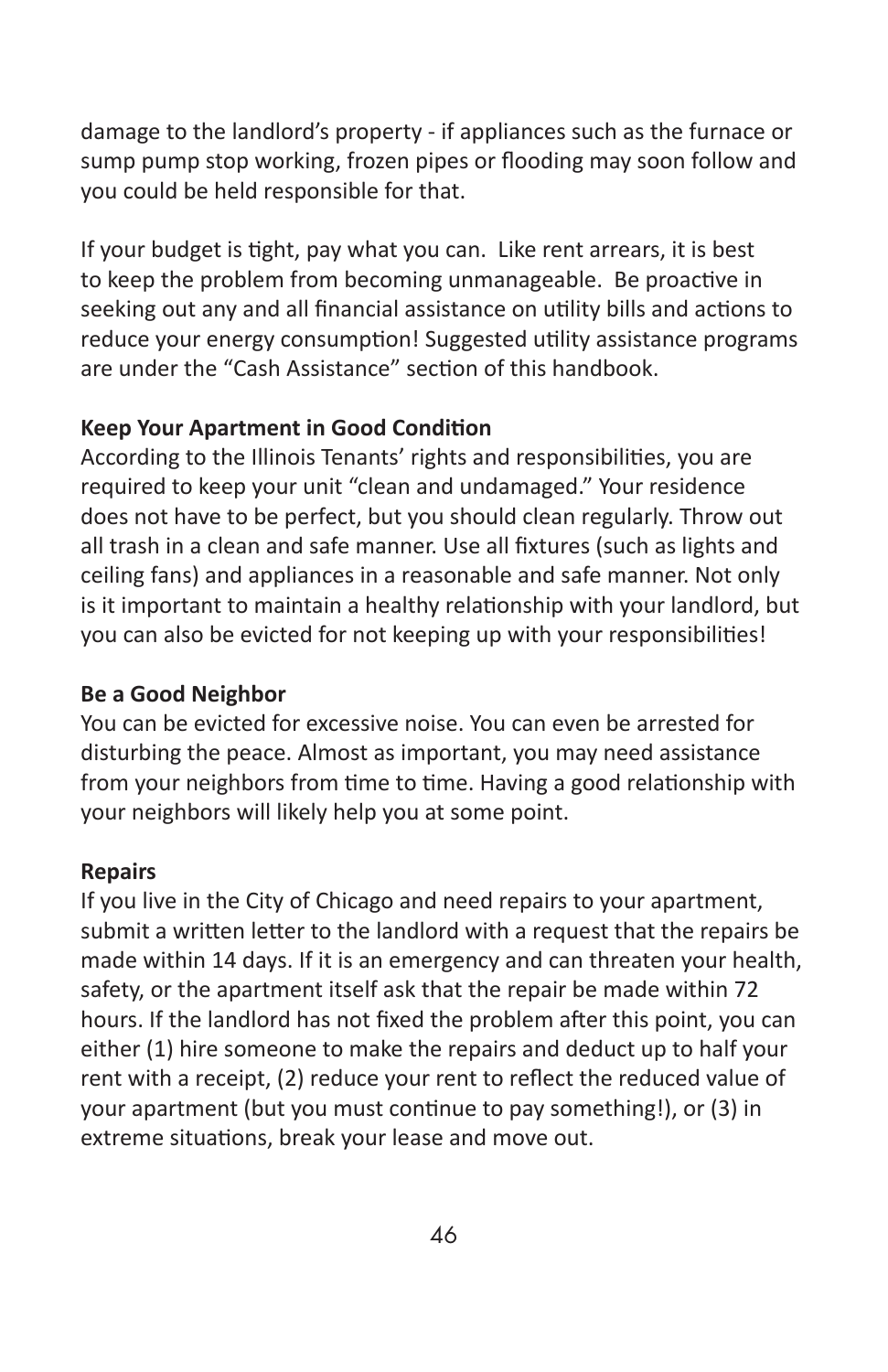Whenever taking an action that may be against the terms of your lease, consult an attorney or a tenant's rights organization. Laws vary by county or city and definitions of "threatening your health and safety" differ from person to person. An attorney can help interpret local laws and define these definitions.

## **Sample letter to a landlord requesting repairs:**

If your landlord refuses to fix something in your apartment, you should send them a formal letter requesting the repairs. This letter should include a list of the repairs needed and a deadline for the landlord. If you can, submit this letter with your rent to ensure that your landlord has received it. Here is a sample letter:

June 18, 2012

Mrs. Jane Landlord 1234 Main St Chicago, IL, 66666

Dear Mrs. Landlord,

I am currently renting your apartment at 555 Main St, #1. I spoke with you two weeks ago about the broken window in my apartment. If you remember, the window was shattered on June 2<sup>nd</sup>, 2012 by a baseball. The broken window is a hazard and is making it impossible for me to keep my apartment cool. Please arrange a time with me within the next 14 days to have this window replaced. If you do not make the requested repair within 14 days, I will exercise my rights under Section 5-12-110 of the Chicago Residential Landlord Tenant Ordinance by making the repairs myself and reducing the expenses from my future rent.

Thank you, John Tenant

Not paying rent is another option, but one that is more risky. State law does not provide you the right to withhold rent no matter how bad the place is. Some cities, including Chicago, have ordinances that allow it if done correctly. Contact an attorney or the local legal aid agency to ask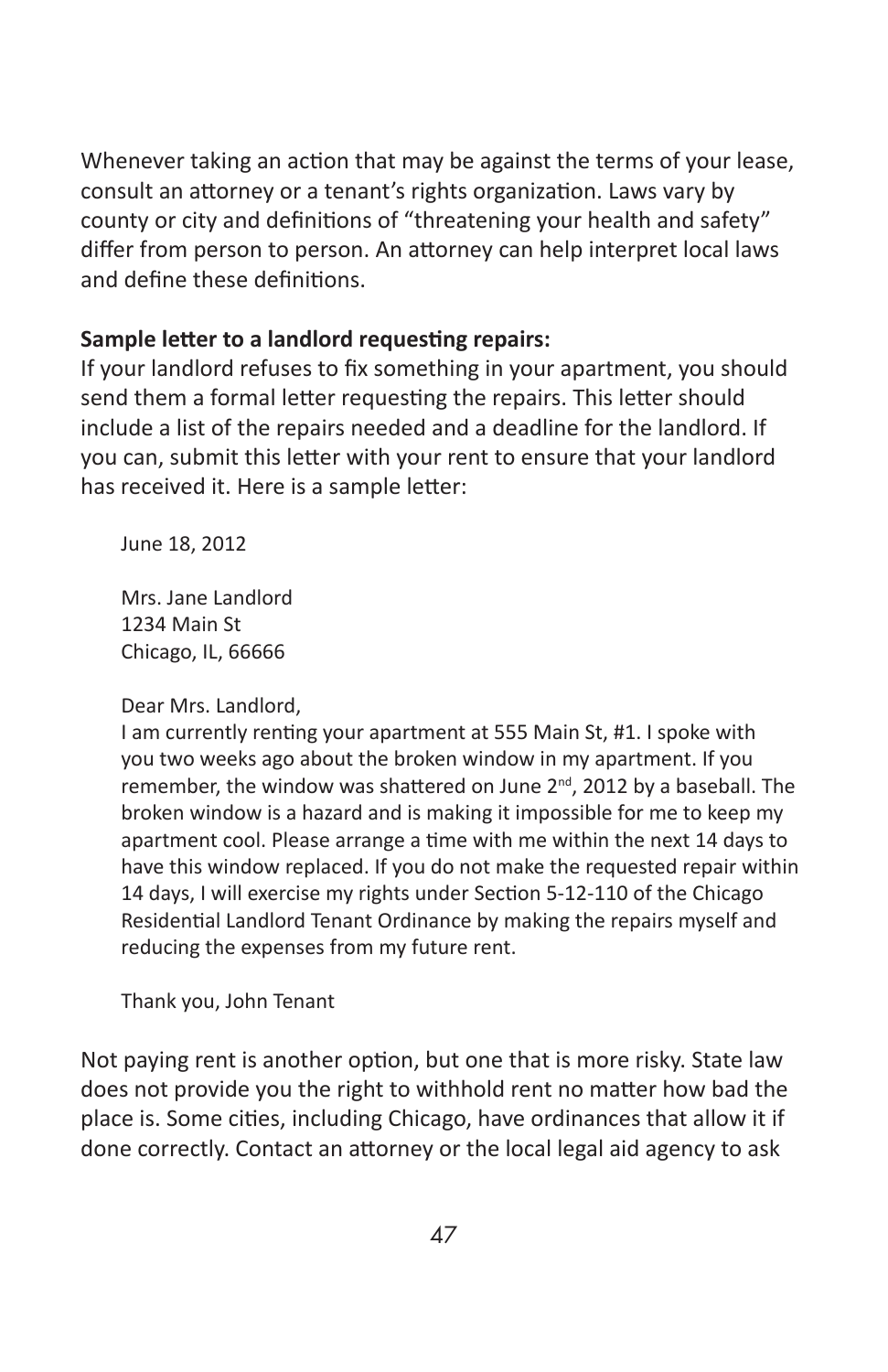about such ordinances and what you can do. You run the risk of eviction if you withhold your rent.

Similar rights are available to tenants living in Evanston or Champaign. There are some rights available to tenants living in other places in Illinois provided through the Residential Tenants Rights to Repair Act. There are limits to the amount that the tenant can withhold from their rent in order to make repairs.

Tenants can obtain a flier on the Residential Tenants Rights to Repair Act at the following link.

[https://www.illinois.gov/dhr/FilingaCharge/Documents/](https://www.illinois.gov/dhr/FilingaCharge/Documents/ResidentialTenantsRighttoRepairAct.pdf) [ResidentialTenantsRighttoRepairAct.pdf](https://www.illinois.gov/dhr/FilingaCharge/Documents/ResidentialTenantsRighttoRepairAct.pdf)

Before making withholding any rent, you should contact a lawyer. This manual has already provided a number of links to help you obtain legal advice. Illinois Lawyer Finder provides more information on the Residential Tenants Rights to Repair Act and can help you find a lawyer to assist you at the flowing link:

[http://www.illinoislawyerfinder.com/articles/you-and-the-law/home/](http://www.illinoislawyerfinder.com/articles/you-and-the-law/home/residential-tenants-right-to-repair-act) [residential-tenants-right-to-repair-act](http://www.illinoislawyerfinder.com/articles/you-and-the-law/home/residential-tenants-right-to-repair-act)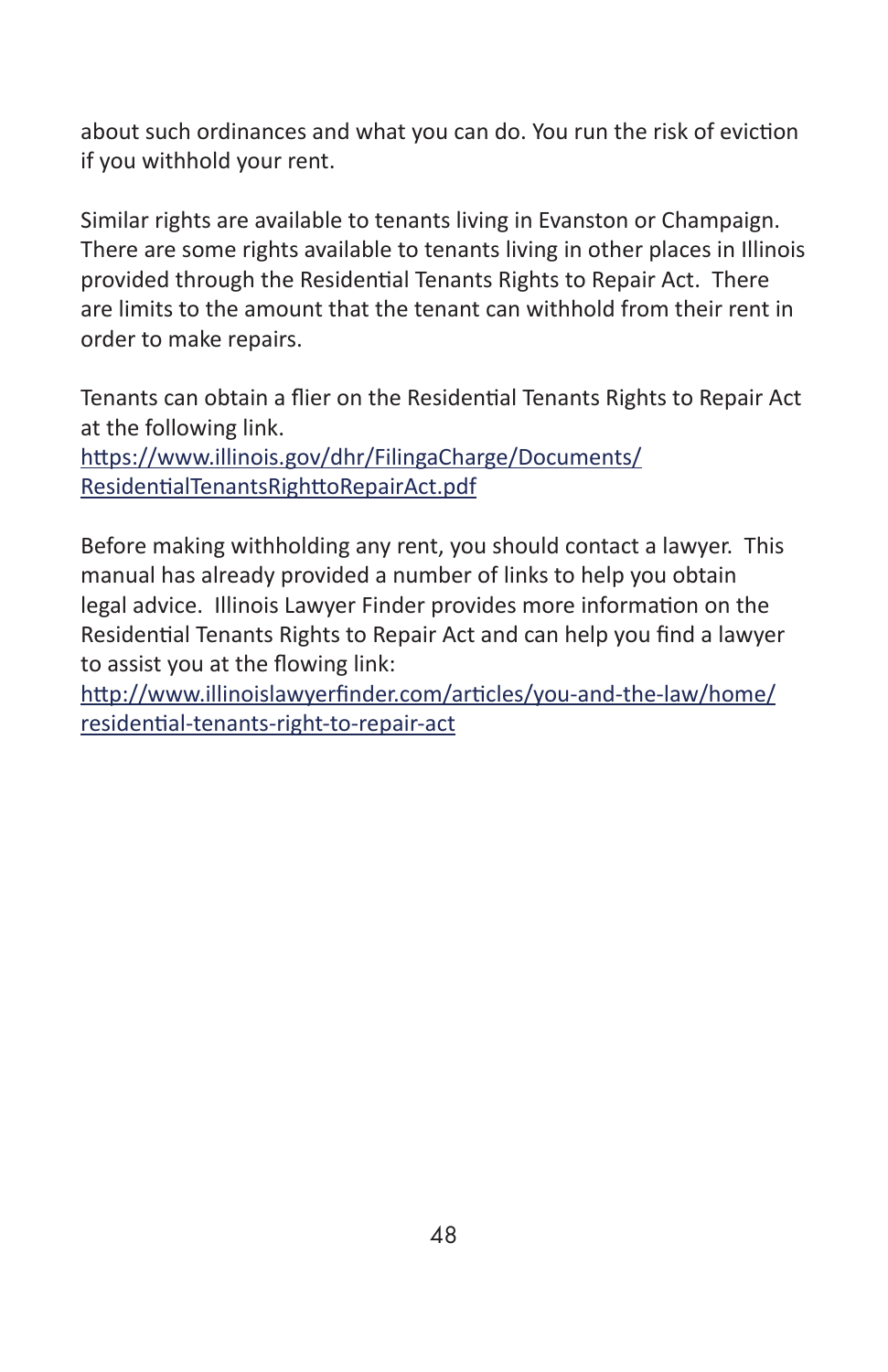# **PEST CONTROL**

There are many kinds of pest problems, including mice, rats, squirrels, roaches, ants and the dreaded bed bugs. In rural areas pests can include raccoons and possums. Most pests come to your unit looking for food. Keeping your unit clean, a secure lid on your trash, and food in proper storage may keep most pests from taking over your unit.

## **General Pest Control**

In most cases, your landlord will be responsible for extermination to eliminate pests but there are some exceptions. If you are identified as the cause of the infestation, the landlord might refuse to exterminate or will charge you for extermination. If the building has roaches and you are a very bad housekeeper, the landlord might even try to charge you the cost of exterminating the entire building. With bed bugs, if you discover them soon after first moving in, it's hard for the landlord to blame you. But a few months after you move in, the landlord might say you brought the bed bugs into the apartment. Given that bed bugs can be dormant for several months and they can travel on the pants of workers or people to whom the landlord shows the apartment for leasing, it's hard to establish who brought in the bed bugs.

## **Keep your place clean**

Some insects feed of animals or even people (like fleas or bedbugs). Most other insects or rodents need a food source. If roaches or mice are in your apartment, they have likely found food. Keeping your place clean is one of the best ways to keep your home insect and rodent free!

## **Bed Bugs**

Bed bugs are one of the most common problems in housing. Unlike most other pest control problems, they are not caused by a filthy apartment. Even the cleanest resident can get bed bugs. Bed bugs are also very hard to exterminate. They can live almost a year between feedings.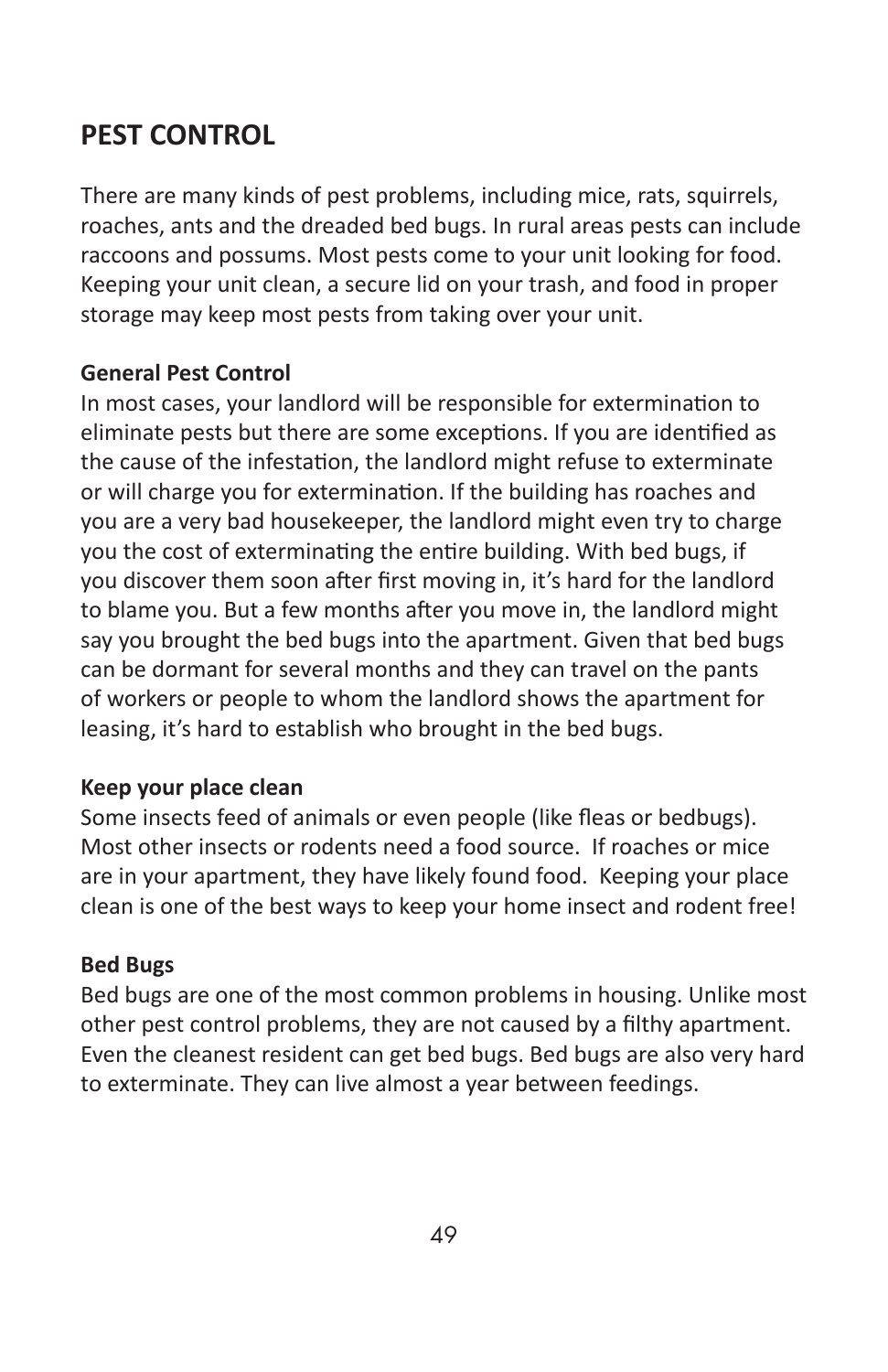Signs you have bed bugs:

- Waking up with red bites that are usually in a line or semi-circle
- Small red stains or smears on your sheets, mattress, or other furniture near your bed
- Black spots that look like mold (bed bug droppings)
- Seeing the actual bug (about the size & shape of an apple seed), eggs, or shed skin. Find a picture at: [www.idph.state.il.us/envhealth/pcbedbugs.htm](http://www.idph.state.il.us/envhealth/pcbedbugs.htm)

What you can do right now:

- Pull your bed away from the wall
- Wrap duct tape, sticky side out, around the bed legs to keep bed bugs from climbing up
- Wash clothes and bedding and put in the dryer on high heat for at least 20 minutes (heat is very effective in eliminating bed bugs); do this for bed linens once a week.
- After removing items from the dryer, store them in plastic bags.
- Vacuum on a regular basis.
- Remove items from around the bed.
- Don't replace your bed or furniture. The bed bugs will just infest the new furniture.
- Buy a bed bug cover for your mattress and box spring.
- **Do not buy bug bombs or sprays** that claim they can eliminate bed bugs. They are often not very effective and may cause health problems.

What you should ask your landlord to do:

- Caulk all cracks and crevices.
- Steam clean the carpets and upholstered furniture.
- Exterminate using a licensed exterminator (usually they will use extreme heat or cold as at least part of the treatment).
- Explain to the landlord that it is much cheaper to eliminate bed bugs while they are contained in one apartment, than to wait until there is a problem in several (or all) apartments in the building. Bedbugs are excellent hitchhikers, and move around easily. Treatment is very expensive and can often cost more than \$1,000.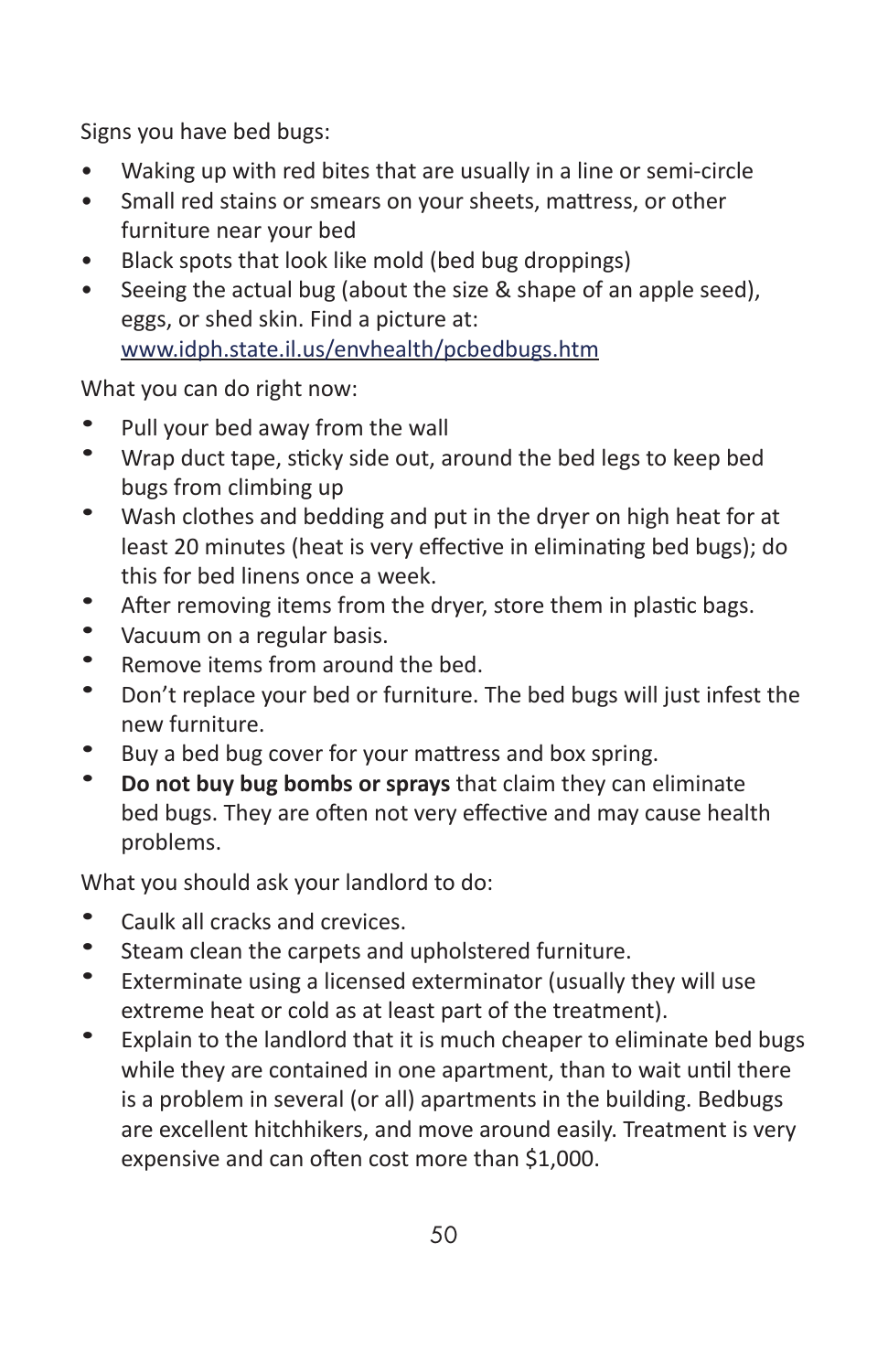You can also let others know there is a bed bug problem at your building by registering at: [www.bedbugregistry.com](http://www.bedbugregistry.com/)

# **Bed Bugs in Chicago**

In 2013, the City of Chicago was the #1 infested bed bug city in the country. The City responded by passing an ordinance. As of December 23, 2013 both landlords and tenants have responsibility in controlling bed bugs. This ordinance is only in the City of Chicago.

# **Tenant responsibilities in Chicago**:

Notify the landlord in writing of any suspected or known infestation in the tenants' unit, clothing, furniture or personal property **within 5 days.**

- Notify the landlord in writing of any recurring or unexplained bites, stings or sores suspected to be caused by bed bugs;
- Cooperate with the landlord in the control, treatment, and eradication of bed bugs;
- Grant access at reasonable times upon reasonable notice for inspections and treatments;
- Prepare unit prior to treatment including: cleaning, dusting, vacuuming; and,
- Properly dispose of personal property that cannot be treated or cleaned before the pest control services. Dispose of bedding, clothing, furnishings or other infested materials **in sealed and labeled plastic bags** to indicate that it is infested with bed bugs to prevent further spreading. You may not simply throw infested items in the trash.

If you live in Chicago and you don't adhere to this ordinance, the City could fine you up to \$2,000. The tenant is also given certain rights by this ordinance, such as permission to testify in court and seek assistance from community organizations or the news media without retaliation from the landlord.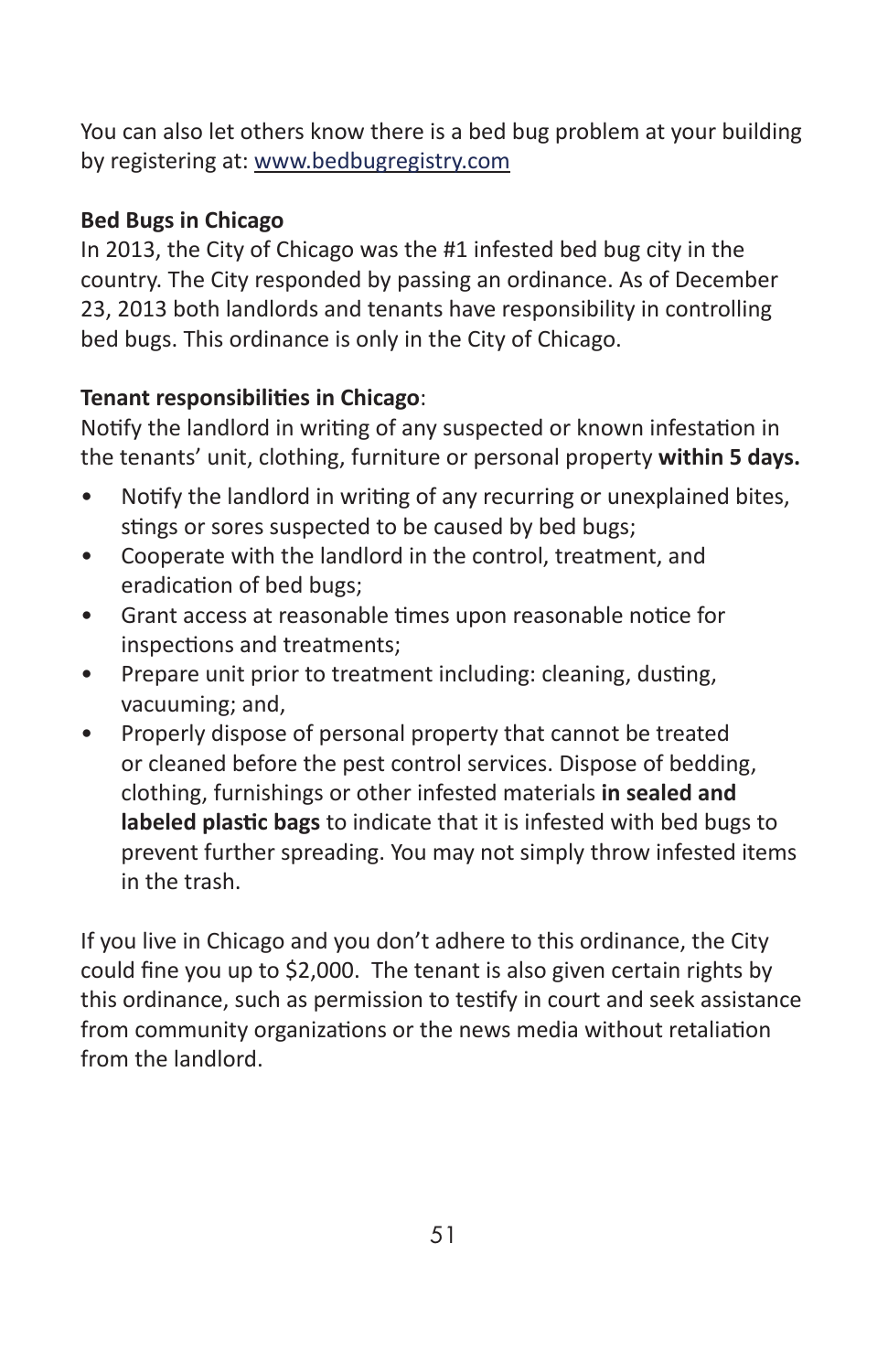**Landlord responsibilities in Chicago:** The landlord also has responsibilities which include:

- Supply a tenant starting or renewing a lease with an informational brochure;
- Maintain a written record of bed bug control efforts;
- Send a written notice to the tenant explaining their responsibilities before the inspection;
- Provide pest control services when bed bugs are found by a pest management professional as many times as necessary to eliminate the problem; and,
- **• Inspect within 10 days** and treat, if necessary, the two units on either side as well as the two units above and below of the infested unit.

If the landlord does not comply with these mandates they can also be fined up to \$2000. If your landlord is not responsive, call 311 and report the issue. To obtain a bed bug brochure and obtain more information, visit:

[https://www.cityofchicago.org/content/dam/city/depts/cdph/food\\_env/](https://www.cityofchicago.org/content/dam/city/depts/cdph/food_env/NoCrops/6899_8.5x14_bedbug_eng_c_trifold_C.pdf) [NoCrops/6899\\_8.5x14\\_bedbug\\_eng\\_c\\_trifold\\_C.pdf](https://www.cityofchicago.org/content/dam/city/depts/cdph/food_env/NoCrops/6899_8.5x14_bedbug_eng_c_trifold_C.pdf)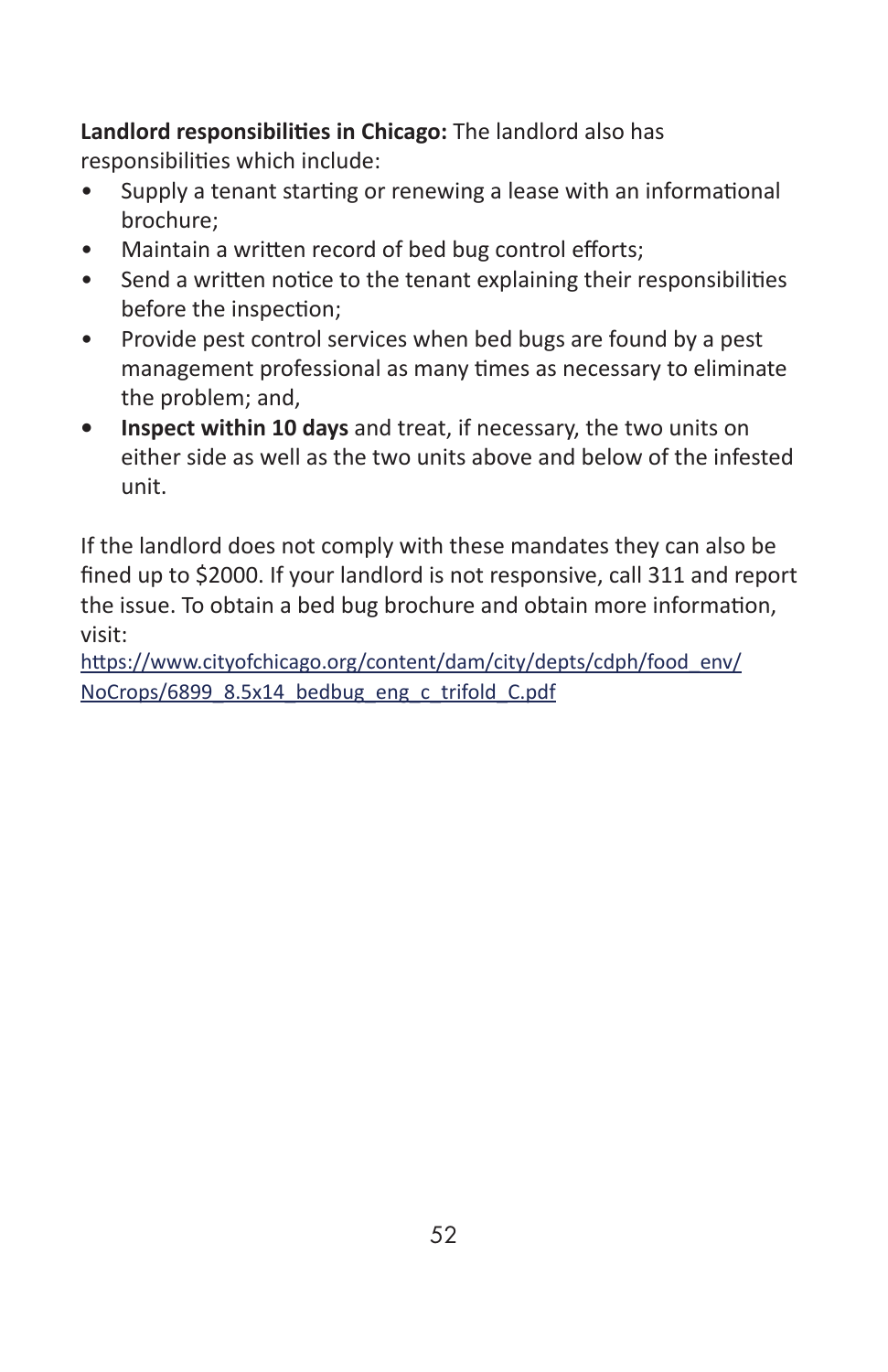# **OTHER HEALTH AND SAFETY CONSIDERATIONS**

**Clean Water**: Ninety-five percent of people in rural areas use private wells. Ask the water utility company to check the well once a year.

**Lead Paint:** While lead paint is not as much of an issue as in the past, 1 in 40 children have too much lead in their bodies. That rate is higher in cities. If your home was built before 1978 your walls and pipes may contain lead. Dust from lead paint can cause significant health problems.

**Air Quality**: Air quality (cigarettes, mold, cleaning/home improvement products, and other factors including cockroach eggs) can make asthma a lot worse. One in 15 children has asthma and the number of children with asthma has doubled in the past ten years!

**Poisonous Gases:** Your landlord is required to have a carbon monoxide detector in the apartment. Radon is another poisonous gas that can threaten your health. You can buy a test at most hardware stores. You can also ask your landlord if the building has been tested. As of 2012, all landlords in Illinois are required by law to give any new tenant below the third story of a building a radon disclosure statement.

To learn more about keeping your home health, contact MTO at 773-292-4980, ext. 231 to speak to an organizer. Information in this section was accessed from their website at:

<http://www.tenants-rights.org/programs/healthy-homes-program/>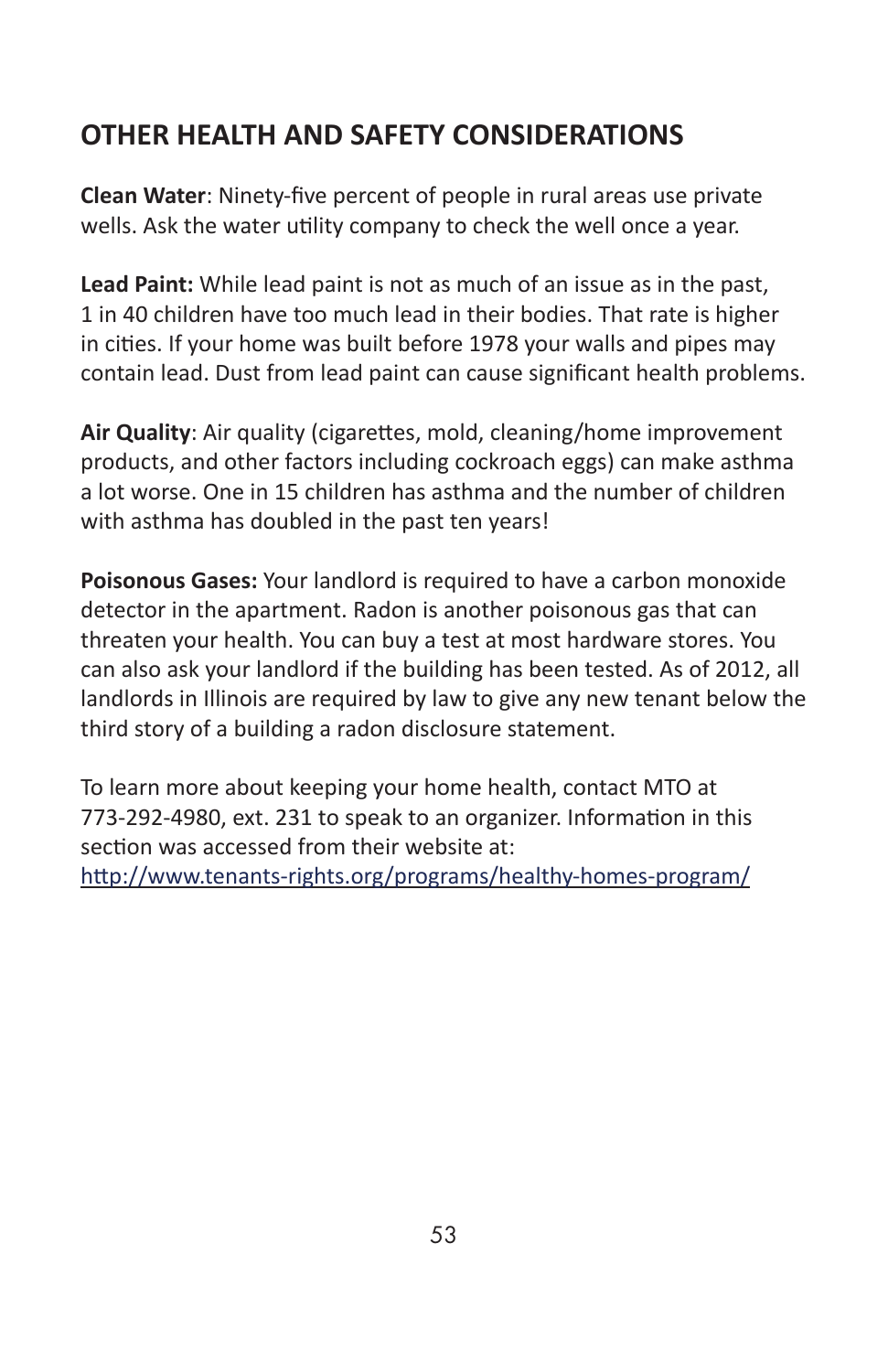# **MOVING OUT**

Before you move out, you must pay rent for the last month you live in the unit unless your lease specifically states that you don't need to pay your last month's rent. The security deposit you paid protects the landlord against damages you caused. If you don't pay the last month's rent, your landlord can take legal action against you.

Moving Out? MTO has an app for that. Find it at: [www.squaredawaychicago.wikia.com/wiki/Landlord\\_tips](http://www.squaredawaychicago.wikia.com/wiki/Landlord_tips)

#### **Oral Leases**

You must give your landlord a full rental period's notice in writing before moving out. If you rent monthly or weekly, submit the letter when you pay your last rent. If you fail to give your landlord notice, you may end up owing more rent. To avoid any miscommunication, bring a witness when you deliver the letter. You can also send it through certified mail if you think there may be a problem. If your landlord wants you to move, they have to give you the same amount of notice you would have to give them. If you do not move out by then, the landlord can file a lawsuit to have you evicted. For more information about evictions, see the "Eviction" section, below.

## **Written Leases**

Most rental agreements are for 12 months, and you are legally bound to the lease for the length of time on your lease. If you would like to move after the lease is over, you do not need to give notice. It is a good idea, however, to arrange a walk-through of the apartment with your landlord after you have cleaned it based on what the lease says. Take pictures and take notes on its condition, and ask for a signed copy of the final inspection.

If you find, for whatever reason, that you want to move out **before your lease is up**, your first step is to try negotiating with your landlord. He or she may be willing to let you break your lease early with a 30-day notice or a negotiated fee. There are limited reasons to break your lease but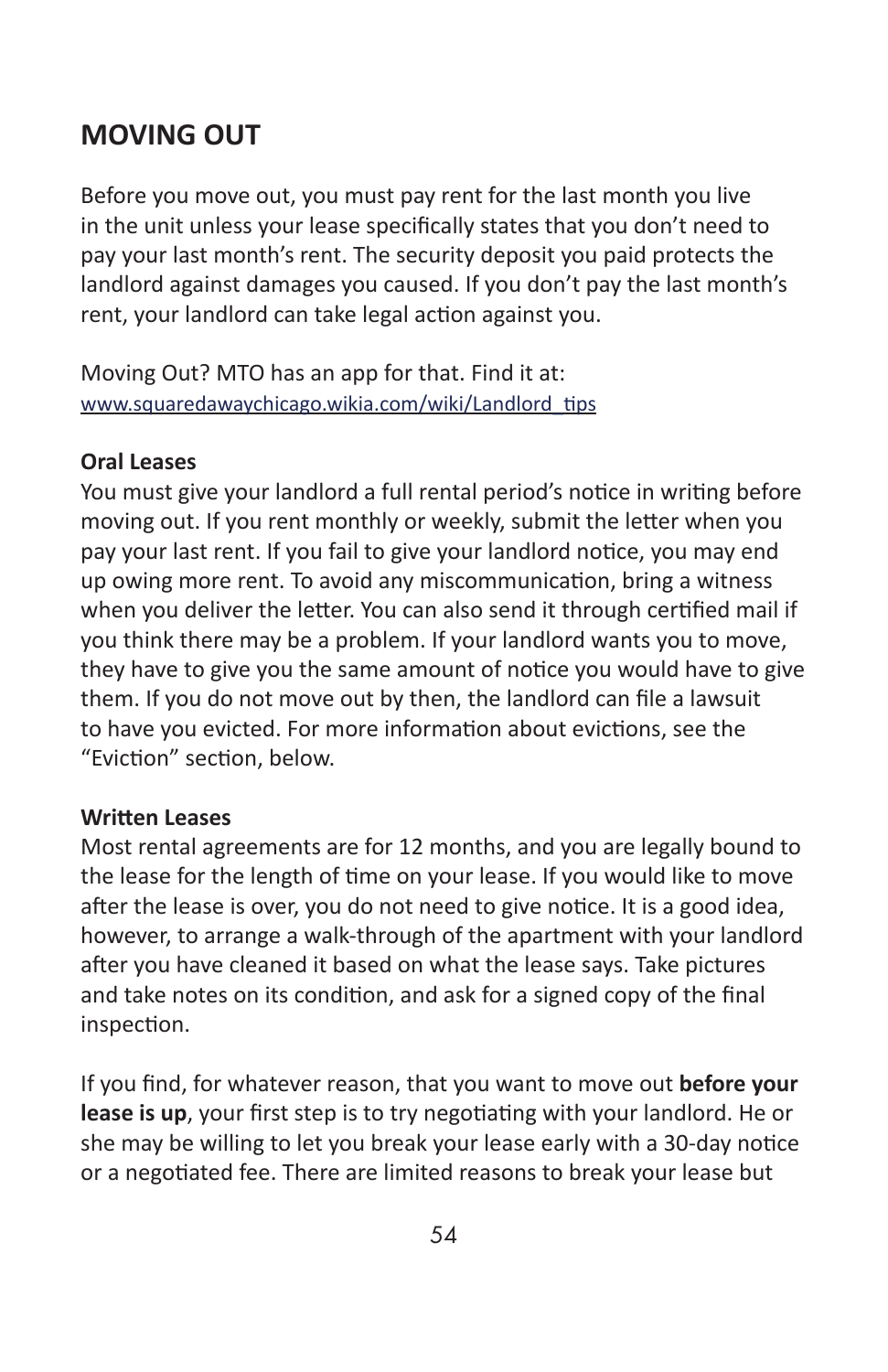these are rare. You should discuss concerns with your unit with your landlord. If those concerns are not being addressed you may want to address those concerns with an attorney. Your concerns may or may not be a legitimate reason to take legal action. Never break your lease without first contacting a lawyer, legal advocacy provider or tenant's rights organization.

## **Subletting**

Subletting is when you find someone who is willing to move in and take over your rent payments for the rest of your lease. You are still responsible for the rent if the person you sublet to does not make a payment or if the person you sublet to damages the apartment, unless the landlord lets you out of the terms in the lease. It is a good idea to get permission to sublet in writing and work out the conditions with your landlord. You should select someone who you consider to be responsible and moral.

If you can't find a sublet, send your landlord written notice so they can attempt to find a new tenant. You will still be responsible for rent if the landlord cannot find someone, or if there is a difference between the new tenant's rent and the rent you were paying. But the landlord must make a "good faith" effort to find a replacement. Your landlord is not allowed to prevent subletting. Any attempt to do this in your lease can be disputed in court.

Whether or not you are able to break your lease early or find a sublet, it is not a good idea to "just move out" because landlords can follow you and sue you for rent. Any action you take can and will follow you. **Remember to shut off your utilities, leave a forwarding address, and return your keys to your landlord to prevent more costs.**

## **Fleeing a Domestic Violence Perpetrator**

The Illinois Safe Homes Act allows **victims of domestic violence** to end their lease early provided you give written notice to your landlord three days before or after your leave your residence. You must show there is a threat by submitting medical, court or police evidence or a statement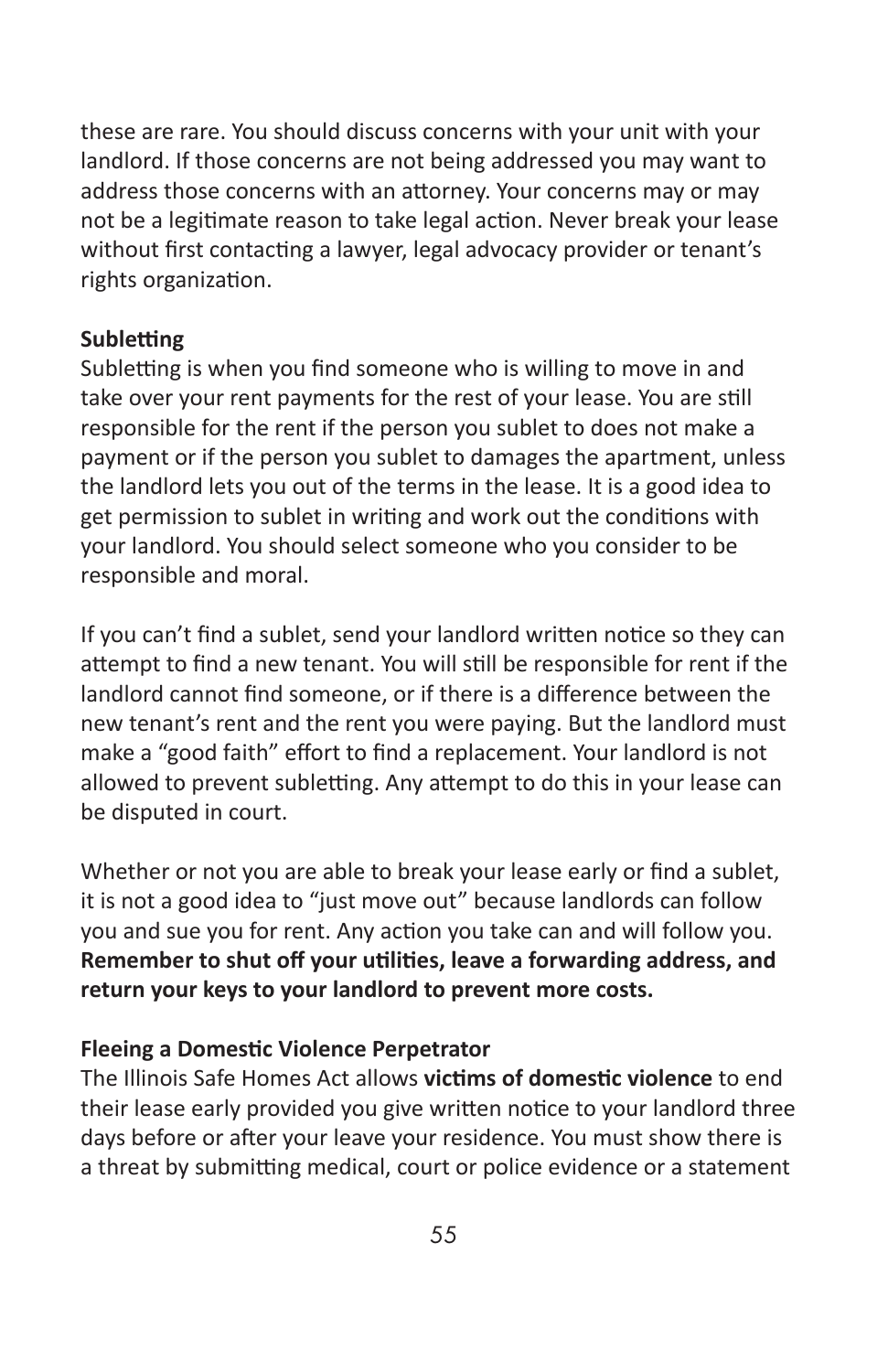from a social service agency. If you are in a situation like this, do not hesitate to plan for your safety, the law is on your side.

# **Utilities**

Before you move out of an apartment, it is important that you notify the utility company and remove your name on the bill for the last day you are living there. This will make sure that any usage after you move will not be charged to your account. If you are moving somewhere else where you will need to set up utilities, make sure to call the utility company to transfer your account at least a week before moving.

Be sure to review your bills for the old and new address. You should receive a bill that says "**Final Bill**" to confirm that your service has been properly discontinued. Check that bill to make sure the service end date matches your move out date, and keep a copy of that bill for your records to guard against any future problems.

# **EVICTIONS**

One of the most important things to know about an eviction is that your landlord must take you to court and get an order from a judge to evict you. If your landlord locks you out of your apartment or makes your apartment uninhabitable by turning off the utilities, your landlord has illegally locked you out of your unit and you should call the police. More information is provided on illegal lockouts below.

It is also important to know that both you and the landlord share power in your relationship. You will hold each other accountable for your responsibilities. As a tenant, you should know that your behavior can lead to an eviction. Some of these behaviors are:

- Not paying your rent on time
- Letting people or pets live in the unit if they are not on the lease
- Selling drugs on the property
- Disturbing other tenants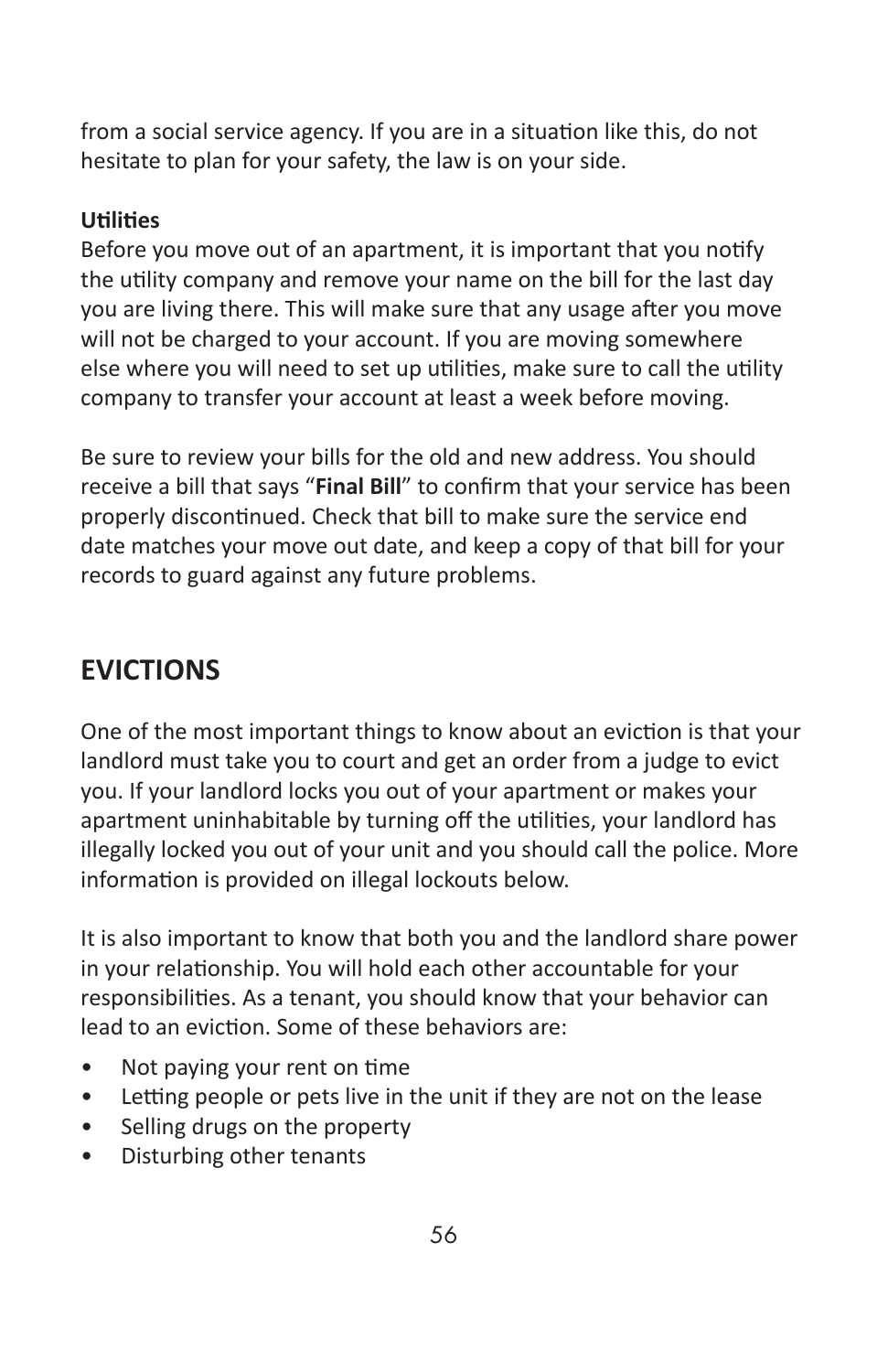Any mistakes made by the tenant, even with the best of intentions, could cause them to be evicted. The moment you fear that you might break your lease, the day you receive a five-day notice or find out that your landlord wants to evict you, get help! Find out more information:

## **Chicago**

Metropolitan Tenants Organization at:<http://www.tenants-rights.org/> Lawyers Committee for Better Housing at: <http://www.lcbh.org/>

**Northern Illinois** – Prairie State Legal at **800-331-0617** or visit: <http://www.pslegal.org/>

**Central and Southern Illinois --** Land of Lincoln Legal Assistance Foundation at: 877-342-7891 or visit: <http://www.lollaf.org/>

## **Preventing Eviction**

The best way to prevent an eviction is to follow the terms of your lease and pay your rent on time every month. You should always ask for receipts and keep copies of those and any other communications between you and your landlord. If you are unable to pay your rent for any reason, try talking to your landlord to see if you can work out a repayment agreement. If you reach an agreement to anything with your landlord, make sure you get it in writing. Never put off a problem and hope that it will go away. Problems are much easier to resolve when they are small.

# **Overview of the Eviction Process**

Before a landlord can file an eviction lawsuit against you, also known as a "**forcible action**," he or she must first give you proper written notice. The type of notice required depends on the landlord's reason for terminating your tenancy. There are four main types of notice:

- 5 Day Notice: If you did not pay your rent on time
- 10 Day Notice: If you violated the terms of your lease
- 30 Day Notice: If you do not have a lease and live month-to-month
- 90 Day Notice: In some cases, if your landlord has been foreclosed on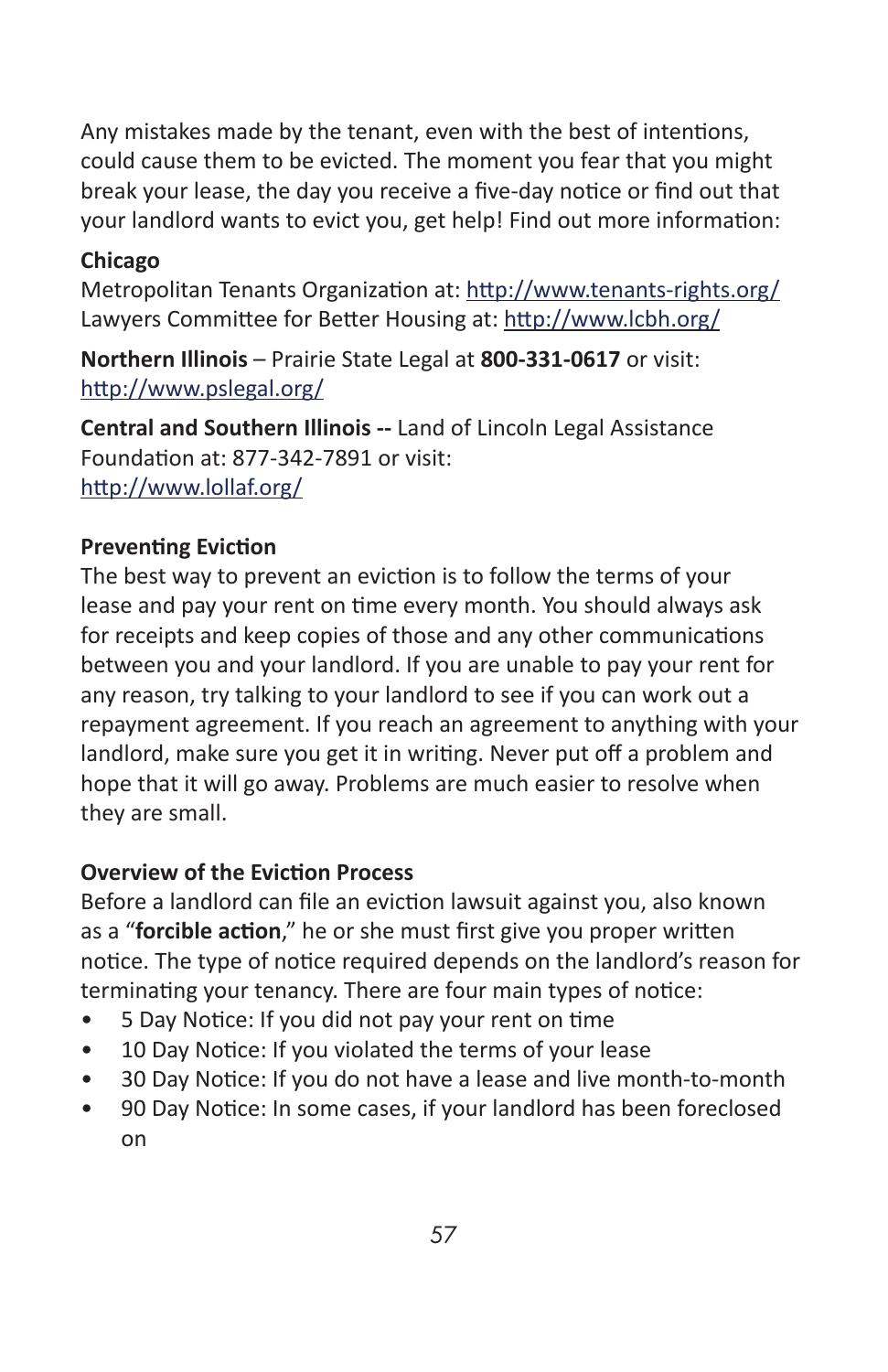## **Five-Day Notice**

If you are behind on rent, your landlord can provide a **Five-Day Notice**, a piece of paper stating how much rent you owe and asking that you pay it within five days. If your rent is not paid within five days, your landlord can then file a lawsuit to evict you (if you live in a Chicago Housing Authority building, the required length of time is 14 days). If you are able to pay the amount owed in full, do so immediately. Be sure to get a receipt and bring a witness with you, as they can testify later that you attempted to pay the amount owed. If a landlord refuses to accept rent payment in this five day period, contact an attorney immediately.

Paying part of the rent owed may not stop the eviction process. Partial payments should only be made if a landlord agrees, in writing, to allow you to pay the rest of what is owed at a later time and not to evict you for failing to pay the full amount within the 5 day period.

## **10-Day Notice**

If a landlord attempts to evict you for some other lease violation, he or she must give you a **10-day notice**. If you live in Chicago, you can attempt to "**cure**" or fix the problem within the 10 days. Once a violation has been "**cured**," you should send a letter to the landlord explaining what steps have been taken. This is called a "**cure letter**" and you should send it through certified mail and keep a copy. This letter can then be used in court should a landlord continue with the eviction process.

## **After the Notice Period Has Ended**

If a landlord moves forward with the eviction process, you should contact an attorney immediately, as this will increase your chances of getting a positive outcome. You can still avoid an eviction by paying the full amount of rent that is owed *prior to* the eviction hearing. However, the landlord can refuse to accept the rent after filing for an eviction hearing. If you are able to pay the full amount, make sure that you pay with a check or receive a receipt for the amount you paid. You can pay less than the full amount that is owed but if you do, the landlord can still move forward with the eviction.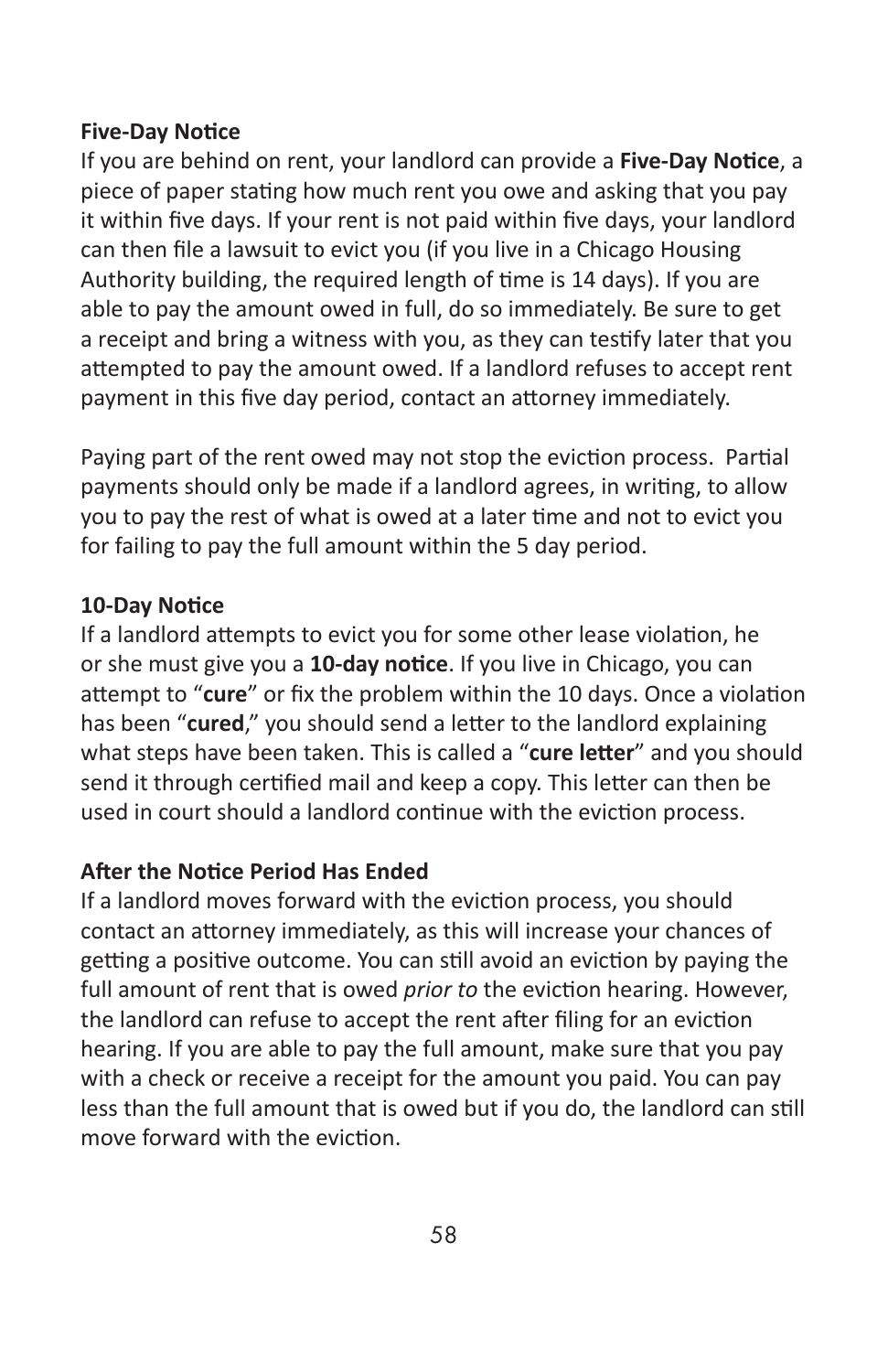If you do have a court hearing, make sure you appear in court. If the landlord did accept the full amount of the rent, you need to prove to the court the amount paid. Regardless of whether you have an attorney, you should still appear in court. Most judges will grant extra time to move if the tenant shows up in person. When the case has been called, you can then request a short, one-week continuance in order to obtain a lawyer. Bring copies of evidence that supports your case (e.g., the lease, rent receipts, pictures of your apartment, letters you wrote or received from your landlord witnesses who can testify on your behalf, etc.)

Eviction court moves very quickly. Many verdicts are reached within one minute of the beginning of the hearing. Judges will usually determine the reason the landlord is seeking eviction and then ask the tenant for any information that refutes that reason. For example, if the tenant did not pay rent, the judge usually wants to know if you agree with that statement. Judges are often not interested in reasons why the tenant did not pay rent unless the tenant legally withheld rent because of lease violations committed by the landlord.

If a tenant loses the case, a judge will sometimes postpone an eviction for a period of 7 to 21 days. They are more likely to give 21 days if you show up to court. If you need extra time, you can file a motion at the courthouse. Many evictions include a judgment against the tenant for money owed. If you pay the landlord after the eviction hearing, the landlord can still proceed with eviction. If the landlord offers to allow you to stay in the unit if you pay the rent owed, make sure you receive a signed written statement from your landlord that clearly states the amount that needs to be paid and that you can continue to live in the unit. Make sure you get a receipt when you pay your landlord.

Your landlord will contact the sheriff once the amount of time that the court provided for you to vacate the unit has elapsed. Only the sheriff can evict a tenant, unless the tenant lives in a CHA building, in which case the CHA police can evict a tenant. No other individual, including a landlord, can complete an eviction without the presence of a sheriff/ CHA police officer.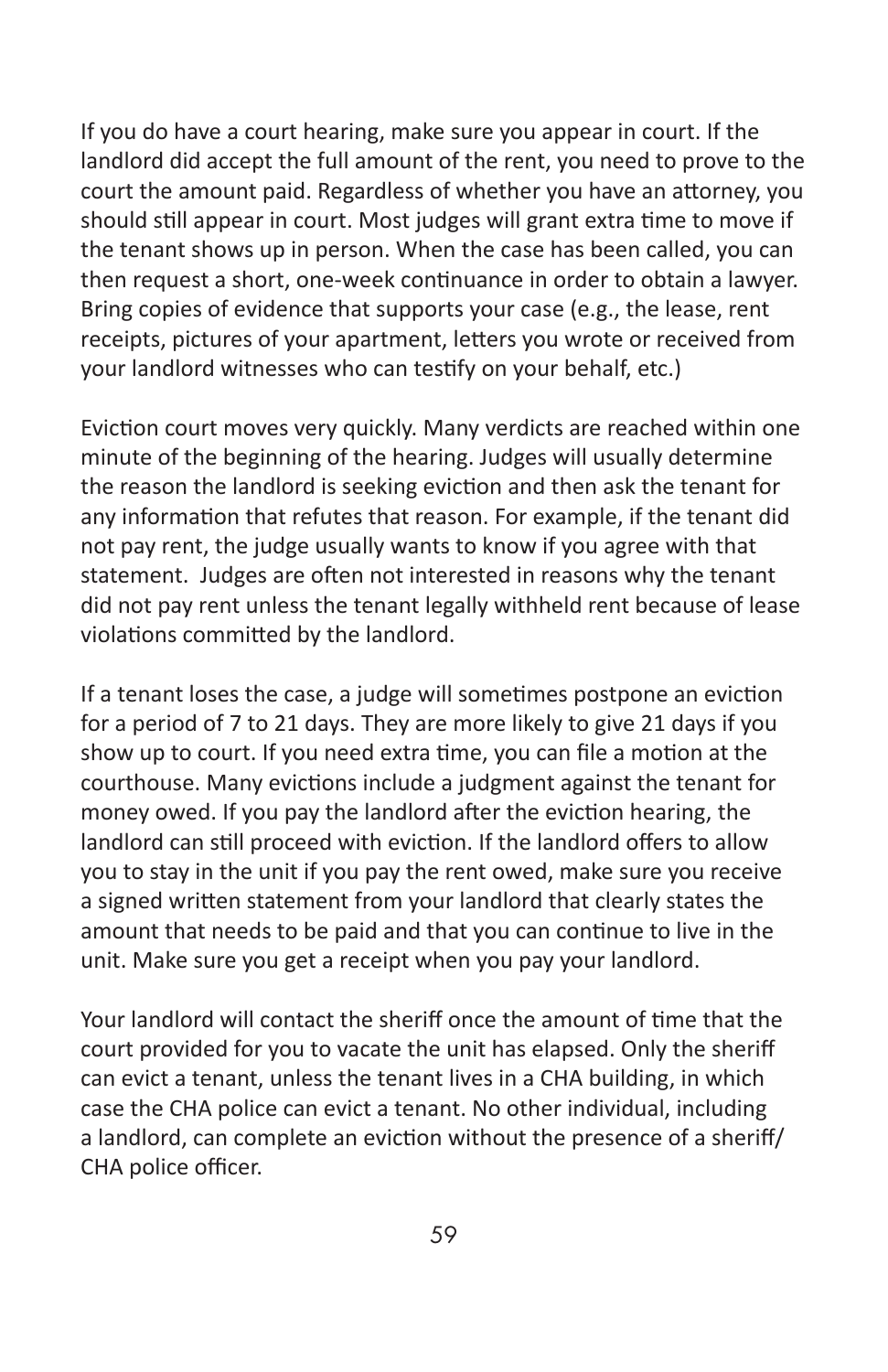# **What you need to know:**

- 1. A Landlord cannot evict you without going to court.
- 2. A 5-day notice means that you have 5 days to pay rent before the landlord seeks eviction, not before you are evicted.
- 3. You have the right to request a one week continuance from the judge to get an attorney.
- 4. Only the Sheriff can evict you after a court ordered eviction ruling.
- 5. If you are illegally evicted (locked out) call the police. Then call a lawyer.
- 6. Evictions are legal during the winter except for when it is snowing or less than 15 degrees.
- 7. An "Order for Possession" is an eviction even if you agree to it with the landlord or his lawyer and even if you agree to pay the money you owe.

# **Handling Illegal Evictions**

If a landlord tries to evict you without following the proper legal process, that is an illegal eviction and you should call the police immediately. You should inform the responding officer that you have been illegally locked out. The officer should require the landlord to let you back in to your apartment. If the landlord does not comply, you should ask the officer to arrest the landlord for failing to end the lockout pursuant to Special Police Order 93-12.

## **Lock-Outs are legal only if:**

- You tell your landlord that you are leaving and not coming back.
- Every person in your unit removes their personal belongings and leaves the apartment for at least 21 days, and no rent is paid.
- Everyone in your household leaves the apartment for at least 32 days, and no rent is paid.

For further advice, contact the tenants' rights hotline at 773-292-4988 or local legal aid agency. You should also consult an attorney about your legal options.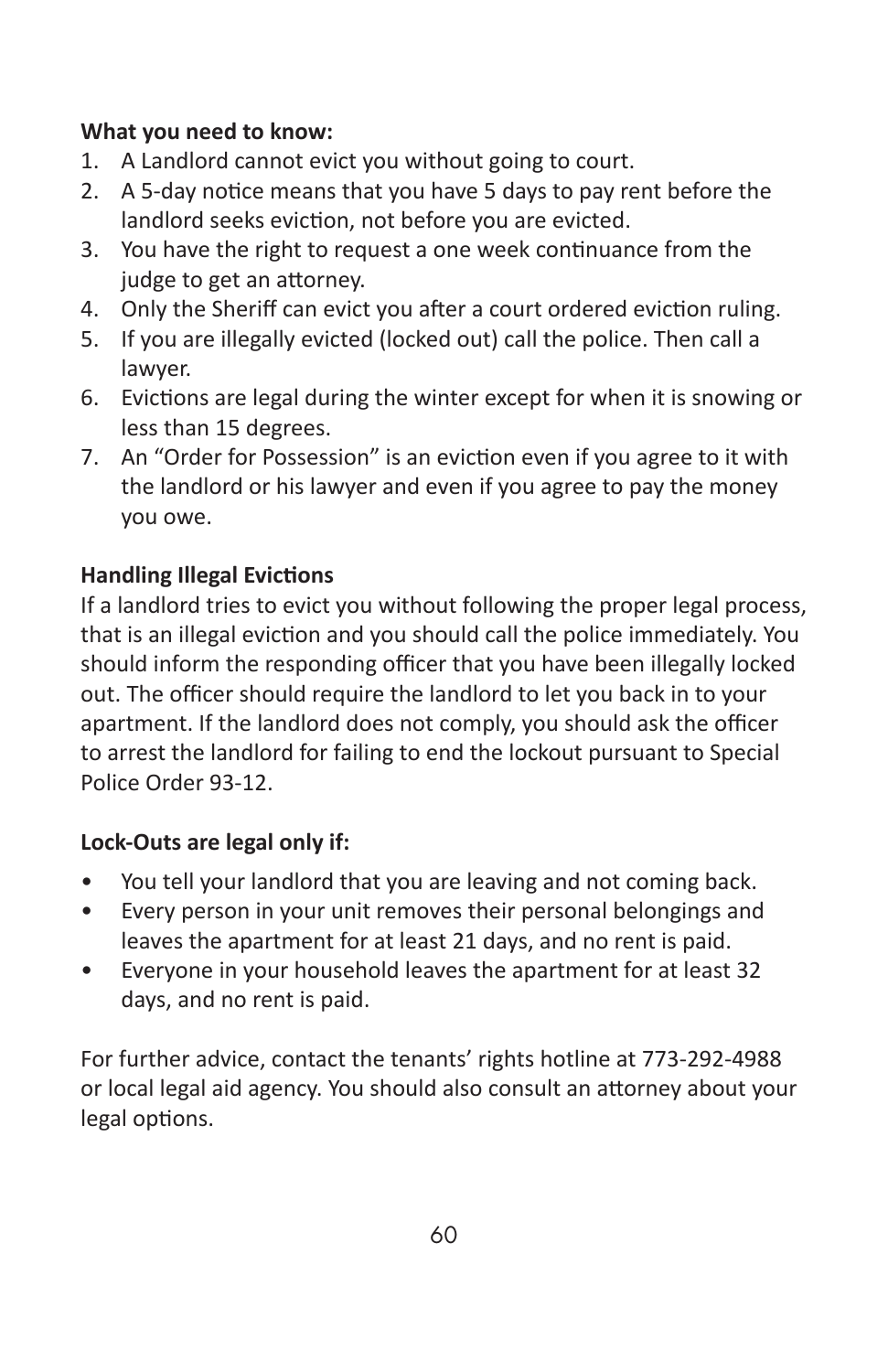# **FORECLOSURE**

You might not realize but your landlord probably owes money to their bank on the building where you live. If they stop paying their mortgage, the bank may take ownership of the building where you live. Many banks have removed tenants from their home due to the landlord's failure to pay their mortgage. This often occurred shortly after the 2008 financial crisis. New laws have been created around the country to help tenants in this situation.

If you are being evicted from a rental property that is or was in foreclosure you have special rights in addition to those of other renters in eviction court. To preserve your rights as a "renter in foreclosure" it is very important that you continue to pay your rent to the correct party. Failure to pay your rent could result in an eviction. **For information you can contact Lawyers' Committee for Better Housing's free Tenants in Foreclosure Help Line at 855-207-8347.**

A foreclosure is a lawsuit where a bank seeks possession of a property. This could happen for many reasons. If you rent an apartment, house, or condominium that is in foreclosure, this means that the bank has initiated a lawsuit to take over the property. The entire legal process can last seven months to over a year. Sometimes, the bank and owner reach an agreement and your landlord continues to own the property. In other cases, the court allows for the sale of the property to a new owner. During this process, renters and landlords have the same rights and responsibilities as they would if the foreclosure was never filed. For example, you must continue paying rent, as failure to pay rent may be grounds for eviction. In some cases, the court may appoint a **Receiver** (temporary manager) who would then be responsible for collecting the rent and maintaining the property.

## **How do I know if my building is in foreclosure?**

Signs that your building might be in foreclosure are if the maintenance of the building stops, utilities are shut off even though you have paid your bill, your landlord stops collecting rent and answering your calls, or mail comes to the property addressed to your landlord from the bank, the bank's lawyers or the court. You can contact your county's Recorder of Deeds which should provide the court case number. If you know the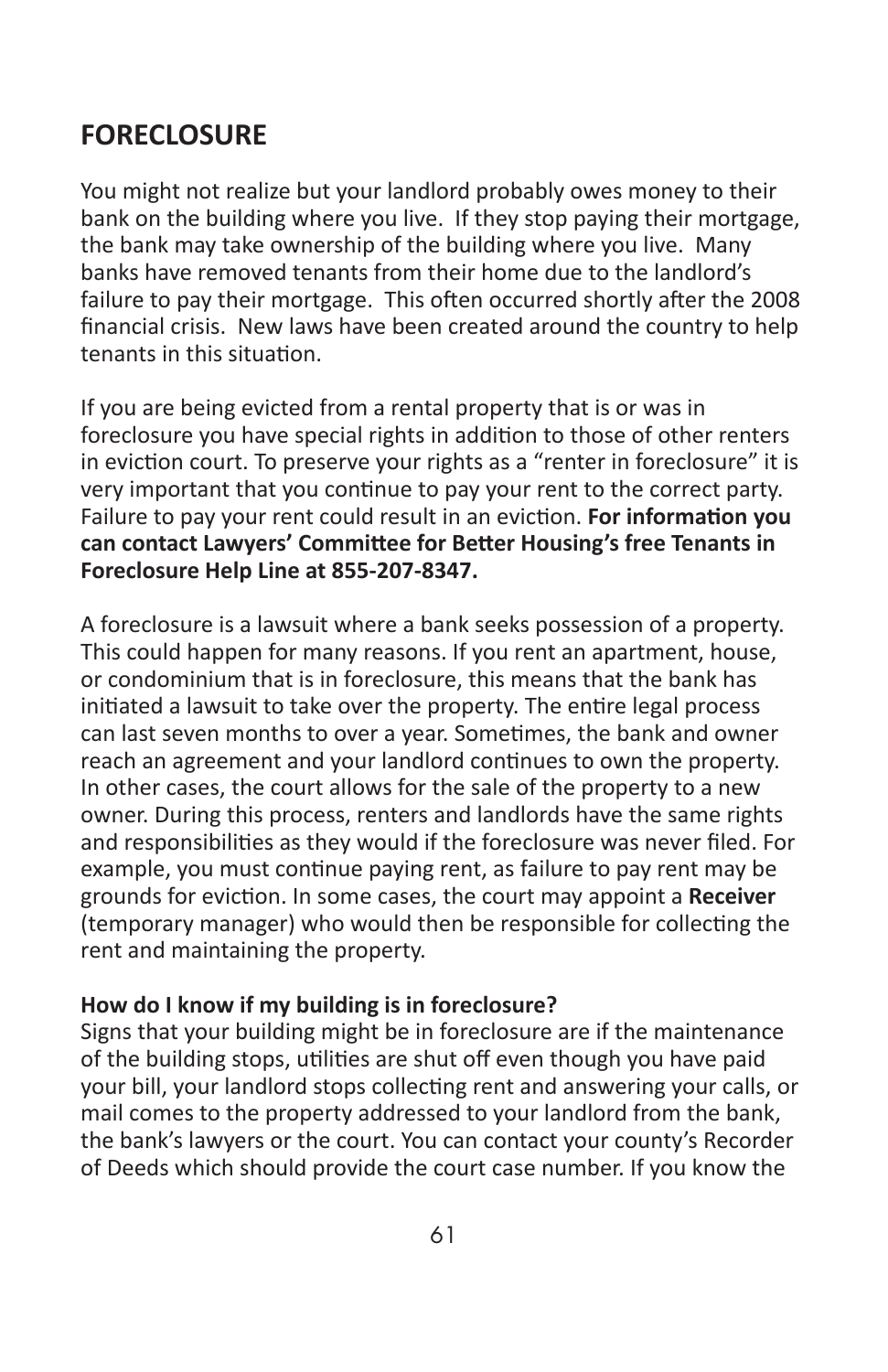court case number, you can look up the case at your county's Circuit Court. If you need help you can call the Lawyers' Committee for Better Housing's free Tenants in Foreclosure Help Line at 855-207-8347 (for Chicago: 312-784-3507), or follow the guide on how to look up your property by clicking the "How to find if your building is in foreclosure link" at:

<http://www.lcbh.org/get-legal-help/tenants-foreclosure-resource-table>

#### **How do I know when my building changes owners?**

The foreclosure court may enter an "**Order Appointing a Receiver**" or an "**Order of Possession**" with an "**Order Confirming Sale**." These orders indicate a change in management and you must be notified of these changes in writing. A new owner or Receiver must try to find out the names and addresses of all renters in the building and provide them with a notice. The notice should inform you of the foreclosure, who to contact to request repairs of the property, and how to pay your rent. Failure to give this notice may provide you with a defense against an eviction.

#### **What Happens to the Renters?**

Renters have rights which are covered by the federal Protecting Tenants at Foreclosure Act of 2009 (expiring 12/31/2014), the Illinois Mortgage Foreclosure Law, and the Illinois Forcible Entry and Detainer Act (eviction law). Many cities have special ordinances and resources for renters. Check with your city or village to learn if it has a local landlordtenant ordinance or has passed any special laws that protect renters during foreclosure.

If you are a renter living in Chicago, you have some additional rights due to the "Residential Landlord Tenant Ordinance" and the "Protecting Tenants in Foreclosed Rental Property Ordinance". For information on these additional rights for Chicago tenants visit: <http://www.lcbh.org/get-legal-help/tenants-foreclosure-resource-table>

## **During the foreclosure process**

Your landlord is responsible for the maintenance of your building unless the court appoints a Receiver. If this happens, the Receiver is responsible for maintenance of the building. If your building is not being maintained, or your utilities (gas, electricity, or water) are shut off, talk with your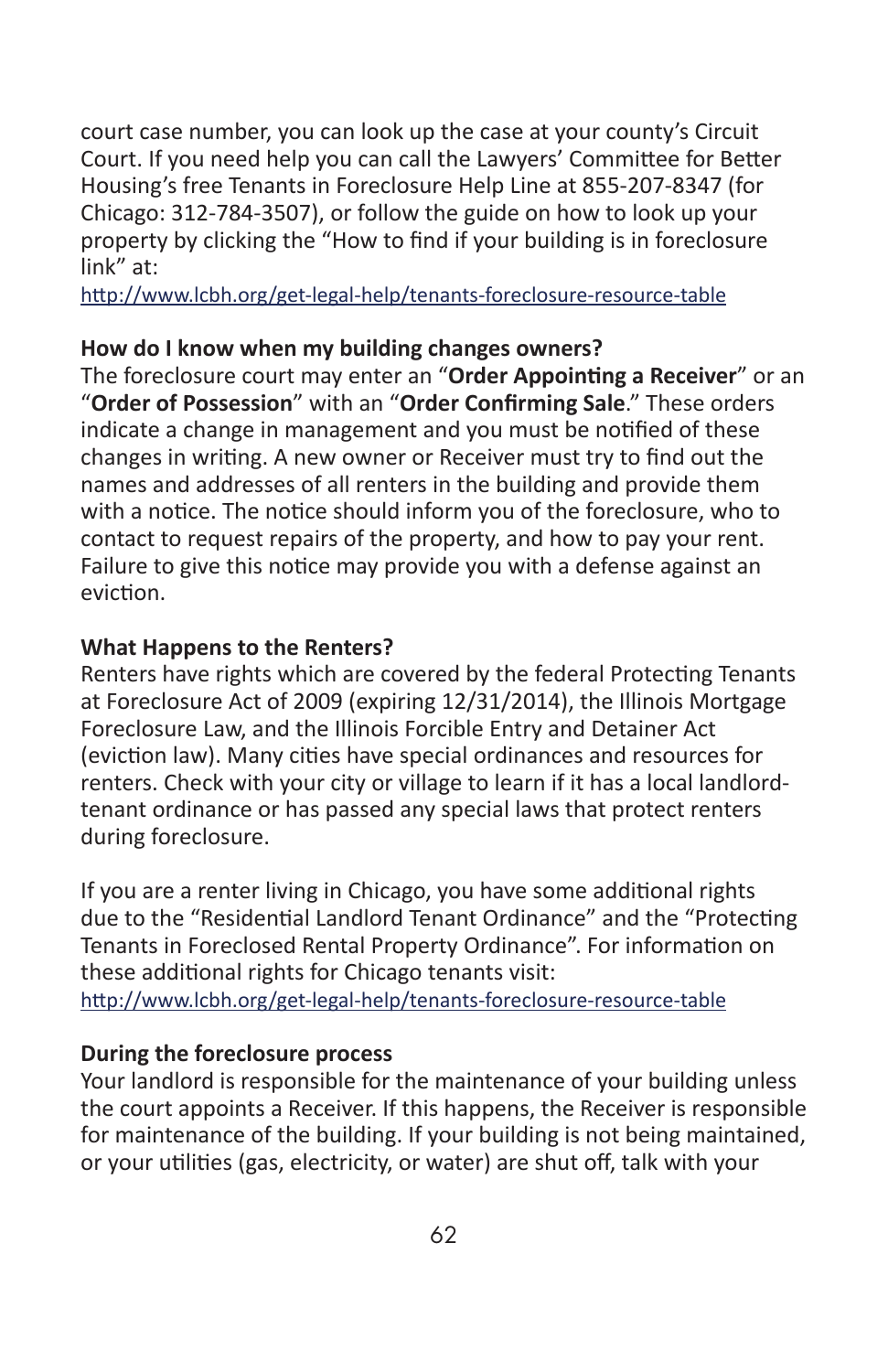landlord (or Receiver) first. If problems still aren't addressed, call your local building department or code enforcement department. They may investigate and require the owner to make repairs.

You must continue paying rent. Ownership and/or management of your apartment may change, and it may be difficult to know where your rent payments should be sent. If you cannot contact your landlord and have not yet received a written change of ownership notice, you should save your rent and keep it aside until you get the proper notice. If an eviction is filed against you for not paying rent, but you were never notified that there was a new landlord to pay, you may have a defense against the eviction; you should speak with an attorney.

## **After the foreclosure is over**

You have a new landlord and you have different rights depending on whether you have a lease and when you entered into the lease. You have a right to receive written notice if you are asked to move but beware of letters and notices posted on your building saying that you must move out immediately. Renters with **bona fide (valid) leases** have rights that are different from other renters. Bona fide is Latin for "good faith," and most leases are bona fide. There are several factors that determine if a lease is "bona fide".

- Your lease (written or verbal) must be the result of an "**arms-length transaction**" (entered into by people acting in their own best interests).
- Your rent (including subsidies) cannot be substantially lower than fair market rent.
- You cannot be the former owner and you generally cannot be a parent, child, or spouse of the former owner. If this is the case, under Illinois law, you may still be able to prove your lease is bona fide and you should speak with an attorney.

If a new owner tells you that your lease is not "bona fide", but you feel that it is, you should speak with an attorney. To help you determine if you have a "bona fide" lease, please call the free Tenants in Foreclosure Help Line at 855-207-8347.

If your lease is" bona fide" and the new owner wants you to move out, your new landlord must give you 90-days' written notice before filing an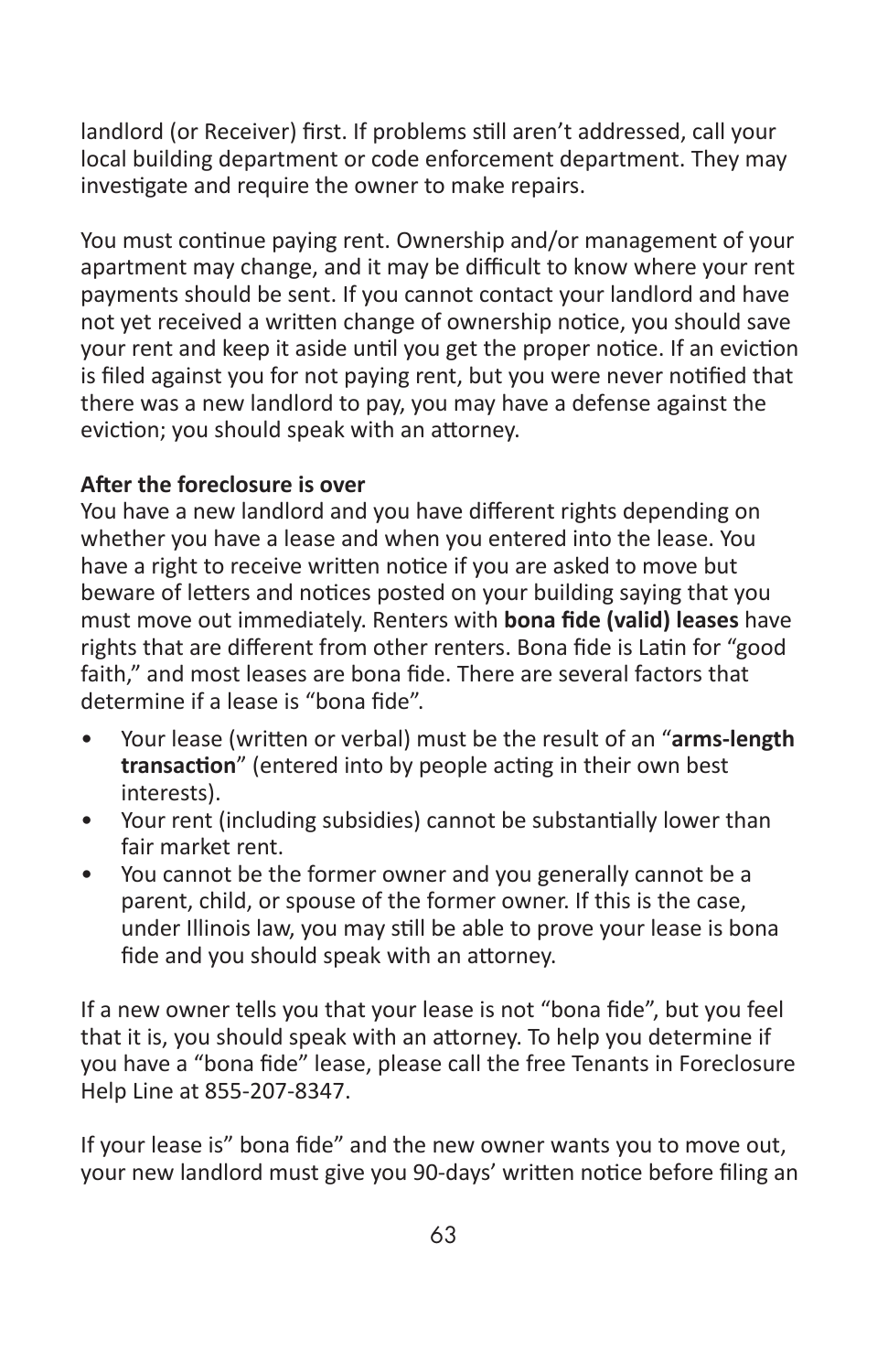eviction law suit. If your lease extends beyond 90 days, you may, in most cases, be able to stay until the end of your lease. The length of your lease may be affected depending on when you signed the lease, during the foreclosure process. New owners should honor the existing lease without requiring you to sign a new lease or agree to a lease extension.

If your lease is not "bona fide" you are still entitled to receive a written notice. The length of the notice may be shorter and it might be a 30 days' notice, but that notice must still comply with the law. If you receive any notice that requires you to move out in less than 90 days, speak with an attorney.

A new owner can choose to offer to pay you to leave before the expiration of the notice. You are free to accept or reject the offer. Beware of "cash for keys" offers that are made by people who do not yet own the building and ask you to leave your home too quickly or demand that you give up rights you do not want to give up.

## **Evictions from Foreclosed Properties**

Evictions of renters with "bona fide" leases, written or verbal, can only be brought in Forcible Entry and Detainer Court. Even if the bank names a renter in the foreclosure case (which is brought in a different court) that renter cannot be evicted as a result of that foreclosure proceeding.

Some people who live in a foreclosed property can be evicted through the foreclosure case but not renters with "bona fide" leases whether or not that lease is written or verbal. Renters must be evicted in forcible entry and detainer court. This is done through a process called a "**supplemental petition**". This process, however, is not common. If you are served with a "supplemental petition" in a foreclosure case, you should speak with an attorney.

You should know that if you are in eviction court and an "Order for Possession" is entered against you this is still an eviction even if you have agreed to enter it, agreed to pay money and have agreed to move out.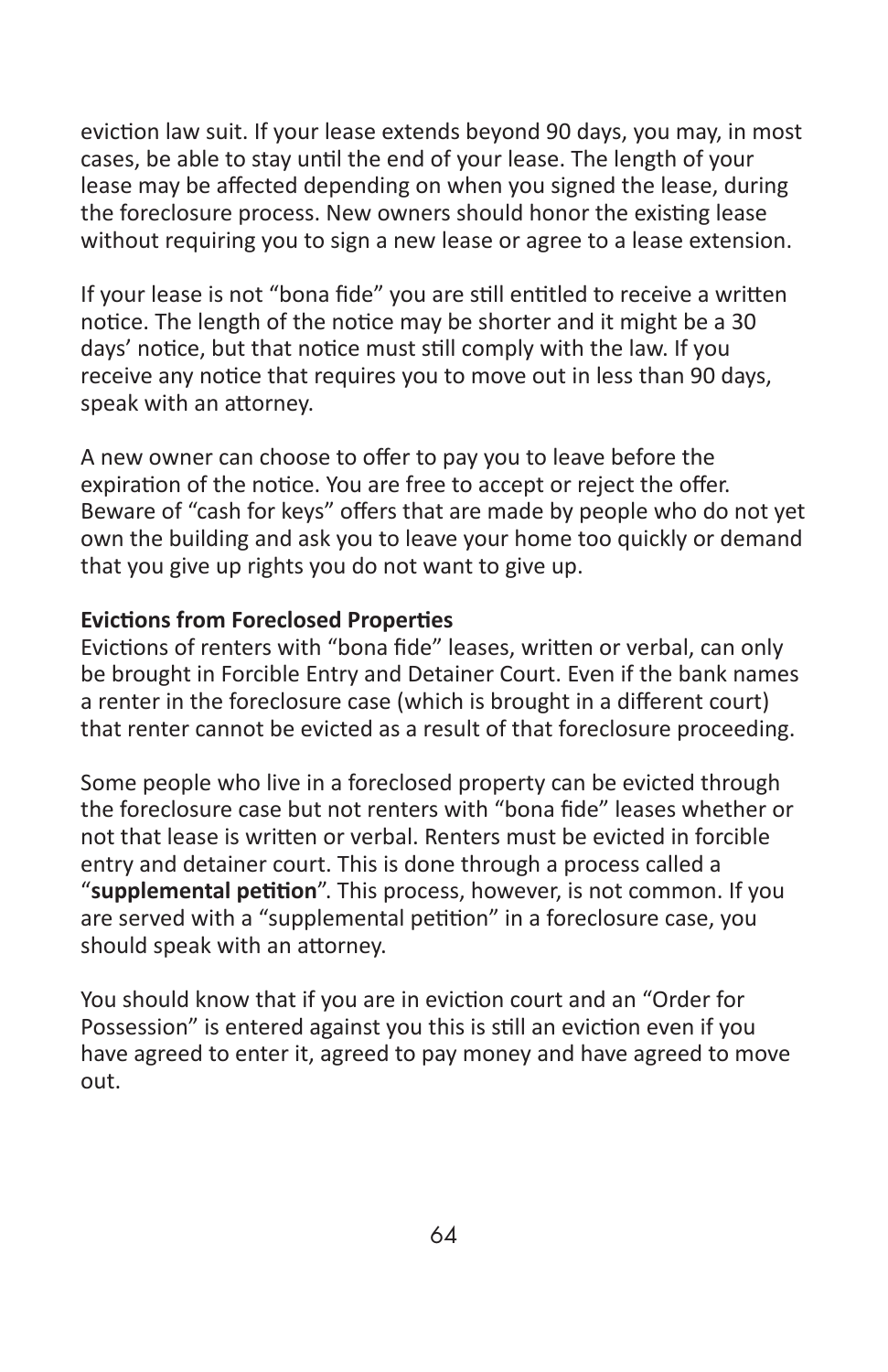## **Security Deposits and Foreclosed Properties**

Your landlord should return your security deposit if you move out or after your landlord loses the building. In some cases, the foreclosure court may order your landlord to transfer your security deposit to the new owner. If the deposit is transferred, the new owner becomes responsible for the deposit and should notify you within 21 days that they have received it.

#### **Seal your record**

If you are taken to eviction court because your building is in foreclosure, your court record can be sealed (made confidential) to protect your credit report and your ability to rent in the future.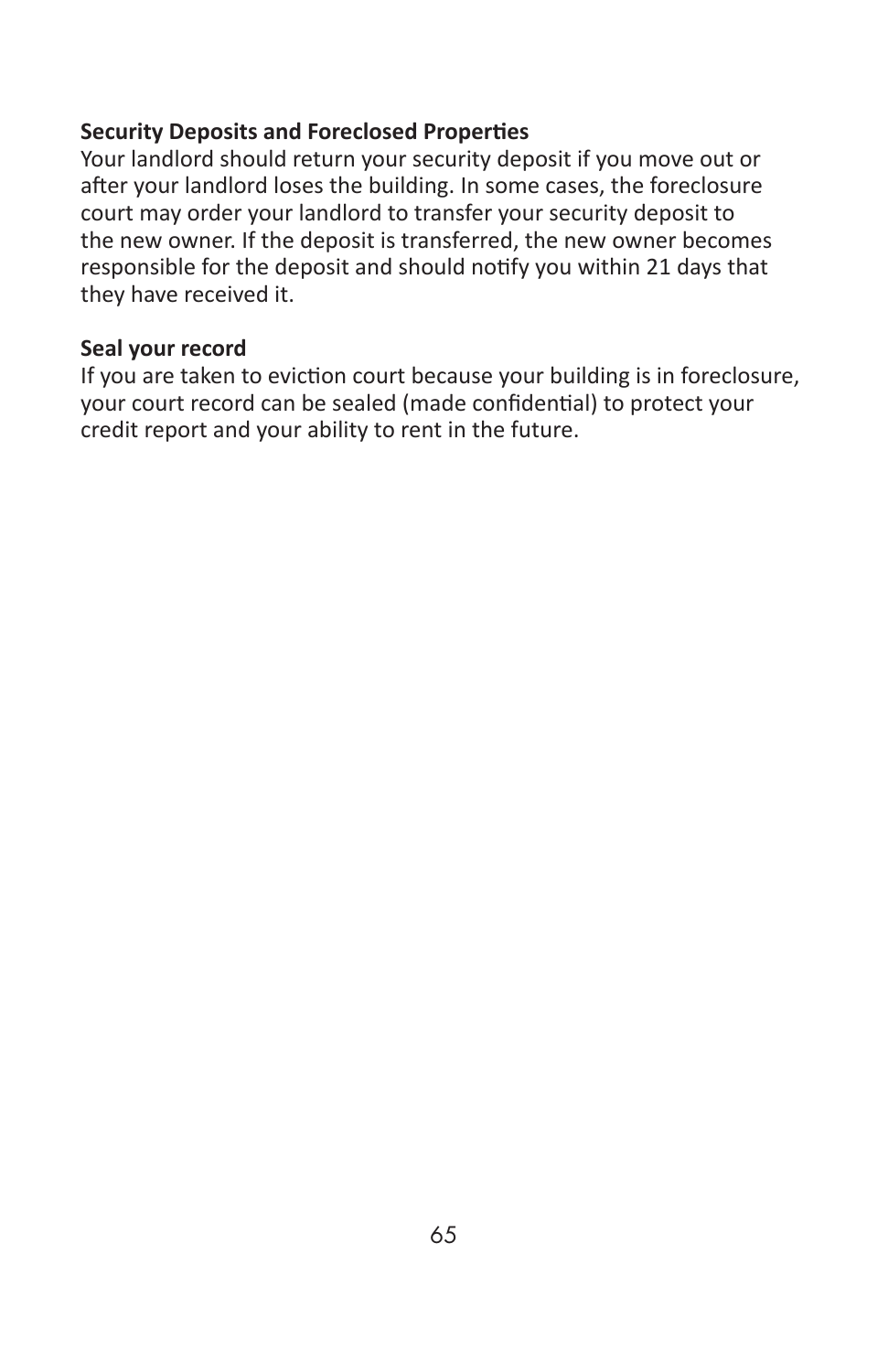# **FINANCIAL PLANNING**

Just like in your housing search, there are many complicated parts of managing your money, but knowing where to go and how to start can help you be prepared for success.

# **Pay Day Loans/Cash Advances**

These loans are provided to people often who are between paychecks. The promise is that you are more likely to be approved and you can pay back the loan when you get your paycheck. People sometimes need to use these because they are short on cash, but they end up paying high fees and lose money in the end. Not all these pay day loans/cash advance places are "predatory" in nature. Still, these loans charge a very high interest rate. Only use this resource as a last resort.

## **Pre-paid Debit Cards**

Some employers are paying their employees through pre-paid cards. These cards usually charge user fees every time you use the pre-paid card, reducing the amount of your pay check. Some will even charge a fee if you don't use your pre-paid card. Although much more controlled than in the past, you should be able to have flexibility in choosing your payment method and you should not be forced into taking a pre-paid debit card. Let your boss know that you would rather not get paid through one of these cards. If your employer does not want to pay through paychecks, ask them to deposit your pay check directly into your bank account.

## **Banking**

Investing in a bank account is a good idea. Bank accounts store your money in a safe place, are federally protected, allow you to track and use your money electronically and let you establish credit. Search for a bank that is close to you or has locations that you can get to. Consider that if you will be moving, you may be able to search for another bank in that area.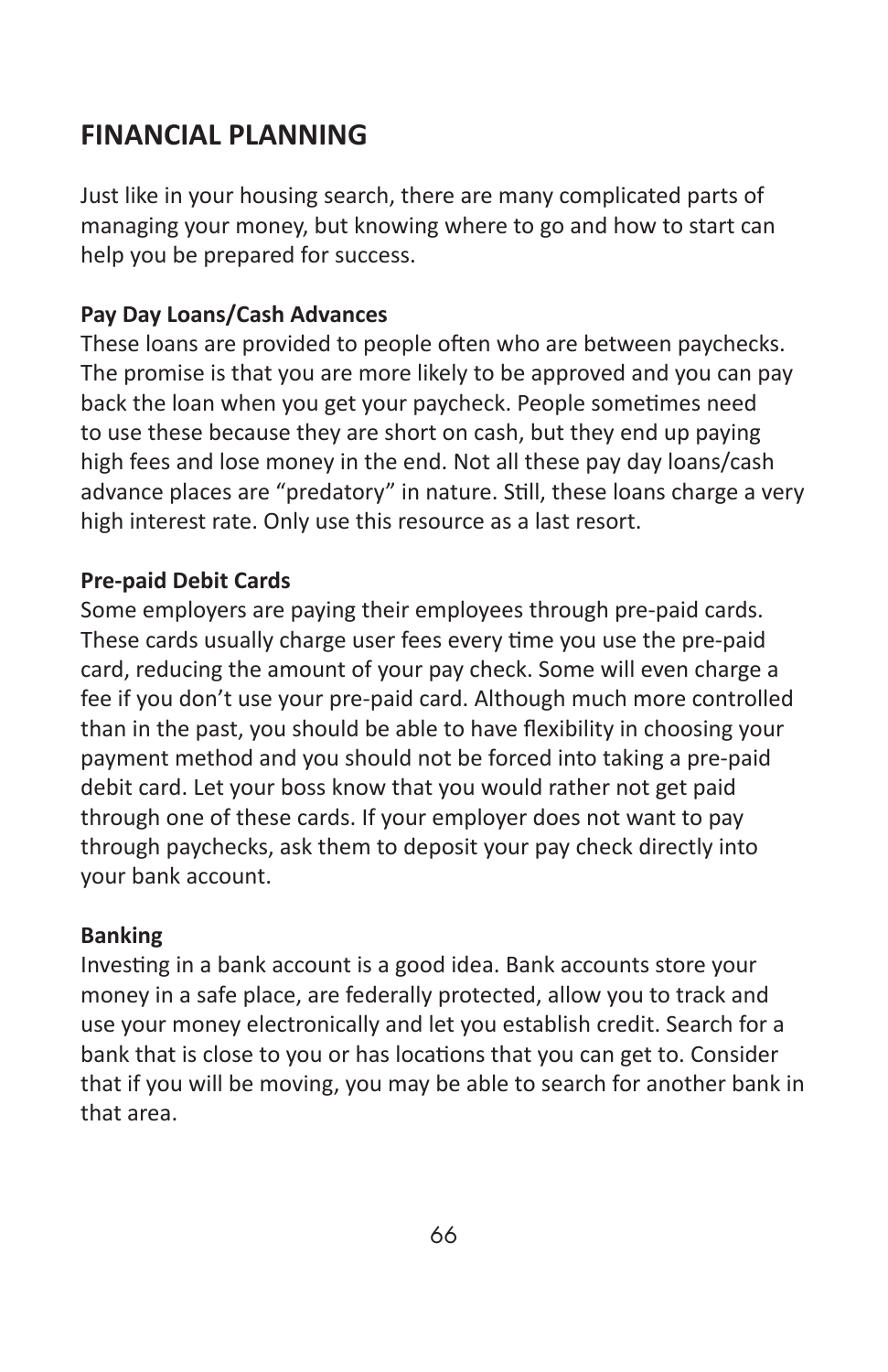## **Checking Accounts**

A checking account allows you to deposit and withdraw your money from a federally-protected bank account. Banks offer many different options for people with different amounts of money. Luckily some states (including Illinois) require that banks provide options to people in all kinds of financial situations. Basic banking accounts, also called **life-line accounts**, are designed for lower-income customers, so there are no monthly fees and no minimum balance. You may be prevented from using checks or other electronic services, but this might be a better alternative to paying a fee to a currency exchange to cash your check. When you set up an account, your bank will give you more information for your exact account. You may be able to choose the account you want based on how much money you would have to deposit, or put in, the bank account when you open it.

When you get a banking account, you will also get an ATM card. Banks won't charge for using an ATM fee at their banks. They may if you use an ATM at another bank. This is a small fee that adds up quickly. Lifeline accounts may waive this fee, so ask about it when you set up your account.

## **Savings accounts**

Savings accounts are offered by financial institutions and allow you to receive a return (interest) on money you keep in your saving account. These funds, however, aren't as immediately accessible as those in a checking account. You can't write a check using these funds. You won't have a debit card to draw from these accounts. As you might assume, these accounts are intended for saving, as they will allow customers to slowly gain value from their funds. You should use these accounts if you have money you won't need to access in the near future.

## **Credit cards**

Credit cards provide the freedom of purchasing items now and paying later. However, they come with a price. Persons who do not pay their credit card bill in full every month will have to pay high interest charges. While credit cards can help you establish a good credit history, there are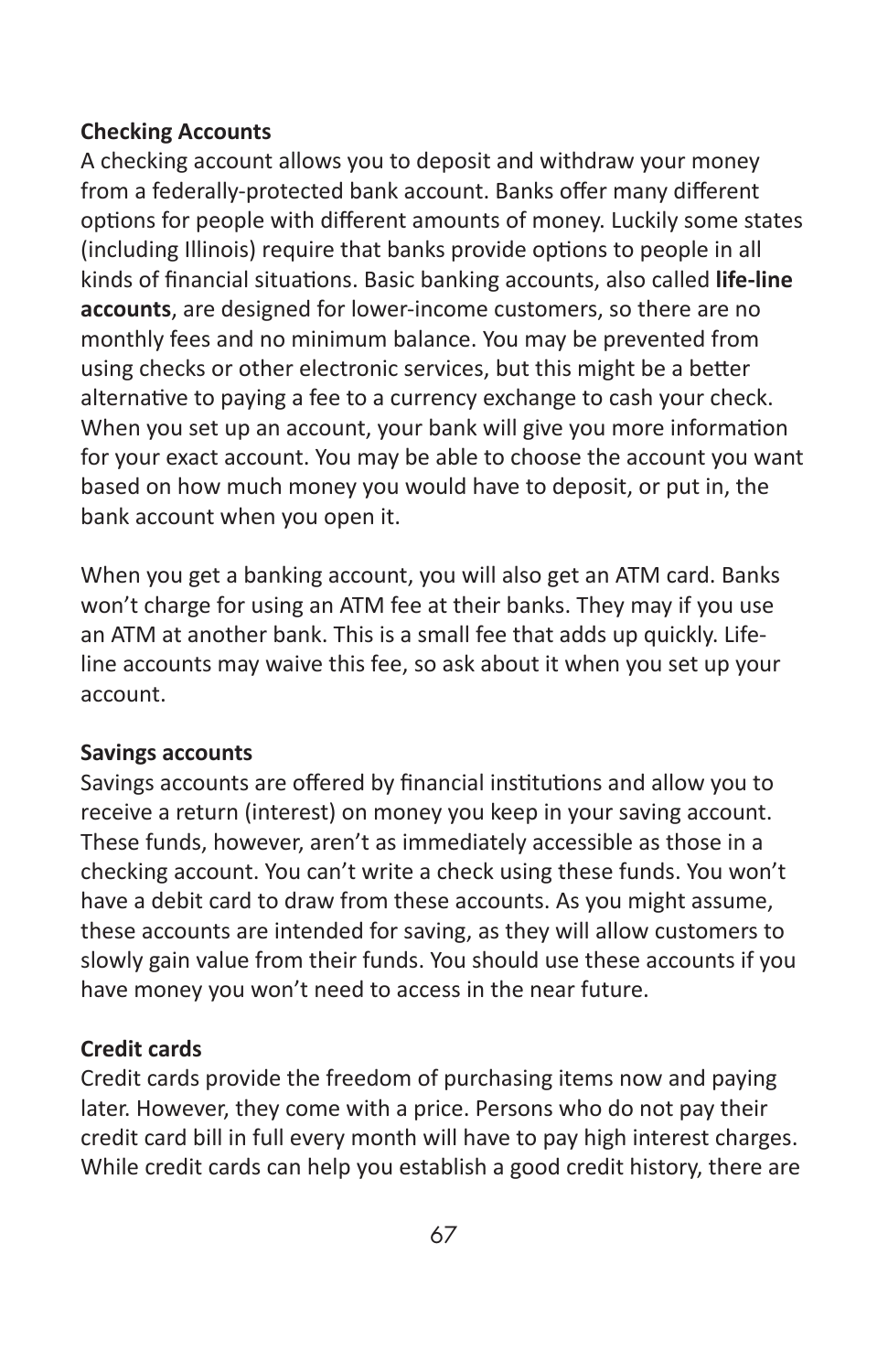some general rules you should always follow if you get one:

- Only use them for purchases you'll be able to pay off when your bill is due (so you won't pay any interest) or for absolute emergencies where you will be able to pay in the very near future (where you will have to pay interest).
- Always make at least the minimum required monthly payments, or else you'll be charged late fees, interest will grow, and your credit history will be damaged.
- Pay as much as you can as quickly as you can.
- The best way to use a credit card is if you pay your entire bill every month.
- If you're unsure whether or not you should get a credit card or use one to pay for something, don't!

## **Did You Know? How Investing Works**

If and when you have savings worth at least three months of pay in your bank account, you may want to think about investing. When you invest, you buy a stock, bond, or mutual fund, which may earn interest if it does well. Investing can be risky. If the investment does not do well, you will lose money. It is a good idea to get advice from a financial institution when you have enough savings and are thinking about investing.

# **Individual Development Accounts (IDAs)**

**IDAs** are asset-building tools that enable low-income families to save towards a targeted amount of money to pursue a goal (e.g., owning a home, going to college, or starting a small business). IDAs allow money you put in an account to be matched dollar for dollar by donations from government, companies, charities, or churches. If or when you feel ready to look into this, sit down with someone from your bank and discuss this possibility.

## **Budgeting**

Before you begin your housing search, make a budget that includes all of your income and expenses. Make sure you account for taxes taken out of your paycheck. Ideally you will spend no more than 25% to 30% of your monthly take-home income on rent. Many suggest that you should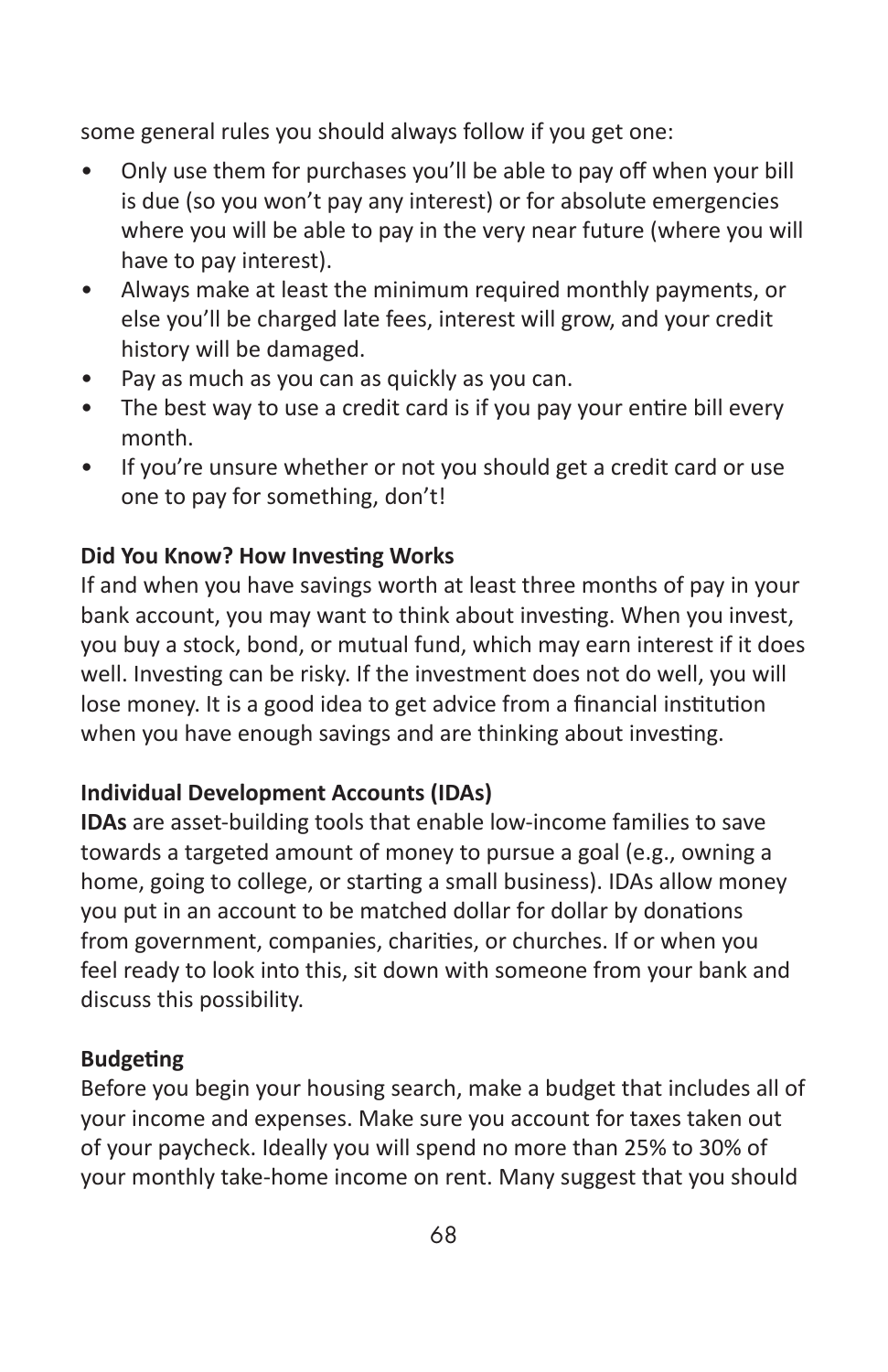not spend more than 30% of your income on housing (rent and utilities). This means that if you make \$1,000 a month but \$100 is taken out in taxes, you should spend about \$270 on housing. Obviously it is very hard to find housing for \$270. You might be forced to spend more than 30% of your income on housing. Of course, you could consider a roommate (see the section on roommates, above).

Before you decide on an appropriate monthly rental amount, consider all of your outside expenses, including utility bills, child care, personal hygiene items, laundry, household cleaning items, clothing, fun and food. You might think you don't purchase clothing every month, however, if you don't set aside money for clothes every month, you might not be able to pay rent or utilities at a time when you need to purchase clothes. Failing to account for all expenses will result in inaccurate budgeting, and may cause you to fall behind on some of your important bills.

Sometimes it is best to choose an apartment that includes all utility costs (gas/electric, water, and sometimes even cable/internet) in the cost of rent. This will be much easier to budget month-to-month, and you won't have to remember to pay all those extra bills. On the other hand, you may pay higher rent for the convenience of having the landlord manage the utilities for you, and you will not have as much control over your home environment and your bills. In an apartment where you pay your own utilities, you can keep the bills down by conserving energy, and you have a right to find out the approximate annual utility costs before you finalize the lease.

**Choose an apartment that gives you room in your budget to buy other things you need. If you will be struggling to pay for food or other basic needs, you can't afford the apartment. By being honest with yourself about your budget, you are making sure that the rental you choose is a good fit.**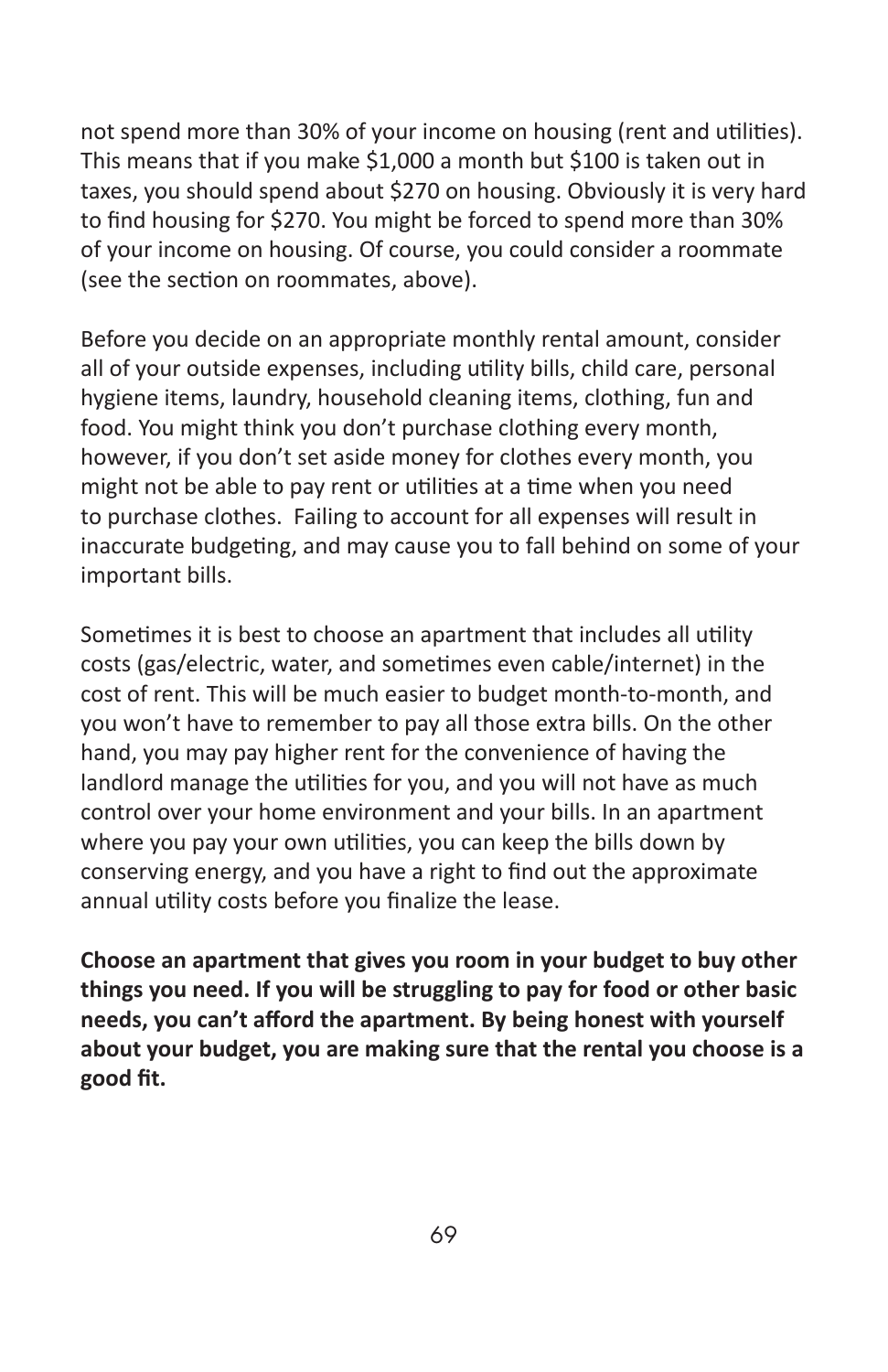## **Consider your move-in costs before signing a lease**

Are you ready to move? Consider these costs. You may need to save more money:

- Your first month's rent
- A security deposit or move in fee
- Utility company deposits (Gas, electric, and water)
- Telephone company deposit
- Hook-ups required for cable or utilities
- Actual cost of moving (truck, van, supplies)
- Cost of furnishings and equipment needed

ILhousingsearch.org provides a **"move-in calculator,"** which may be useful for predicting your move-in costs. This tool can be found at: [http://www.socialserve.com/tenant/education/MovingCostCalculator.](http://www.socialserve.com/tenant/education/MovingCostCalculator.html?ch=IL) [html?ch=IL](http://www.socialserve.com/tenant/education/MovingCostCalculator.html?ch=IL)

# **Security Deposits**

Most landlords will ask for a security deposit. This is money that you give to your landlord just in case you owe money for rent or damages to the unit when you move out. The security deposit is usually equal to the amount of one month's rent. There is no limit on the amount your landlord can request, as long as the charge is the same as other tenants in similar apartments for persons with similar credit. Your landlord is required to give the money back to you after you move unless you owe money for one of these reasons. In Chicago, the landlord has 45 days to return your security deposit after you move out of your unit.

Some people pay a deposit before signing a lease or moving in so that the landlord will hold the apartment for them. If you decide to rent somewhere else you may have a problem getting your money back as the landlord is not required to give it back to you.

Many landlords will request a security deposit while they decide if they want to rent to you. Find out what will happen to the security deposit if they reject you and how long it will take to get it back. If you give a landlord any money, get a receipt. If you have an agreement that the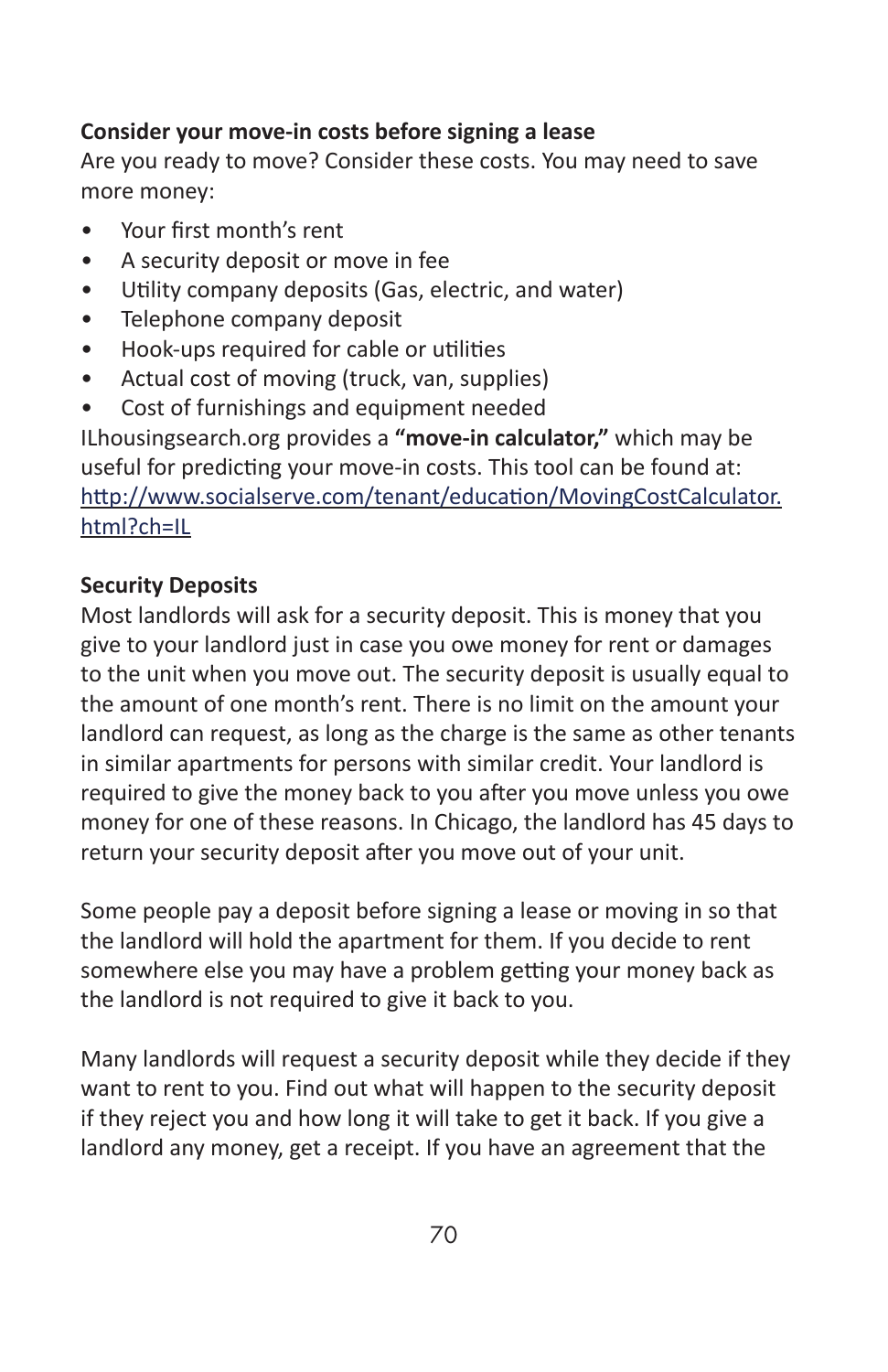money will be returned, get everything signed, initialed by you and the landlord, and dated.

The most important thing to do to make sure you get your security deposit back is to inspect your rental unit in detail at the beginning and end of your lease. Do this with your landlord. Put in writing (usually a check-list) all the problems in the unit. Both the landlord and tenant can sign the checklist. This process is explained in more detail under the "Housing Search" section.

Some cities have additional regulations for landlords that hold tenants' security deposits which include providing annual interest, providing receipts and keeping the money in a separate account. Additionally, there may be regulations for the proper method of deducting from or refusing to refund a security deposit. For example, in Chicago, a landlord must give the tenant written notice within thirty days of the tenant's move that money will be deducted from the security deposit for repairs. More information can be found at:

<http://www.tenants-rights.org/security-deposits-faq/>

## **Apartment Application Fees**

Many landlords require an application fee. These fees are usually non-refundable. Therefore, it's to your advantage to find out if your credit history is one that is likely to be approved before turning in an application and application fees.

## **Security Deposits vs. Move-In-Fees**

Many landlords have begun to ask for move-in fees and application fees rather than, or in addition to, security deposits. Move-In-Fees are different than security deposits because they are not returned when you move out. This is an important distinction to consider. Security deposits can help cover the cost of a subsequent move, but move-in fees will not be available for later use.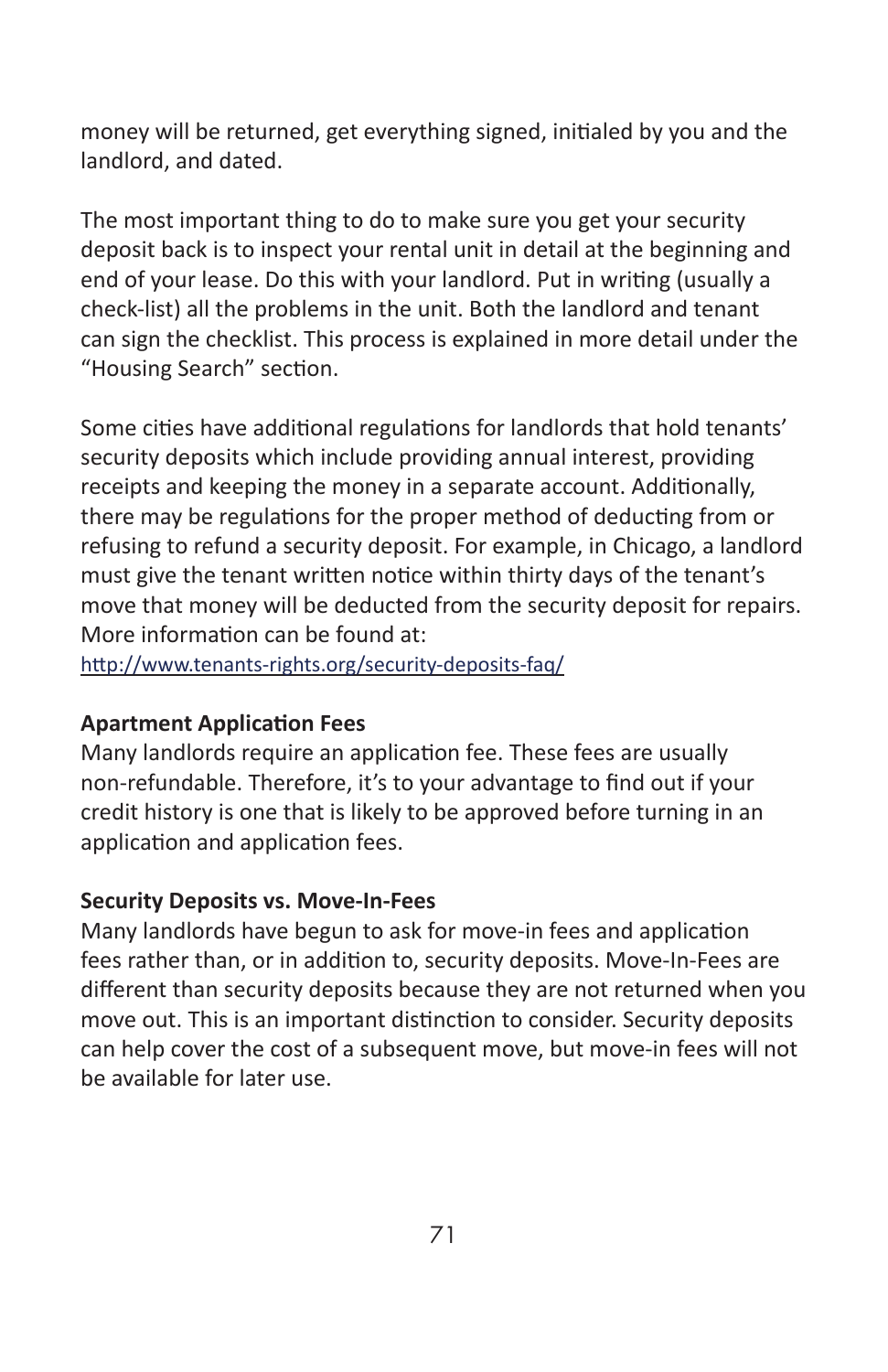# **Utilities**

Utilities like gas/electric, water, and sewage/trash can eat up your monthly budget, and add quickly to your housing costs. Some utilities may be included in your rental agreement. Typically the more units in a building, the more utilities are included in your rent. However, every building is different. Before you sign a lease, make sure you know what, if any, utilities are included in the monthly rent. In Illinois, a tenant is responsible for gas and electric service to their own unit, and only to their own unit, unless otherwise specified in the lease. For all utilities that are not included, find an estimate of their monthly cost by asking the landlord for the Heating Cost Disclosure.

If your lease states that the landlord is responsible for utility payments, and they are shut off because the landlord did not pay the bills, you have the right to take action. Always consult with an attorney, legal aid agency or tenants' rights organization before taking any action. Notify the landlord in writing and give them 24 hours to fix it. If it is not fixed, you can pay the utility company yourself, or buy something that can supply the service (such as a space heater), and deduct the cost from your next rent payment. If the landlord does not respond to your written request in 72 hours, you have grounds to terminate your lease.

Depending on the circumstances, utility termination may be treated as a form of illegal lockout. Hopefully you never find yourself in this situation, but if you do, you may need to reach out to one of these organizations for more information about your rights:

- Citizens Utility Board: 800-669-5556
- Legal Assistance Foundation of Metropolitan Chicago: 312-341-1070
- Metropolitan Tenants Organization: 773-292-4988
- Lawyer's Committee for Better Housing: 312-347-7600
- Land of Lincoln Legal Assistance Foundation: 618-398-0574
- Prairie State Legal Services: visit this website to find your specific location

<https://pslegal.org/psls-locations.asp>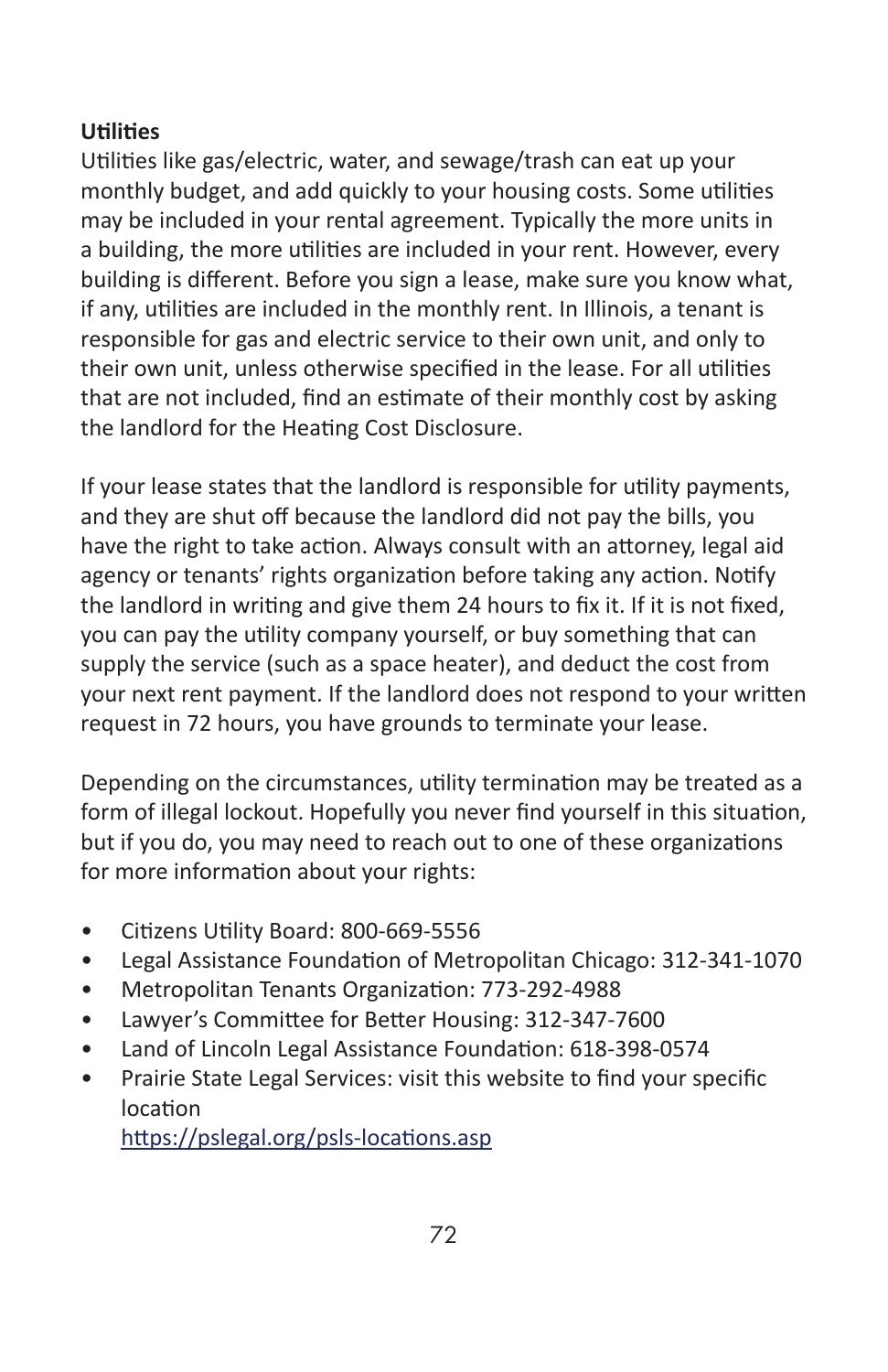Major public utilities such as Ameren, Com Ed, Nicor, North Shore Gas, and Peoples Gas, also offer **"budget billing".** If you enroll in budget billing, the company estimates the likely cost of gas or electricity for your address and spreads the cost out over the entire year to help you avoid getting stuck with really expensive bills at certain times of the year. In budget billing, you pay a little less than you actually owe in winter and summer, and a little more than you actually owe in spring and fall. Your bill still shows exactly how much gas or electricity you actually used, how much it cost, and how much credit or debit you have in total. If you reduce or increase your energy consumption, the company will reduce or increase your monthly payment amount accordingly. If you want to exit the budget billing program, you would have a right to a refund of any credit you accrued and you would be expected to pay any outstanding amount by your regular due date.

Budget Billing can help you maintain a budget year round, so you will not be surprised with high cooling bills during the summer or heating bills during the winter. We strongly encourage every person receiving income from government programs, persons in subsidized housing or people who spend more than 40% of their income on housing enroll in budget billing.

## **General Tips for Lowering Utility Costs**

There are a number of things you can do as a renter to reduce your utility costs. Most of these tips are also good for the environment:

- Put on a jacket, hat and wear warm socks.
- Proper maintenance will help your heating unit run more efficiently. Electric and oil heaters should get professional attention at least once a year and gas heaters every other year.
- Dirty filters lead to higher heating costs. Find out how often it should be replaced and ask your landlord to change them regularly. If you are responsible for your own heating bill, you should have access to your own furnace and thermostat.
- Vents blocked by rugs and furniture prevent heated air from circulating. Check the vent for dust and to make sure that the slits are open and air is flowing.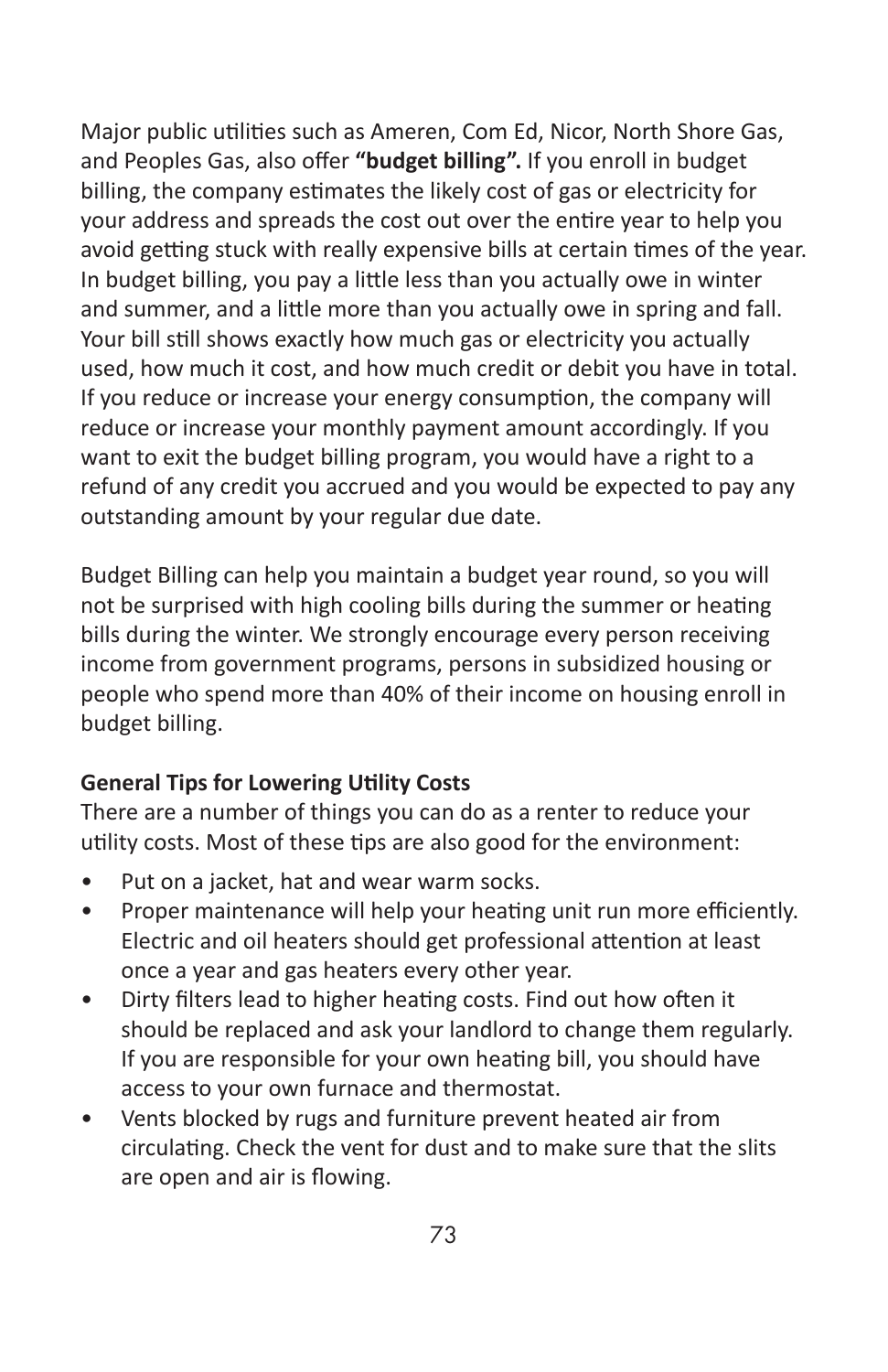- Vents in your refrigerator are usually located inside your refrigerator near the top. If you have an item blocking it, your refrigerator won't be as cold and will use more energy.
- You can buy a small refrigerator thermometer that tells you if your fridge is too warm, too cold, or just right. You can often get these for free at many community events.
- Heat rises to the ceiling. Ceiling fans can often revolve in two directions. In the winter, you can change it to blow air towards the ceiling at a low speed so that it will circulate heat all over your unit.
- Closing all curtains at night helps reduce heat escaping. Opening your curtains or blinds during the winter where the sun comes in can warm your unit.
- When you shower, keep the bathroom door open so steam spreads to other rooms, and don't turn on the bathroom vent.
- You can save about 3% on your heating bill for every degree that you set back your thermostat. A good temperate to set your thermostat at while asleep is 63 degrees. While you are gone, turn down your heat to 55 degrees. When you are at home, keep the heat at 68 degrees during the winter. If you have air conditioning, turn it to 75 degrees during the summer.
- A "smart" thermostat (\$30-\$100) can be set to change the temperature for you. You won't have to forget to turn your heat or air conditioning down when you leave for work or go to bed because it will do it for you on a schedule that you set.
- Buy an ENERGY STAR air conditioning unit which uses less energy than regular models.
- A window air conditioning unit that is too big or too small, or is not sitting straight or properly sealed, will inflate your electric bill dramatically.
- Purchase plastic coverings for your windows that may help keep heat in. You can also install some low-cost caulking or weatherstripping, or consider adding some insulating material. Most weatherproofing materials are inexpensive and often you can get weatherproofing kits for free at community events.
- Feel for drafts around windows, doors and floorboards. You can also hold a candle near windows, doors and light fixtures and look for smoke moving in a horizontal direction. If you see the flame moving,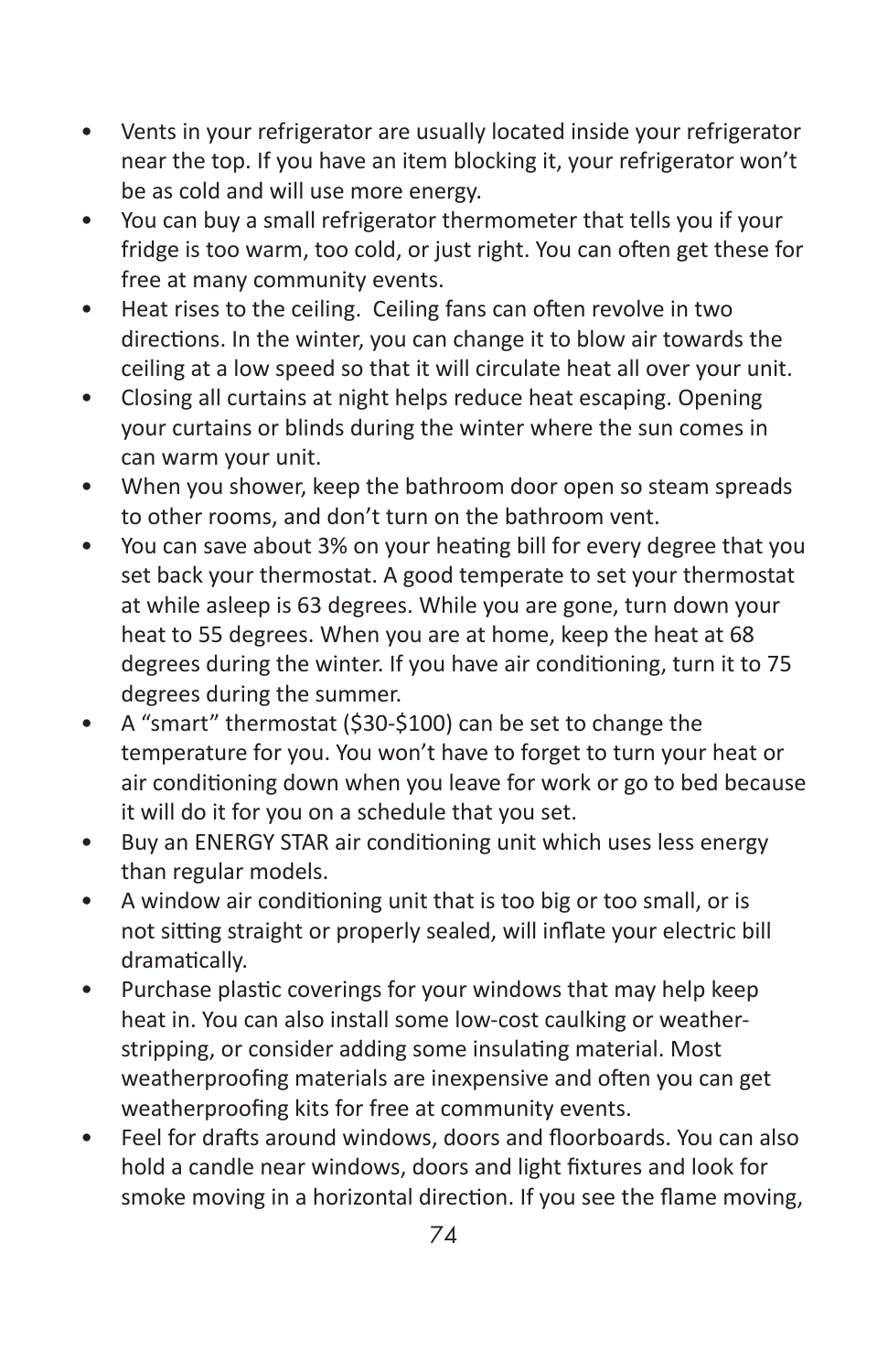that means there's still an air leak and you need to use weather proofing materials to seal it.

- Your hot water heater uses more gas (or electricity) than you might think because it is always on. If you are responsible for your own hot water, you should have access to your own hot water heater. Make sure the thermostat on your unit is at 120 degrees (lower if you prefer), or on the "low" setting. You will still get plenty of hot water for bathing, and children in your home will be safe from accidental burns.
- Unless you've got a newer water heater that already has built-in insulation, cover your water heater with an insulated "jacket" (\$20) which you may be able to find free at community events.
- A water-efficient shower head (often less than \$20) can use 25% to 50% less hot water, saving both on water and power bills, with little to no reduction in user satisfaction.
- Energy efficient light bulbs (with an "Energy Star" label) cost a couple dollars more at the grocery store but save you LOADS later on in electric bills. They also last a lot longer than regular light bulbs.
- Turn off lights, TVs and other appliances when they are not in use.
- Do not over dry your clothes (it shrinks them and uses more energy). Remove lint from the trap in the dryer to make the dryer more efficient (and safer).

## **JOB SEEKING ADVICE**

Although it is not the purpose of this handbook to help persons locate employment, we know that without a large enough income you probably can't afford housing. We therefore wanted to offer some tips on finding employment.

## **Places to Look for Jobs**

- Newspaper.
- Websites like [monster.com](http://www.monster.com), [careerbuilder.com](http://www.careerbuilder.com), [craigslist.com](http://www.craigslist.com) and [npo.net](http://www.npo.net)
- Go into a restaurant or store and ask if they are hiring and if you can have an application.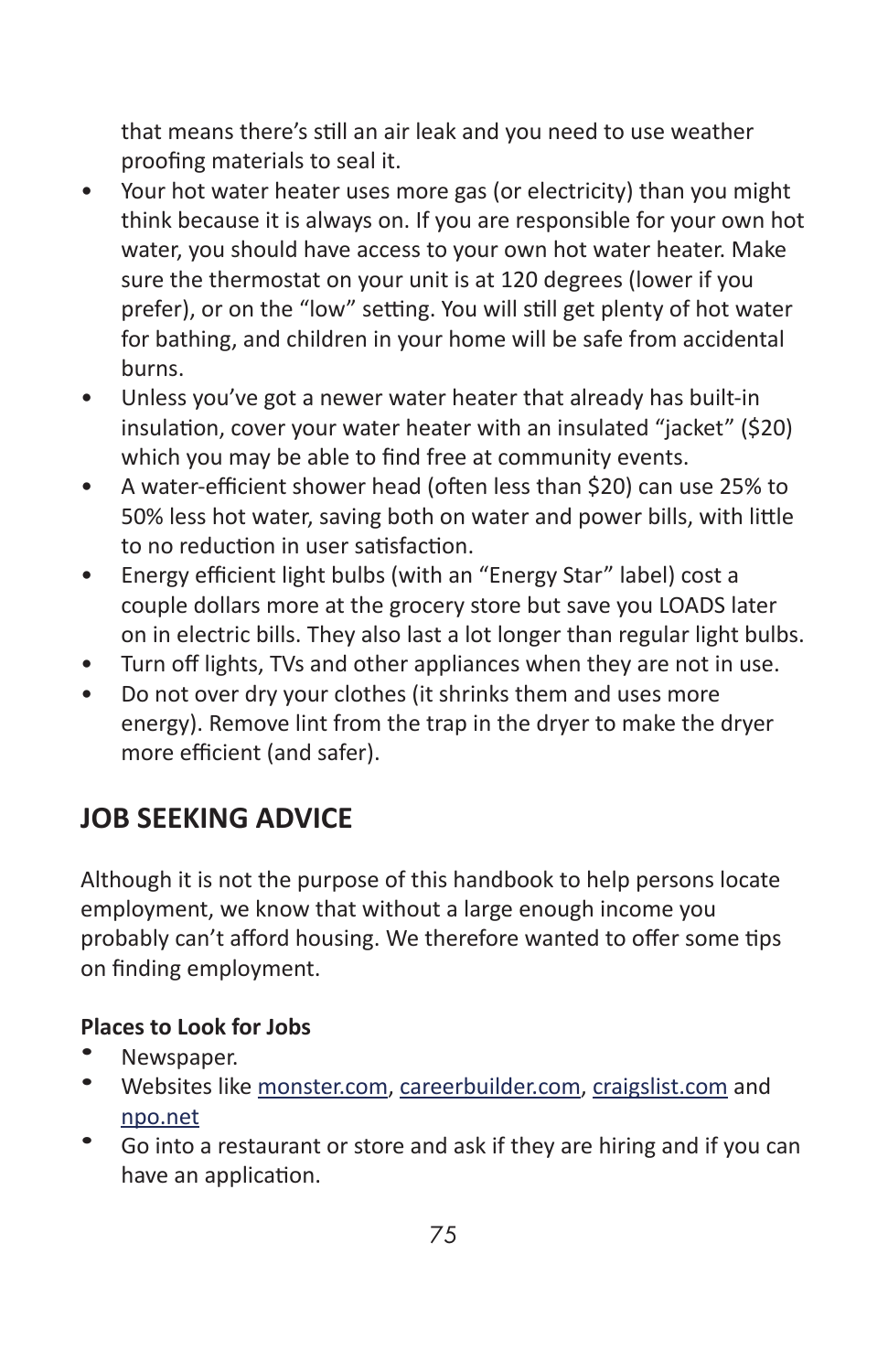- Go to the company website. Many times you can fill out an application online.
- Check bulletin boards at local coffee shops and stores.
- See if there will be a job fair in your area.
- Ask people you know for job leads.
- Check out Illinois Department of Employment Security (IDES). IDES can provide a lot of services depending on which local office you will use. These offices provide job leads, help with job searches, and assist in developing resumes. IDES' website is: <http://ides.illinois.gov>

#### **How to Get Hired**

First impressions are very important when looking for a job. Try to maintain a professional image. You can shop at discount stores like Goodwill to find appropriate interview attire. Other tips are:

- Once you start applying for jobs, you never know when you will get called for an interview. Be prepared at all times.
- Make sure your interview clothes are always clean.
- If you have children, try to have someone you can call to watch them if you get called for a last-minute interview.
- If you are leaving your phone number, make sure your voicemail message is clear and appropriate.
- If you are leaving your email address, make sure it is appropriate. Email addresses that use your name look more professional.
- If you use social media sites like facebook.com, make sure the pictures and posts that everyone can see are professional and appropriate. If you have something you would not want a potential employer to see, delete it or change your security settings so that it is private.
- Before going on an interview, learn about the company. Come prepared with a reason that you want to work for that particular company that does not involve the money you will make.
- Write down a list of questions you have for the interviewer. This can include specific questions about the job and questions about the company as a whole.
- As soon as you apply for a job, figure out transportation.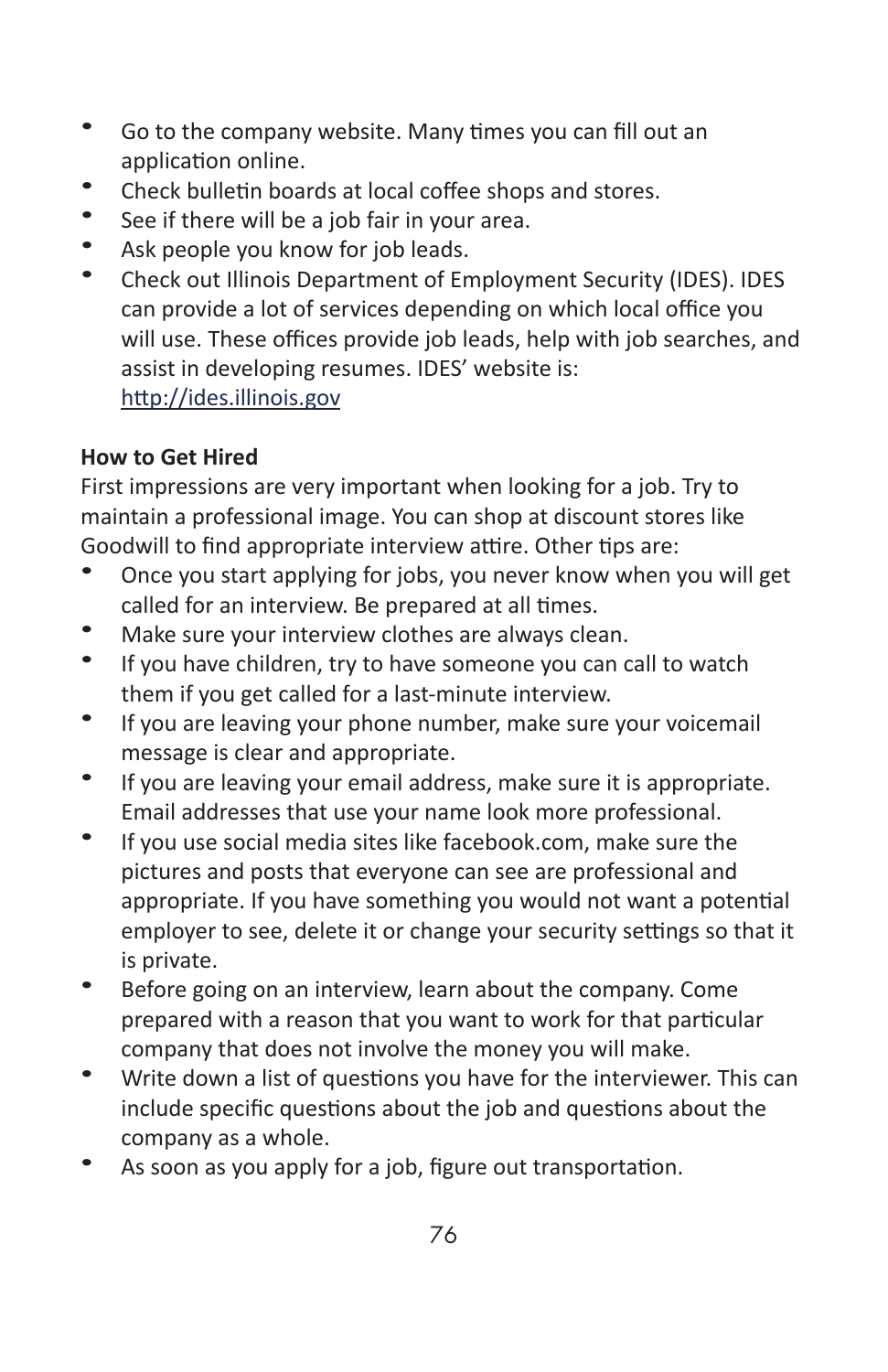Dress modestly and cleanly. Try not to wear jeans, especially if you are interviewing in an office setting. If you do wear jeans, make sure they are not too tight or too loose and that they do not have any rips or holes. If possible, cover any tattoos. In addition:

Women:

- Do not wear strongly scented perfume.
- Avoid open-toe shoes and/or shoes with a very high heel.
- Avoid sneakers or flip flops.
- Don't wear shorts. If you wear a skirt, make sure it goes to your knees and wear pantyhose.
- Don't wear anything too tight or revealing. Make sure your shirt covers your chest and your midriff.
- If you wear makeup, keep it looking natural, no bright colors or heavy eye makeup. If you wear nail polish, wear a neutral color.

Men:

- Do not wear strongly scented cologne.
- Avoid sneakers or flip flops.
- Wear no or limited jewelry.
- Wear a belt.
- Make sure to shave. If you want to keep minimal facial hair, keep it neatly trimmed.

Be early for your interview. Make sure you leave plenty of transportation time, especially if you are relying on public transportation, in case there is heavy traffic or you are traveling to somewhere unfamiliar.

Use references that know you well on a professional basis, not friends or family members. If you don't have a lot of work experience, consider using a neighbor who has allowed you to baby sit their children, a church leader, or a former teacher. Before asking for an application, make sure you have all the information you need. This includes your social security number, a list of your previous employers and schools and their addresses, and a list of references. Make sure you ask for permission before you use someone as a reference. Make sure you thank the employer for meeting with you.

Send a personal thank you note in the mail or through email after the interview.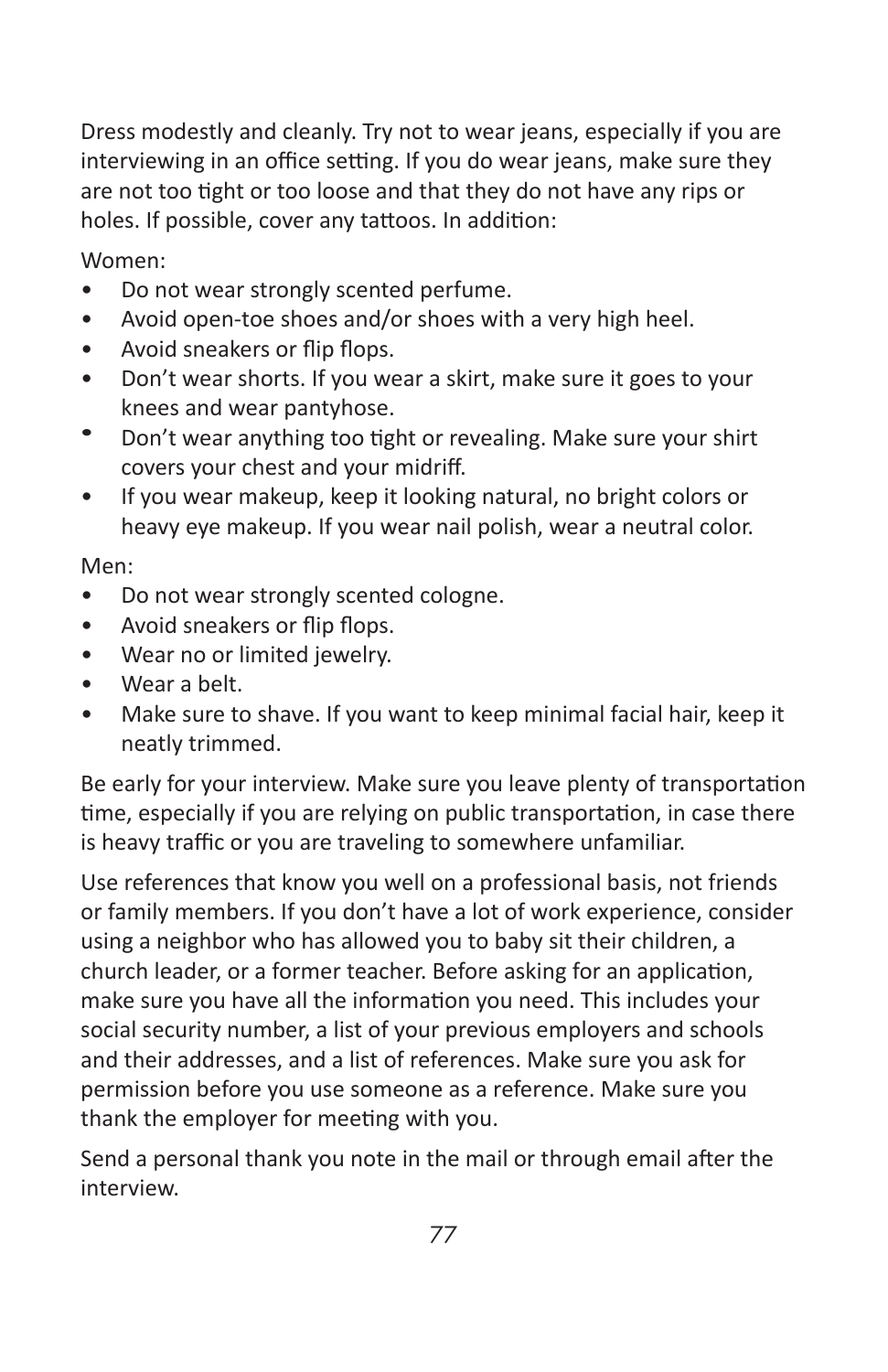## **ENTITLEMENTS**

## **Supplemental Nutrition Assistance Program (SNAP)**

SNAP (also referred to as Food Stamps or Link Card) can help pay for food. Eligibility depends on your income and the number of people in your household. If you are eligible, you will receive a LINK card that can be used at grocery stores to buy certain food products. You can apply at: <https://abe.illinois.gov/abe/access/>

## **Temporary Assistance to Needy Families (TANF)**

There are many different types of cash assistance. If you are pregnant and/or have dependent children, you may qualify for TANF (also referred to as "Public Aid"). You may also be able to receive other services, including child care. In order to receive TANF, you must work with the IDHS office to create and follow a plan for becoming self-sufficient. This may mean that you will be required to participate in certain services and activities, including training and/or employment. You can apply at: <https://abe.illinois.gov/abe/access/>

#### **Medical Assistance:**

If your income is less than \$1,321 each month you may be eligible for Medicaid. Individuals are also eligible for Medicaid in Illinois. You no longer have to be disabled, a child, or pregnant to receive medical coverage. Youth who aged out of DCFS foster care and are under 26 years of age may be eligible even if they don't meet income eligibility criteria. You can apply at:

<https://abe.illinois.gov/abe/access/>

## **Women, Infants and Children (WIC)**

WIC provides assistance in buying healthy foods to low and medium income women who are pregnant, breastfeeding, or just had a baby and/or have children less than 5 years of age. You can make an appointment to apply for WIC at an IDHS Women, Infants, and Children office. You can find a local office at:

<http://www.dhs.state.il.us/page.aspx?module=12>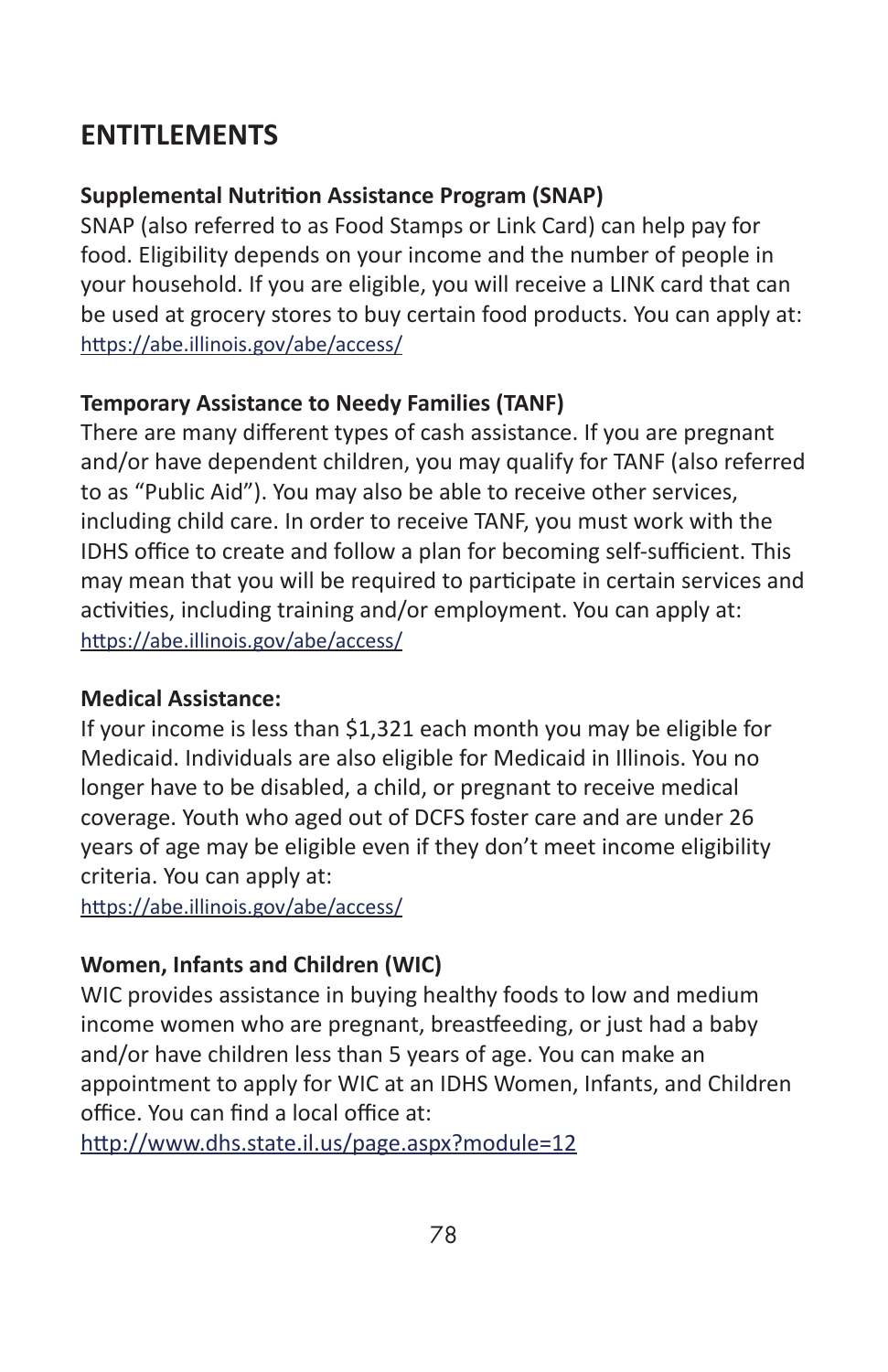When you make an appointment, make sure to ask about the documents you will need to take with you to your first appointment.

## **Social Security Disability Insurance (SSDI)**

Social Security pays benefits to people who cannot work because they have a medical condition that is expected to last at least one year or result in death or are blind or aged. You are not eligible if you have a partial disability or short-term disability. You must prove that your disability prevents you from working. You will need obtain information that supports your claim, such as medical records, and complete an assessment demonstrating how your disability impacts normal activities of daily living. You must have worked 1.5 years out of 3 years from the date of your injury. If you are working and getting income you might not be considered disabled. A successful application takes at least 3-5 months to process and could take more than a year. Apply as soon as you believe you meet the criteria. To apply call **800-772-1213** to make an appointment at your local Social Security office or apply online at: [www.socialsecurity.gov](http://www.socialsecurity.gov)

## **Supplemental Security Income (SSI)**

SSI is similar to SSDI. However, SSDI requires a person to pay into the disability insurance program. SSI provides a minimum payment to persons who have not paid any or enough, money into the Social Security programs. Like SSDI, to be eligible you must not be able to engage in a substantial gainful activity because you are aged, blind or disabled or a victim of human trafficking. The application is similar to that explained in the SSDI section above. The person must also be a U.S. Citizen or a documented immigrant. To apply call **800-772-1213** to make an appointment at your local Social Security office or apply online at: [www.socialsecurity.gov](http://www.socialsecurity.gov)

To view all steps for applying, visit**:** http://ssa-custhelp.ssa.gov/app/answers/detail/a\_id/326